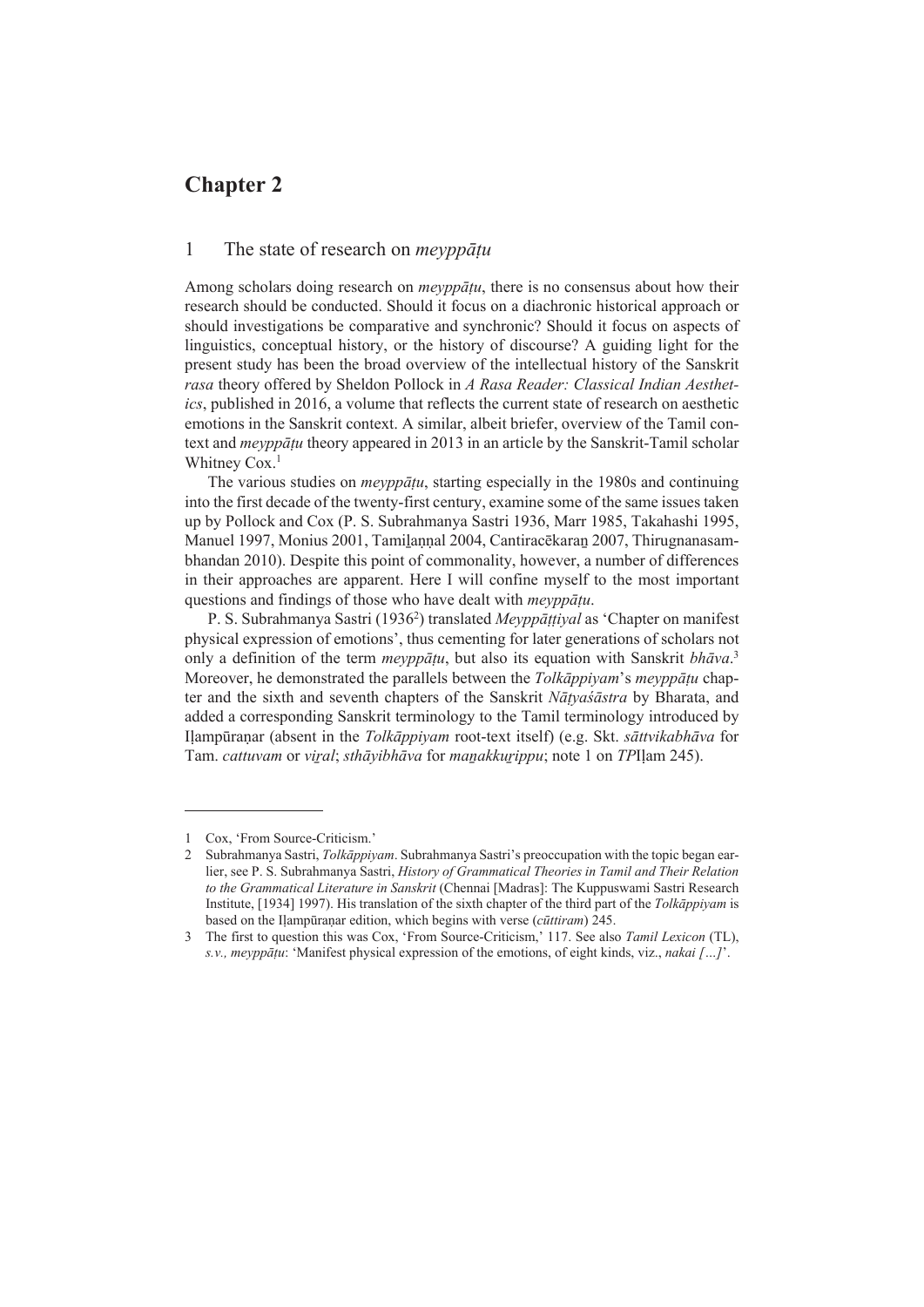The foundation for more in-depth engagement with *meyppāṭu* was laid in John Ralston Marr's *Eight Anthologies* (1985), where Pērāciriyar's commentary (early 13th c.) on the *Tolkāppiyam*'s *meyppāṭu* chapter is examined. Marr was particularly interested in the commentary on the first three verses or *cūttiram* of the root-text: *TP*Pēr 249, 250, 251 (= *TP*Iḷam 245, 246, 247), where he finds fundamental changes from the root-text, as well as influences from Abhinavagupta's<sup>4</sup> *śāntarasa* (quiescence, Tam. *naṭuvunilai*). Marr also shows that this influence is already found in works by the late eleventh-century *Tolkāppiyam* commentator Iḷampūraṇar. Marr was the first to state explicitly that Pērāciriyar considers *meyppāṭu* equivalent to Skt. *bhāva* (emotion) rather than Skt. *rasa* (aesthetic emotion).<sup>5</sup> Moreover, Marr observes that Pērāciriyar's commentary contains terms that are completely absent in the root-text, such as *cuvai* (Skt. *rasa*),<sup>6</sup> as well as Tamil terms for causal factor, consequence, stable emotion and bodily expression: *cuvaiporuḷ, cuvaiuṇarvu, maṉakkuṟippu* and *viṟal* or *cattuvam* (each a group of eight, thus totaling thirty-two), which together are called *meyppāṭu*. Marr thus sees these as corresponding to the Sanskrit *bhāva* hyponyms.7

Marr also points out a peculiarity of the commentator, namely, that he regards *cuvaiporuḷ* and *cuvaiyuṇarvu* to be an inseparable unit, and, additionally, merges *cattuvam*/*viṟal* with *maṉakuṟippu* (*TP*Pēr 251), whereby the *Tolkāppiyam*'s *uruttiram* (anger) (*TP*Pēr 249) is omitted. Marr also points to the original drama-centric locus of *meyppāṭu*. 8

The discussion in Takanobu Takahashi's *Tamil Love Poetry and Poetics* (19959 ) revolves around the idea of the *Tolkāppiyam*'s *meyppāṭu* chapter being an interpolation or a supplementary text to the work's other parts.10

<sup>4</sup> The Kashmirian Abhinavagupta (c.1000). This date is that given in Pollock, *Rasa Reader*.

<sup>5</sup> Marr, *Eight Anthologies*, 57 (referring to *TP*Pēr 250): '[…] it is clear that Pēr. regarded *meyppāṭu* as the equivalent of the Sanskrit term *bhāva*.'

<sup>6</sup> Marr, *Eight Anthologies*, 56 (referring to *TP*Pēr 249 [= *TP*Iḷam 245]): 'The equivalent of the Skt. term *Rasa* [Ta.] *Cuvai*, does not appear in this section, though the application of the ideas of "taste" to poetic sentiments is fully discussed in Pērāciriyar's commentary to *cū*. 249, the opening *cūttiram* of *Tol. Poruḷ. Mey* [*Tolkāppiyam Poruḷatikāram Meyppāṭṭiyal*].'

<sup>7</sup> Skt. *vibhāva, anubhāva, sthayibhāva* and *sāttvikabhāva*. Marr, *Eight Anthologies*, 57 (referring to *TP*Pēr 249 [= *TP*Iḷam 245): '[…] the figure of 32 is comprised of eight *Cuvaipporuḷ*, eight *Cuvaiyuṇarvu*, eight *Maṉakkuṟippu* and eight *Viṟal* or *Cattuvam*. […] All these 32 are specifically referred to as *Meyppāṭu* by Pēr[āciriyar] in his commentary on the next *cūttiram*, 250 […].' Marr equates *cuvaiporuḷ* to *vibhāva* or causal factor; *cuvaiyuṇarvu* to *anubhāva* or sign of emotion, consequence; *kuṟippu* to *sthayibhāva* or stable emotion; *viṟal/cattuvam* to *sāttvikabhāva* or expression.

<sup>8</sup> Marr, *Eight Anthologies*, 56, translates the commentary on *TP*Pēr 249 as follows: 'Thirty-two are the things experienced by those who see actresses performing', i.e. dancing and singing (*āṭalum pāṭalum*).

<sup>9</sup> Takanobu Takahashi, *Tamil Love Poetry and Poetics* (Leiden: Brill, 1995).

<sup>10</sup> See Cox, 'From Source-Criticism,' 117: '[Takahashi] places the *meyppāṭu* and *uvamai* sections in the most recent fringe of the work. However, Takahashi notes that the *puṟattiṇaiyiyal* seems to be itself an addition to the basic text of the *Tolkāppiyam;* its pronounced lack of a Sanskrit-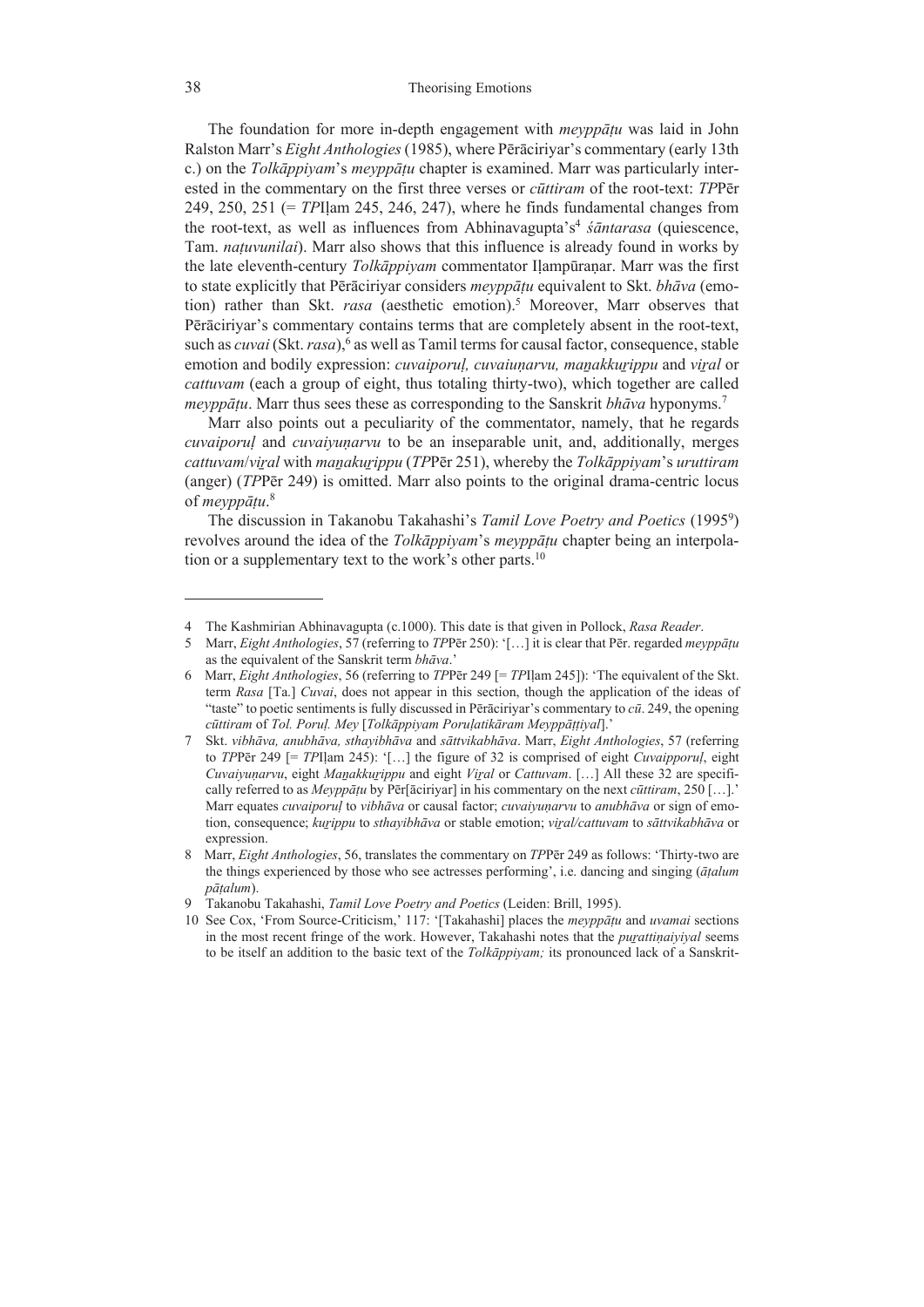#### Chapter 2 39

Commendably, Indra Manuel (1997<sup>11</sup>) undertakes a comparative-synchronic study of various Tamil treatises concerned with the *meyppāṭu* theme and works out their differences. However, the study lacks the diachronic view called for by  $\text{Cox}$ .<sup>12</sup> She points to three trends in *Tolkāppiyam meyppāṭu* research: (1) scholarship that notes the similarities between the *Tolkāppiyam* and Bharata's *Nāṭyaśāstra* and equates the Tamil eight and thirty-two *meyppāṭu*s to the Sanskrit eight *rasa*s and thirty-three *bhāva*s; (2) scholarship that suggests a southern origin of the theory and underlines the differences between the thirty-two *meyppāṭu*s and thirty-three *vyabhicāribhāva*s (transitory emotions); (3) scholarship that considers the *Tolkāppiyam meyppāṭu* chapter a taxonomic work rather than a theoretical one.

In particular, Manuel compares the lists of Tamil emotion terms as found in the *Tolkāppiyam meyppāṭu* root-text with various later commentaries: the eight canonical *meyppāṭu* terms, the thirty-two auxiliary *meyppāṭu*s, and the respective causal factors and terms for bodily expressions. The works used for comparison are: Pērāciriyar's commentary (all *cūttiram* comments, expecially 249, 250, 251, 252–259), the *Vīracōḻiyam* with the commentary by Peruntēvaṉār, Aṭiyārkku Nallār's commentary on the long narrative poem *Cilappatikāram*, and the seventeenth-century *Ilakkaṇa Viḷakkam*. Her comparison reveals the new emotion *naṭuvunilai* (quiescence, Skt. *śānta*). Manuel also emphasizes the importance of *meyppāṭu* as a fundamental element of poetics (134), and translates *meyppāṭu* as 'experienced in the body' (134).

In two studies by Anne Monius (2000 and 2001),<sup>13</sup> *meyppāṭu* is understood as 'psychophysical manifestations of emotion'. She translates the term literally as 'appearing in the body'14 and equates it to Sanskrit *rasa*. 15 She also offers a survey of modern accounts of *meyppāṭu*. 16

The scholar Tamilannal (2004<sup>17</sup>) applies Communication Theory to the *meyppatu* term. He examines the term *paṇṇai* used by Tolkāppiyaṉār and points to the meaning found in the *Tolkāppiyam* itself in the *uriyiyal* chapter. He examines where *meyppāṭu* takes place, concluding that the *Tolkāppiyam* is based entirely on poetry, not on drama. He points out that in his theory of *meyppāṭu*, Tolkāppiyaṉār never uses *cuvai* (*rasa*) as a synonym for *meyppāṭu*. 18 Tamiḻaṇṇal considers Pēraciriyār's commentary

derived lexis and its thematic independence from the bulk of the TP might suggest that it was an independent composition incorporated *en bloc* into the grammar.'

<sup>11</sup> Manuel, 'Meyppāṭu,' 134‒45.

<sup>12</sup> Cox, 'From Source-Criticism,' 118.

<sup>13</sup> Monius, 'The Many Lives of Daṇḍin,' 1‒37; Monius, *Imagining*, 34‒35.

<sup>14</sup> Monius, *Imagining*, 34.

<sup>15</sup> Monius, 'Love, Violence, and the Aesthetics of Disgust,' 130 n. 52.

<sup>16</sup> See Monius, *Imagining*, 177‒78 n. 130; see also Anne Monius, 'Loving Śiva's Liṅka: The Changing Emotional Valences of a Beloved Image in the Tamil-Speaking Śaiva Tradition,' in *Historicizing Emotions: Practices and Objects in India, China, and Japan*, ed. Barbara Schuler (Leiden: Brill, 2017), 113‒45.

<sup>17</sup> Tamiḻaṇṇal, *Tolkāppiyariṉ ilakkiyak koḷkaikaḷ* (Maturai: Mīṉāṭci Puttaka Nilaiyam, 2004), 151ff.

<sup>18</sup> Tamiḻaṇṇal, *Tolkāppiyariṉ ilakkiyak koḷkaikaḷ*, 154: Tolkāppiyaṉār 'uses both words cuvai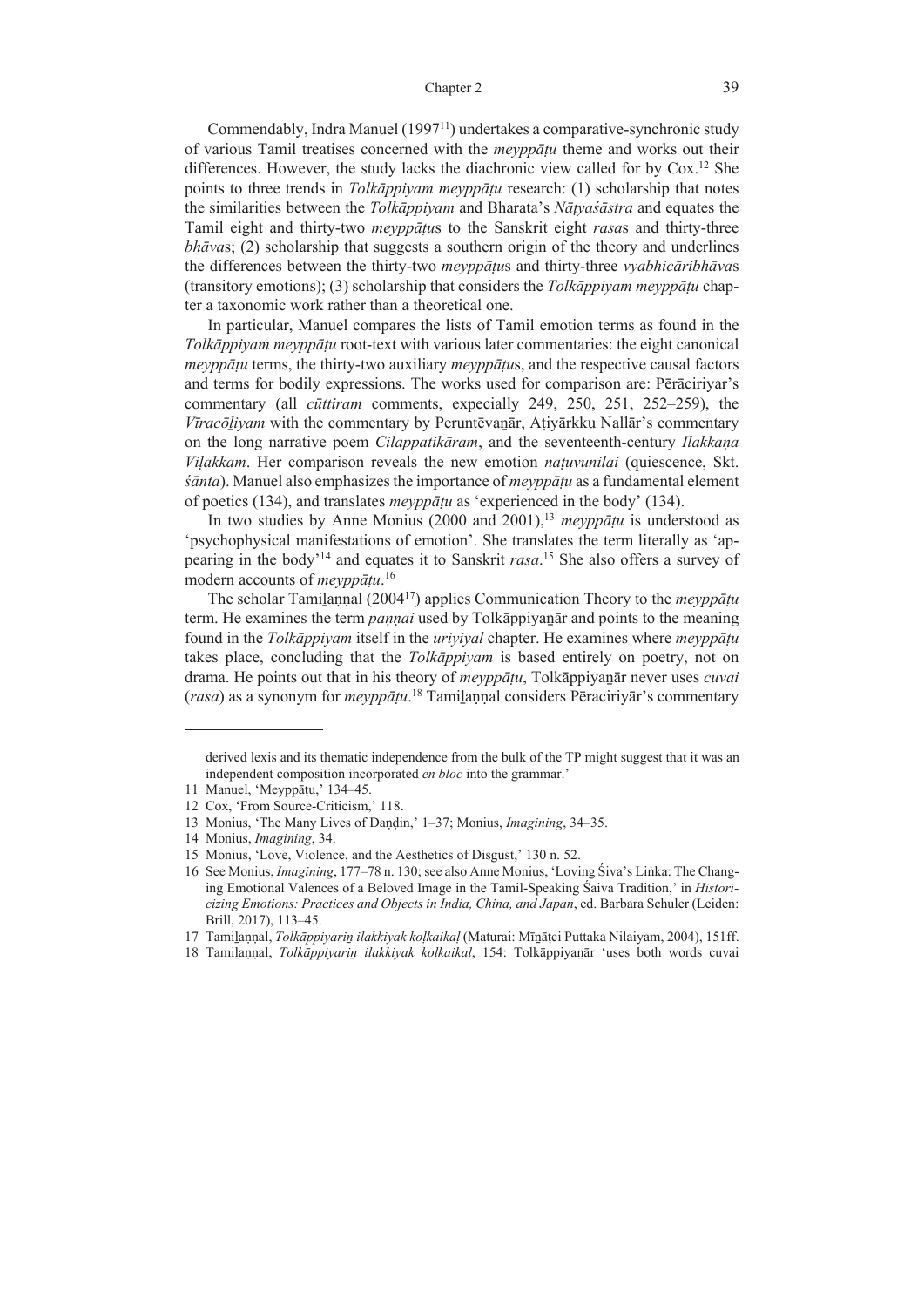on the *Tolkāppiyam* to advance a *meyppāṭu* theory that is clearer and more conclusive in its formulation.

Irā Cantiracēkaraṉ and P. Caravaṇaṉ (200719) apply the *Tolkāppiyam*'s *meyppāṭu* theory, which includes the cause and consequence of emotion, to the poetic narrative (*mahākāvya*) *Cilappatikāram*, supplying many examples.

P. Thirugnanasambandhan  $(2010^{20})$  numbers among those scholars who do not consider the *Tolkāppiyam meyppāṭu* chapter as a borrowing from Bharata's *Nāṭya-* $\dot{\delta}$ *šāstra* and rather suggests that they are both 'heir to a common heritage<sup>21</sup>. Thirugnanasambandhan's comparative Tamil-Sanskrit study concludes the following: (1) the *Tolkāppiyam*'s theory of *meyppāṭu* is based on a conception of real-world emotion (*bhāva*) rather than aesthetic emotion (*rasa*);<sup>22</sup> (2) *meyppātu* should not be interpreted as reader-centred emotion;23 (3) whereas Tolkāppiyaṉār's list of eight *meyppāṭu*s starts with laughter (*nakai*), in the Sanskrit *Nāṭyaśāstra*, a dramaturgical compendium, this is not the case;<sup>24</sup> (4) Tolkappiyanat makes no distinction between the eight and thirty-two *meyppāṭu*s;25 (5) a discussion dismissing Skt. *raudra* (ferocity, Tam. *uruttiram*) in favour of *camanilai* (quiescence, Skt. *śānta*) is not conducted by the Sanskrit theorists;<sup>26</sup> (6) the fourfold causal factors of a particular emotion are only examples and not subject to any restrictions.<sup>27</sup>

Unlike Withney Cox's precursors, who focused primarily on *meyppāṭu* enumerations and their numerical irregularities, and operated with ahistorical concepts of *meyppātu*, Cox (2013<sup>28</sup>) (as does the Sanskritist Pollock) proceeds from the following two premises: First, he is convinced that there was a wide-reaching network between scholars in India. And secondly, he considers pre-modern scholarly works on *meyppāṭu* to be literary-cultural products that varied in their interpretation (by Buddhist, Jain, Sanskrit and Tamil theorists) both historically and culturally.

Cox deals with the concept of *meyppāṭu* within the collected volume *Bilingual Discourse and Cross-Cultural Fertilization: Sanskrit and Tamil in Medieval India*, discussing in particular Iḷampūraṇar's commentary on the *Tolkāppiyam.* To his merit, into the history of the *meyppāṭu* discourse he includes the few extant quotes as found in Iḷampūraṇar's commentary on the otherwise today lost work of the *Ceyiṟṟiyam.* 

<sup>(</sup>Rasa) and Meyppaadu [*meyppāṭu*; BS] in various contexts, in his treatise. But, in regard to the theory Meyppaadu, he never uses "cuvai" (Rasa) as a synonym to Meyppaadu'.

<sup>19</sup> Irā Cantiracēkaraṉ and P. Caravaṇaṉ, *Cilappatikārattil meyppāṭukaḷ* (Chennai: Rāmaiyā Patippakam, 2007).

<sup>20</sup> Thirugnanasambandhan, 'A Study of Rasa.'

<sup>21</sup> Thirugnanasambandhan, 'A Study of Rasa,' 334.

<sup>22</sup> Thirugnanasambandhan, 'A Study of Rasa,' 342, also 337.

<sup>23</sup> Thirugnanasambandhan, 'A Study of Rasa,' 337.

<sup>24</sup> Thirugnanasambandhan, 'A Study of Rasa,' 339.

<sup>25</sup> Thirugnanasambandhan, 'A Study of Rasa,' 338.

<sup>26</sup> Thirugnanasambandhan, 'A Study of Rasa,' 340.

<sup>27</sup> Thirugnanasambandhan, 'A Study of Rasa,' 339.

<sup>28</sup> Cox, 'From Source-Criticism.'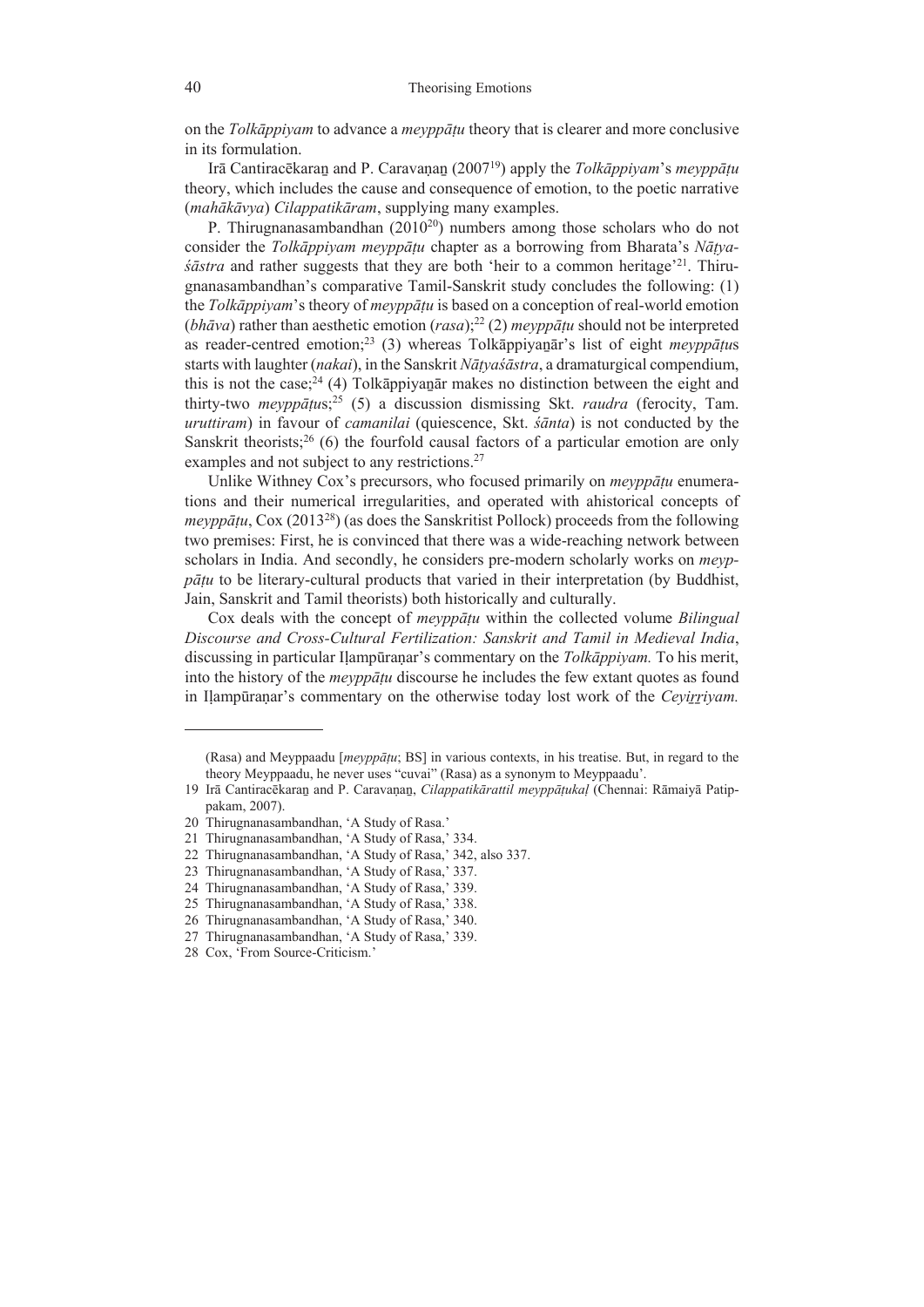#### Chapter 2 41

Cox establishes various intertextual connections, seeing evidence of a sequence of reception and assimilation as follows: the Kashmirian Abhinavagupta's *Abhinavabhāratī*  $\rightarrow$  the Tamil *Ceyi<u>r</u>riyam*  $\rightarrow$  Ilampūraṇar.<sup>29</sup> He proposes that the *Tolkāppiyam*'s theory of literary emotions is based solely on a conception of *bhāva* rather than *rasa*. 30 In this, he is in agreement with Marr (1985) and Thirugnanasambandhan (2010). However, he proposes a new interpretation, translating *meyppāṭu* in the roottext as that which 'makes real'.31 While rejecting a somatic meaning of the word *meyppātu* for the root-text,<sup>32</sup> he posits that a somatic understanding already existed by the time of Ilampūranar.<sup>33</sup> Cox is the first to note Ilampūranar's attempt of reconciling his root-text with other systems of thought, $34$  in contrast to the later root-text commentator Pērāciriyar, who attempted to harmonise the contradictions found in Ilampūranar's explanations.<sup>35</sup>

# 2 *Meyppāṭu* source readings

The following survey is an attempt to present the history of Tamil *meyppāṭu* knowledge in texts of systematic thought, this on the basis of my own reading as well as the major earlier investigations by Whitney Cox, Indra Manuel and others. In particular, the studies of Cox and John Ralston Marr have disentangled a number of matters (as, for example, text relationships). While I will present the main ideas of the Tamil treatises in questions, we must keep the foundational treatise on the Sanskrit *rasa/bhāva* theory in mind as well. The survey sketched here thus begins with a brief outline of latest research results regarding the Sanskrit theory. All translations, unless otherwise noted, are my own.

The discussion that Sheldon Pollock has unfolded with respect to the Sanskrit *rasa* theory focuses on the question of the locus of *rasa/bhāva*. This question is of importance to the Tamil case as well, and thus will be taken up along with other issues. The following questions are the basis of my enquiry:

<sup>29</sup> Cox, 'From Source-Criticism,' 129.

<sup>30</sup> Cox, 'From Source-Criticism,' 134. See also, Cox, 'Bearing,' 84.

<sup>31</sup> Cox, 'From Source-Criticism,' 133. Cox states: '[…] this understanding of *meyppāṭu* as that which "makes real" is reminiscent of the *Nāṭyaśāstra*'s own *nirukti*-etymologies of *bhāva*. Indeed, there are strong grounds to believe that this sense of *meyppāṭu* – and *not* the somatic understanding of the word – was that intended by the author-compilers of the *Tolkāppiyam*.' Cox derives this new interpretation from '"making" (*pāṭu* as derived from *paṭuttal*) "real" (*mey*).'

<sup>32</sup> The somatic understanding, so Cox, 'has tended to reduce the status of *meyppāṭu* even further, suggesting […] an equation with the *NŚ*'s *sāttivikabhāva*s, [with] the "natural" or involuntary reactions' as signals of emotions ('From Source-Criticism,' 119). He refers to the definition and details in *Nāṭyaśāstra* 7.94–107.

<sup>33</sup> Cox, 'From Source-Criticism,' 119, 133.

<sup>34</sup> Cox, 'From Source-Criticism,' 122.

<sup>35</sup> Cox, 'From Source-Criticism,' 117, 136.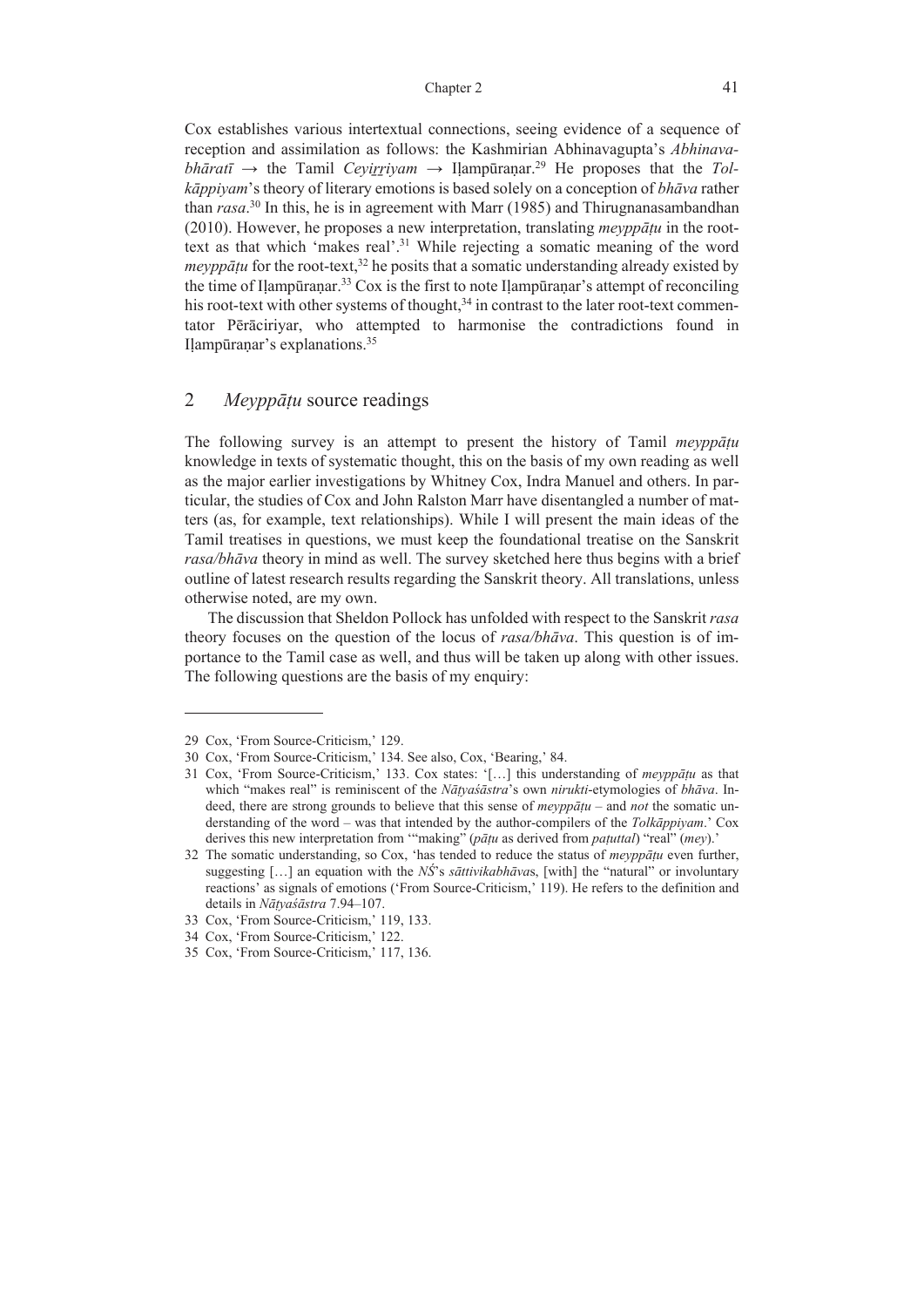- a. Where is the locus of *meyppāṭu*? Within the poet, within the literary text, within the character of the drama, or within the reader/listener/spectator?
- b. Is the theorist's focus on literary text-intern communication or literary reception?
- c. For the Tamil theorist-commentator, is *meyppāṭu* a real-world emotion (*bhāva*) or an aesthetic emotion (*rasa*)?
- d. What definitions are given?
- e. What questions interest the Tamil theorist-commentator?
- f. Do any of the commentators provide a coherent account of how *meyppāṭu* works within a text or in the reader/spectator?

# The Sanskrit foundational treatise on *rasa*: Bharata's *Nāṭyasāstra*  (*Treatise on Drama*), c.300 CE36

## **Core ideas**

- a. The basis of *rasa* theory is dramatic performance (the domain of dramaturgy in the theatre).
- b. *Rasa* (aesthetic emotion) is located in the character of the enacted drama. (This holds true also for Bharata's earliest commentators Bhatta Lollata, c.825 CE,<sup>37</sup> and Bhoja, early 11th c.38). (According to Pollock, however, the locus of *rasa* in dramatic characters was abandoned by Kashmiri thinkers over the course of the 10th c., never really to return.<sup>39</sup>)
- c. *Rasa* arises from a conjunction of factors, reactions, and transitory *bhāva* emotions.<sup>40</sup>

<sup>36</sup> The dating is that of Pollock, *Rasa Reader*, 47.

<sup>37</sup> See Sheldon Pollock, 'Bhoja's Śṛṅgāraprakāśa and the Problem of *rasa*: A Historical Introduction and Annotated Translation,' *Asiatische Studien: Zeitschrift der Schweizerischen Asiengesellschaft* 52.1 (1998): 117‒92 (123). Pollock states: 'For how long before Lollata this view in fact prevailed, how widely it was shared, how restricted its perspective may have been – was the readerly dimension totally excluded from consideration? – are questions very hard to answer.'

<sup>38</sup> It is the characters alone, the *nāyaka* and *nāyikā*, whom Bhoja shows to be implicated in the process of *rasa* production (Pollock, 'Bhoja's,' 127). Nowhere in the *Śṛṅgāraprakāśa* (SP) does Bhoja ascribe stable emotions to the *reader* (ibid., 130). Abhinavagupta was unknown to Bhoja, although they were contemporaries (Pollock, 'Bhoja's,' 125). In the early eleventh century Bhoja replaces 'possession' and 'dying' with 'jealousy' and 'attachment' (Pollock, *Rasa Reader*, Preface, xvi).

<sup>39</sup> Pollock, 'Bhoja's,' 124. The beginnings of the epistemic shift of the locus of *rasa*, it being transferred from text to reader, can be detected in the new concerns of Anandavardhana (ca. 850) in his *Dhvanyāloka* (ibid. 124).

<sup>40</sup> As Pollock (in *Rasa Reader*, Preface, xvi) states, '*bhāva* […has a] very wide domain of reference.' It cannot be embraced by a single English word, because *bhāva* comprises 'not only the subjective sense of emotion but also its objective cause', the foundational factor. Thus we have primary (or 'stable') emotions (*sthāyibhāva*s) in response to certain objects (*ālambanavibhāva*s). In turn, these emotions are nuanced [in given cases] by more transient feelings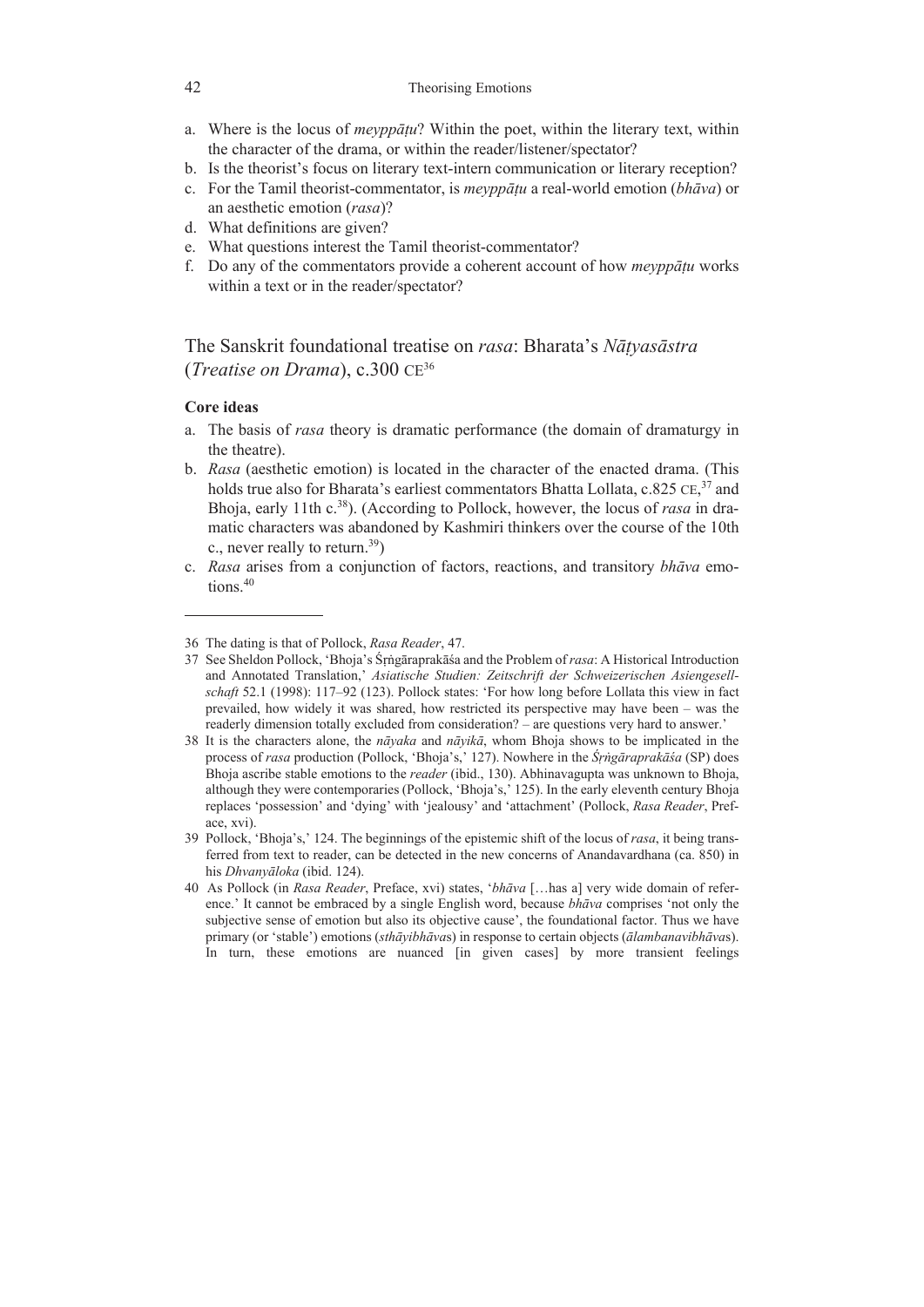#### Chapter 2 43

 The stable emotions (*sthāyibhāva*s) when in the presence of the various factors and emotions turn into *rasa* (e.g. *rasa*s are produced by the *bhāva* emotions and other aesthetic elements and not the reverse: emotions through *rasa*s).41

d. Bharata's eight fundamental *rasa*s (*NŚ*, Ch. 6) that are prevalent in an actor of drama.

*śṛṅgāra* (erotic), *hāsya* (comic), *karuṇa* (pathetic), *raudra* (furious) *vīra* (heroic),42 *bhāyanaka* (terrible), *bhibhatsa* (odious), and *adbhuta* (marvellous).

 (Abhinavagupta, in his *Abhinavabharati*, c.1000 CE, expands these eight to nine, also including *śānta* [quiescence], whereby the locus is, then, in the reader. Abhinavagupta's point of view is accepted by all later theorists.)

- e. Definition of *bhāva* (*NŚ*, Ch. 7)43  *Bhāva* (emotions) are so called because they bring into being the meaning of a literary work. An emotion is something brought about by foundational and stimulant factors [*vibhāva*, BS], and apprehended through the reaction (verbal, bodily, or psychophysical registers of acting) [*anubhāva*, BS].
- f. These *bhāva*s or emotions include:

 the eight stable emotions (sexual love/desire *rati*, laughter *hāsya*, weeping/sorrow *śoka*, anger *krodha*, feeling energetic *utsāha*, fear *bhaya*, disgust *jugupsā*, amazement *vismaya*), thirty-three transitory emotions (*vyabhicāribhāva*), and eight psychophysical reactions (*sāttvikabhāva*: perspiration etc.). The *rasa*s arise from them all. However, only the stable emotions turn into *rasa*s. The thirty-three transitory emotions and the eight physical reactions are subservient to the stable emotions and serve them.44

 There are forty-nine *bhāva*s: sexual love/desire, joy, shivering, firmness, pride, laughter, intoxication, longing, worry, recollection, reflection, speculation, feeling energetic, anger, impatience, resentment, jealousy, ferocity, disgust, amazement, sleep, dreaming, waking, fickleness, torpor, fear, doubt, terror, trembling, shame, dissimulation, paralysis, fatigue, perspiration, sickness, madness, exhaustion, grief, pallor, depression, breaking of the voice, shock, weeping, delusion, fainting, insensibility, profound indifference, peacefulness.45

<sup>(</sup>*vyabhicāribhāva*s) and made manifest by physical reactions (*anubhāva*s)' (Pollock, 'Bhoja's,' 121).

<sup>41</sup> See Pollock, *Rasa Reader*, 51.

<sup>42</sup> Sanskrit *vīra* in the *NŚ* is different from Tamil *perumitam* in *Tolkāppiyam*; see also Tamiḻaṇṇal, *Tolkāppiyariṉ ilakkiyak koḷkaikaḷ*, 155.

<sup>43</sup> See Pollock, *Rasa Reader*, 53.

<sup>44</sup> See Pollock, Rasa Reader, 54.

<sup>45</sup> See Pollock, 'Bhoja's,' 154.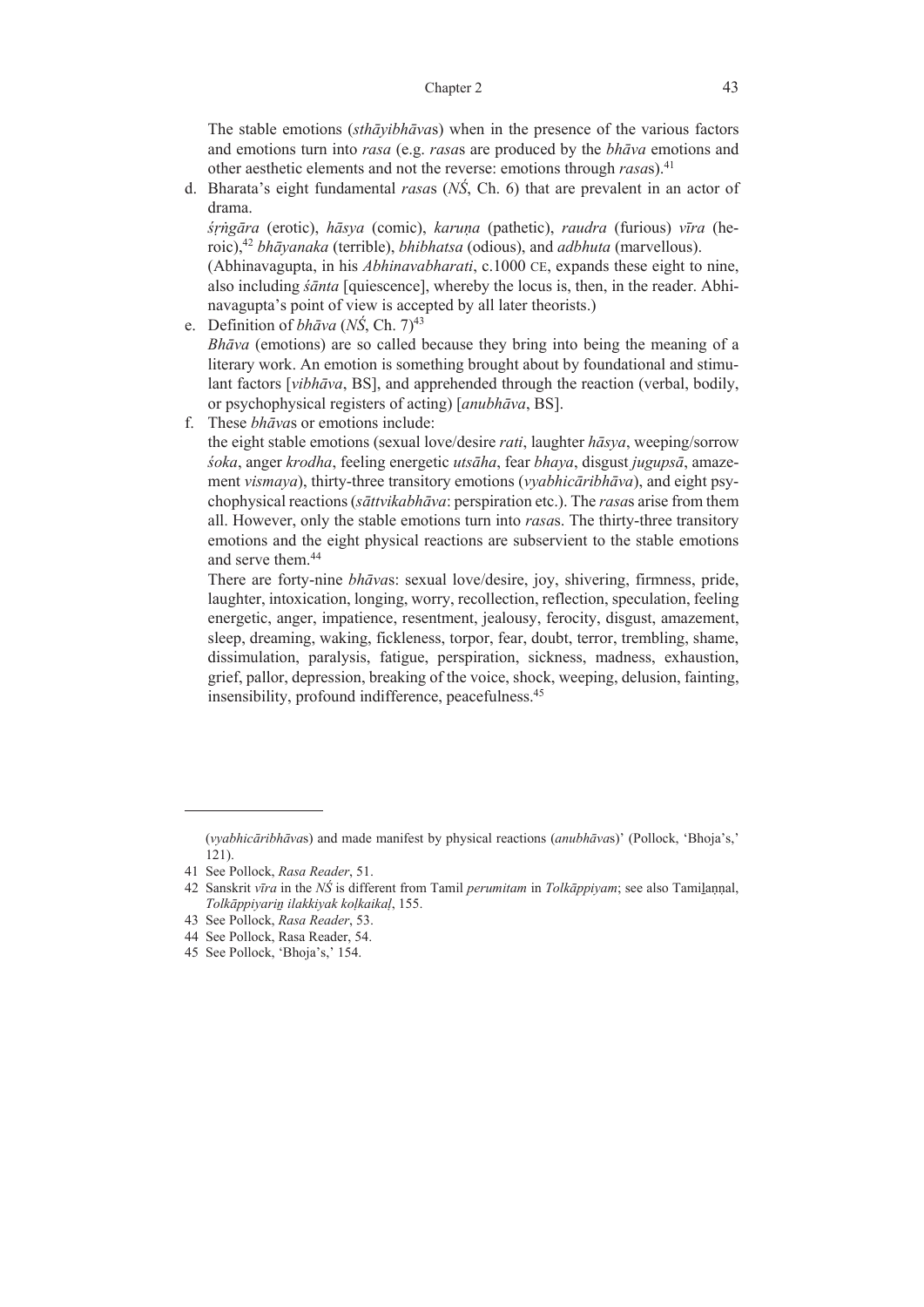The Tamil root-treatise on *meyppāṭu*: *Tolkāppiyam, Poruḷatikāram Meyppāṭṭiyal*, mid-first millennium(?)

### **Core ideas**

a. Tolkāppiyaṉār begins his chapter on *meyppāṭu* with the words of another person, using the term *pannai*<sup>46</sup> (the domain of *vilaivāttu* or play).

*paṇṇait tōṉṟiya eṇṇāṉku poruḷum […] eṉpa* || (*TP*MI 1)47

They say (*eṉpa*) 48 all of the eight times four (*eṇ nāṉku*) 49 elements/things (*porul*) appear<sup>50</sup> in [the domain of] *pannai* or play.<sup>51</sup>

- 47 *Tolkāppiyam, Poruḷatikāram, Meyppāṭṭiyal* verse 1 corresponds to Iḷampūraṇar's commentary *TP*Iḷam. 245, and Pērāciriyar's commentary *TP*Pēr 249. I cite throughout Tolkāppiyaṉār's *cūttiram*s according to *TP*Iḷam.
- 48 Note that it is Tolkāppiyaṉār himself who declares the first verse or *cūttiram* to be a statement made by someone else. The set phrase *eṉpa* (so they say) was a repeated model for references to unnamed authorities.
- 49 For 'eight times four', see translation, ch. 2, *Meyppāṭu* source readings below, *Tolkāppiyam*, points d–f.
- 50 Those familiar with Tamil grammar will note that in my shortened sentence versions, due to sentence adjustments I do not translate *toṉṟiya* as the relative participle *peyreccam* as found in the original.
- 51 The complete verse reads as follows: *Paṇṇait toṉṟiya eṉṉāṉku porulum* | *kaṇṇiya puṟaṉe nāṉāṉk' eṉpa.* Whitney Cox ('From Source-Criticism,' 120) translates: 'They say that that domain [consisting of] all of the eight times four elements which appear in the field (*paṇṇai*) amounts to four

<sup>46</sup> Regarding the cryptic term *paṇṇai* (MI 1): Tolkāppiyaṉār does not explain the term *paṇṇai* in the *meyppāṭu* chapter, but in the *uriyiyal* chapter (UI 319), where he explains that it denotes '*viḷaiyāṭṭu*'. (The *uriyiyal* is the earliest extant Tamil glossary or lexicon; it contains a selection of some 120 'non-frequent words', whose meanings the author feels necessary to explain in terms of synonymous 'frequent words'; see James, *Colporuḷ*, 60.) Tolkāppiyaṉār (UI 23=319) states: ketavaral pannai āvirantum vilaivāttu, 'Ketavaral and pannai both denote vilaivāttu or play as a pastime'; '*Keṭavaral* and *paṇṇai*, those two [are] *viḷaiyāṭṭu* "game"' (trans. Jean-Luc Chevillard, '"Rare Words" in Classical Tamil literature: From the *Uriyiyal* to the *Tivākaram*,' *Acta Orientalia Academiae Scientiarum Hung* 63.3 (2010): 301–17 [305]). Chevillard adds (305f.): 'How this statement must be understood exactly is not completely clear but we seem to have here at least a relationship of approximate synonymy. The statement made [… here…] probably meant that in a poetical utterance containing U44 (*keṭavaral*), substituting *viḷaiyāṭṭu* for *keṭavaral* would provide an approximately equivalent utterance.' – The *Tamil Lexicon* (*TL*) gives for *paṇṇaiyāṭutal*, 'to play'; *TL s.v.*, *paṇṇaipāytal*, 'to sport in water'. The entry *paṇṇai* in TL: 'agricultural field'; in Cānti Cātaṉā's *Varalāṟṟu murait tamiḻ iḷakkiyap pērakarāti* (Chennai: Cānti Cātaṉā, 2002): 'games played by men and women as well as the place where they play'. Subrahmanya Sastri (*Tolkāppiyam*) translates *paṇṇai* in MI 1 as 'places of sport like garden, river-side etc.', and states in 'note 2', '*paṇṇai* should be taken as an *upalakṣaṇa* [looking at/beholding, *Akt des Beobachtens*, BS] to the drama and the *kāvya* [poetry] that describe the experiences there'. Cox ('From Source-Criticism,' 120) translates *paṇṇai* as 'field' and says that the original sense of *meyppāṭu* is difficult to understand. – Tolkāppiyaṉār's commentators Iḷampūraṇar and Pērāciriyar apparently interpret the cryptic term in different ways; see *s.v.* below.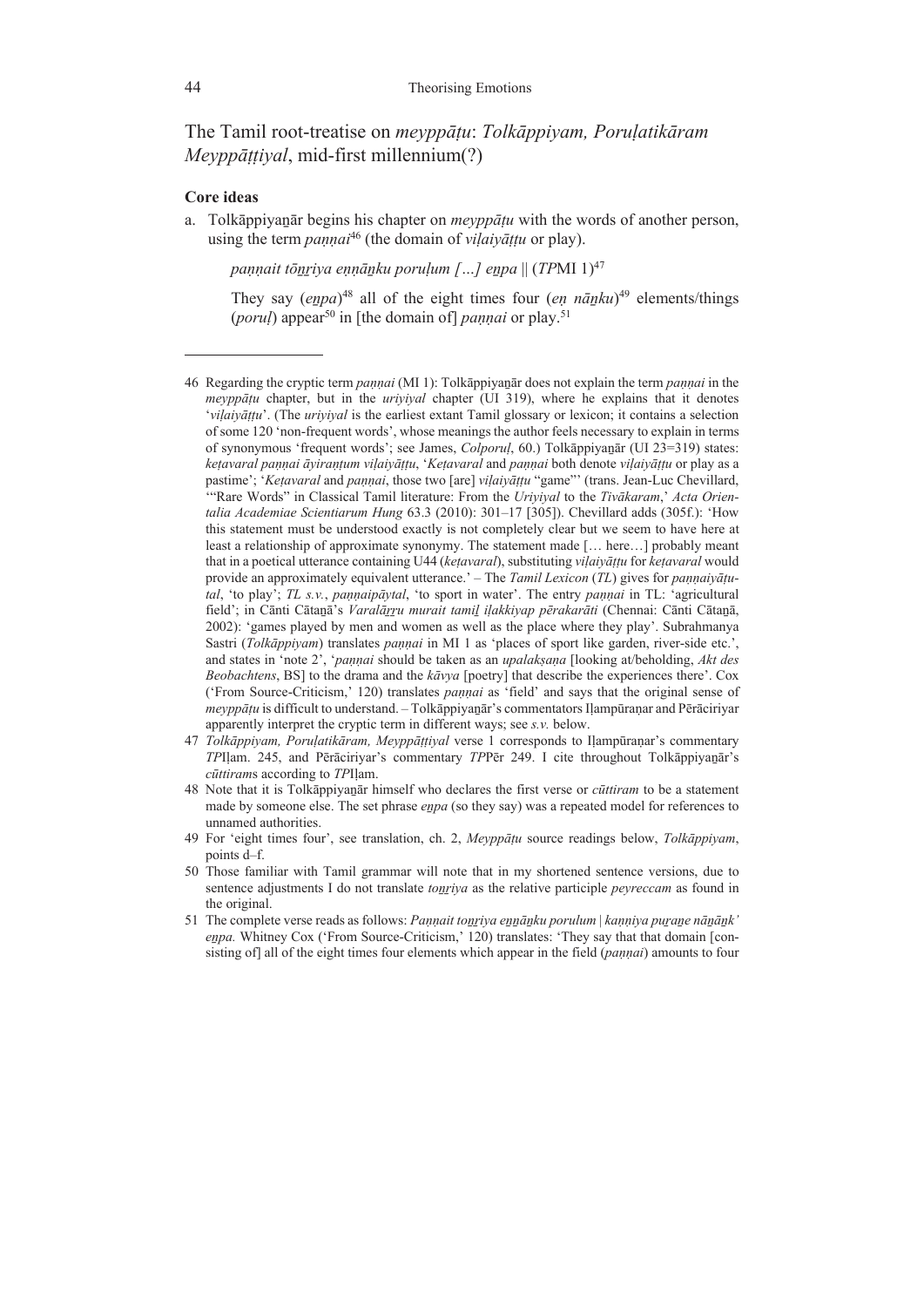- b. Tolkāppiyaṉār discusses *meyppāṭu* in reference to poetry (rather than play/drama).
- c. Tolkāppiyaṉār's *meyppāṭu* theory is based on the conception of real-world emotion (Skt. *bhāva*) rather than aesthetic emotion (Skt. *rasa*).52 He includes *meyppāṭu*, but not *cuvai* (Tam. lit. 'taste', Skt. *rasa*). In the *Tolkāppiyam* emotionology, no conceptual or terminological equivalent of *rasa* or aesthetic emotion is found; nor is *cuvai* used as a synonym for *meyppāṭu*.
- d. There are two lists of *meyppāṭu*s, one with eight, the other with thirty-two.53 There are eight *meyppātus* (MI 3)<sup>54</sup> – there is no ninth one (cf. the commentary by Iḷampūraṇar) ‒ and thirty-two auxiliary *meyppāṭu*s (MI 12 = *TP*Iḷam 256 = *TP*Pēr 260).55 There are no technical terms for class divisions (as in the Sanskrit *Nāṭyasāstra*: e.g. *sthāyin* or stable and *vyabhicāri* or transitory as two of the several kinds of *bhāva*s or emotions).
- e. Tolkāppiyaṉār's first list of eight fundamental/basic *meyppāṭu*s contains: laughter (*nakai*), weeping (*aḻukai*), disgust (*iḷivaral*), amazement (*maruṭkai*),56 fear (*accam*), greatness/excellence, pride (*perumitam*),57 anger (*vekuḷi*), joy (*uvakai*).58

- 54 These may be equated with the Skt. *sthāyibhāva*s, stable emotions.
- 55 These may be equated with the thirty-three *vyabhicāribhāva*s, transitory emotions.

- 57 Subrahmanya Sastri (*Tolkāppiyam*, 136) in his translation of *TP*Iḷam verse 247 adds to the Tamil term *perumitam* the Skt. *rasa*-(aesthetic emotion)-term *vīra* (the heroic), which in my opinion, is incorrect. The Tamil technical term *perumitam* denotes 'greatness, excellence, pride'. This translation is supported by the emotion's four causal factors: scholarship (*kalvi*), fearlessness/bravery (*taṟukaṇ*), fame (*pukaḻ*), and generosity (*koṭai*, lit. 'gift'). I also consider incorrect Cox's translation 'boldness' ('From Source-Criticism,' 120), which also has in mind the Skt. term *vīra* (the heroic).
- 58 I think *uvakai* should be translated as 'joy', rather than 'desire' as it is translated by Cox, 'From Source-Criticism,' 120. Similarly, Subrahmanya Sastri (*Tolkāppiyam*, 136), in his translation of *TP*Iḷam verse 247, adds the Skt. *rasa* (aesthetic emotion) term *śṛṅgāra* (erotic love) to the Tamil term *uvakai*, which in my opinion is incorrect.

times four'. Subrahmanya Sastri (*Tolkāppiyam*, 135) translates: 'They say that the thirty-two things that are manifest in places of sport like garden, river-side etc., may be considered to come within sixteen'.

<sup>52</sup> There is consensus among various scholars that *meyppāṭu* is equivalent to Sanskrit *bhāva* (for example, Marr, Thirugnanasambandhan, Cox). According to Cox ('From Source-Criticism,' 134) it can be considered a 'direct calque of the *Nāṭyaśāstra*'s *bhāva*'.

<sup>53</sup> These are *meyppāṭu*s for both *akam* (love theme, inner, domestic life) and *puṟam* (war theme, valorous life). There are a further 62 *meyppāṭu*s belonging exclusively to the various stages of *akam*; I do not list them here, but they are listed in *TP*Iḷam 261‒266 and *TP*Pēr 270‒272. For a brief overview, see Manuel, 'Meyppāṭu,' 136‒38.

<sup>56</sup> Cf. Douglas Cairns, *Emotions Between Greece and Rome* (London: University of London/Institute of Classical Studies, 2015), 5, where it is noted regarding 'surprise': 'Surprise in the list of basic emotions is not because it is prototypically an emotion, but because it has, at least in the eyes of some observers in some cultures, a characteristic facial expression'.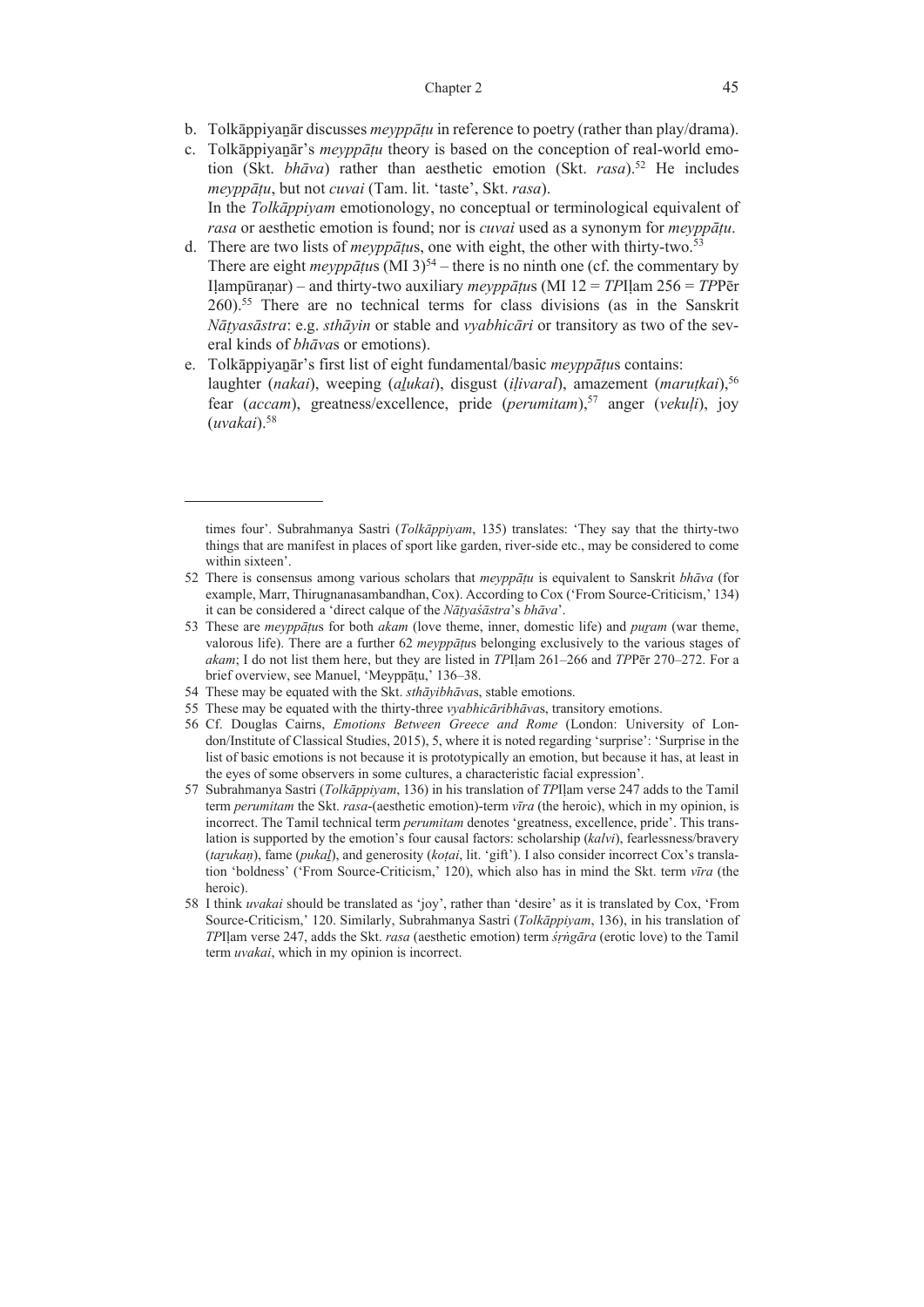*nakaiyē aḻukai iḷivaral maruṭkai […] eṭṭām meyppāṭ' eṉpa* (MI 3 = *TP*Iḷam 247 = *TP*Pēr 251)

And indeed they say that this set are the eight *meyppāṭu*s: laughter, weeping, disgust, amazement […].

Tolkāppiyanār (MI 3) lists laughter *(nakai)* first.<sup>59</sup> This is different in Bharata's Sanskrit *Nāṭyaśāstra,* where the list of real-world emotions (*bhāva*) in Ch. 7 begins with sexual love/desire  $(rati)$ ,<sup>60</sup> and, respectively, the list of aesthetic emotions (*rasa*) in Ch. 6, with erotic love (*śṛṅgāra*). Tolkāppiyaṉār's commentator Pērāciriyar (early thirteenth century) offers arguments for the root-text's preference (see below).

f. There are four causes for each of the fundamental/basic emotions.

For each of the basic meyppatus in the first list, there are four causes/contexts.<sup>61</sup> What is the cause/context that generates the emotion of excellence or pride?

*kalvi taṟukaṇ pukaḻmai koṭaiyeṉac* | *collap paṭṭa perumita nāṉkē* || (MI 9 = *TP*Iḷam 253 = *TP*Pēr 257)

The source of *perumitam* [greatness/excellence, pride] mentioned is four: scholarship, bravery [lit. fearlessness], fame, and generosity.

What is the cause/context that generates the emotion of anger or wrath?

*uṟuppaṟai kuṭikōḷ alaikolai eṉṟa* | *veṟuppa vanta vekuḷi nāṉkē* || (MI 10 = *TP*Iḷam 254 = *TP*Pēr 258)

<sup>59</sup> On this order, see Pērāciriyar's commentary on verse 251. See also 'Note 5' in Subrahmanya Sastri (*Tolkāppiyam*, 136) for parallels of statements in the commentary on the Sanskrit *Nāṭyaśāstra* (*NŚ*).

<sup>60</sup> The order of the Sanskrit *bhāva*s in the *NŚ* (in comparison to the *Tolkāppiyam*) is: *hāsa* 2, *soka* 3, *jugupsā* 8, *vismaya* 7, *bhaya* 6, *utsāha* 5, *krodha* 4, *rati* 1.

<sup>61</sup> For a list of all the causes mentioned in the *Tolkāppiyam*, see Subrahmanya Sastri's translation (*Tolkāppiyam*, 137ff. vv. 248ff. [square brackets BS]): the 4 causes for laughter (*nakai*): 'mockery, childishness, ignorance and credulity'; causes for weeping (*aḻukai*): 'contemptible treatment, loss, change for the worse and poverty'; causes for disgust (*iḷivaral*): 'old age, disease, pain and low status'; causes for amazement *(marutkai*): 'newness, greatness, littleness [smallness] and transformation'; causes for fear (*accam*): 'evil spirits, wild animals, thieves and one's own king'; causes for joy (*uvakai*): '[prosperity (*celvam*)]\*, [knowledge (*pulaṉ*)]\*\*, sexual union and sport [play] (in gardens etc.)'. \*There are various translations for *celvam*: 'enjoyment' (*TL* and Marr, *Eight Anthologies*, 62); 'wealth' (Manuel, 'Meyppāṭu,' 136); 'love' (Subrahmanya Sastri, ibid.); '*nukarcci*' (Tol:24:11), '*pākkiyam*' (Aka:105:8) (Cānti Cātaṉā's *Varalāṟṟu*, *s.v., celvam*). \*\*There are also various translations for *pulaṉ*: 'experience of pleasures (like beauty etc.)' (Subrahmanya Sastri, ibid.); '*aṟivuṭaimai*' (Tol:26:233), '*cuvai*, *oḷi […]* [the 5 senses]' (*Kuṟaḷ*:111:1) (Cānti Cātaṉā's *Varalāṟṟū*, *s.v., pulaṉ*); see also below *Meyppāṭu* source readings, *s.v. Ilakkaṇa Viḷakkam*, point d, footnote, Vaittiyanāta Tēcikar's paraphrase in his auto-commentary: *kalvippayaṉākiya aṟivuṭaimai*.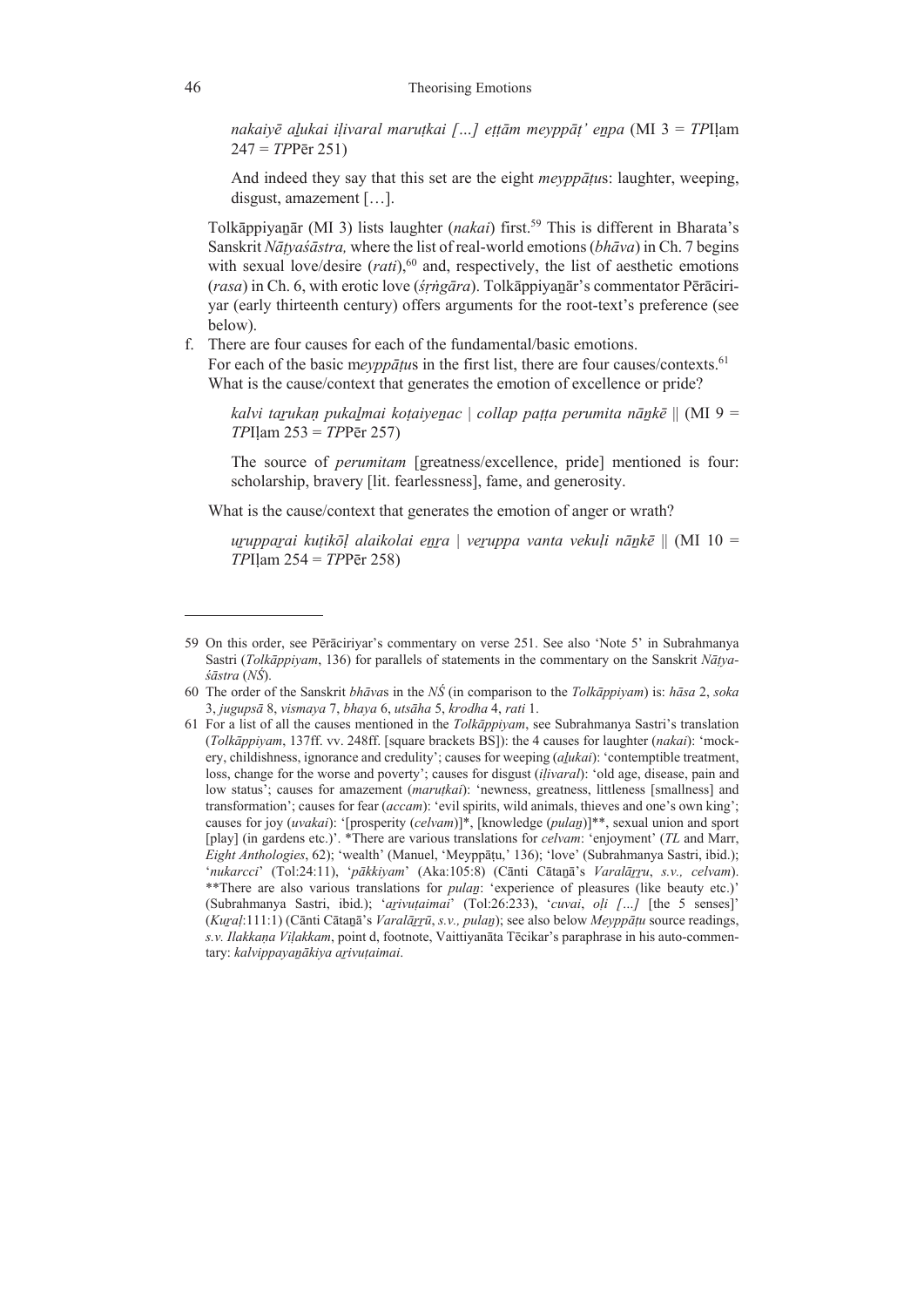The source of *vekuḷi* [anger] is fourfold: the extremely painful cutting of limbs, destruction of family, plunder and murder. (Trans. Subrahmanya Sastri, 138; brackets BS).

g. Tolkāppiyaṉār's second list, containing auxiliary *meyppāṭu*s, thirty-two in num $ber.<sup>62</sup>$ 

 The thirty-two auxiliary *meyppāṭu*s seem an alternative to the eight *meyppāṭu*s of the first list.63

 Among the thrity-two auxiliary *meyppāṭu*s are: calmness (*naṭuvunilai*),64 being gracious (*aruḷ*), affection (*aṉpu*), bashfulness, shame (*nāṇal)*, blabbering (*araṟṟu*), dream (*kaṉavu*), recollection (*niṉaital*), sloth [acedia] (*maṭimai*),65 envy (*poṟāmai*), perspiration (*viyarttal*), trembling (*naṭukkam*), among others (MI 12 = *TP*Iḷam 256 = *TP*Pēr 260)

- h. There are causes for the eight basic *meyppāṭu*s, but none is mentioned for the thirty-two auxiliary *meyppāṭu*s.
- i. *Meyppāṭu* as the character's emotion, not the audience's emotion. Regarding the locus of *meyppāṭu*, for Tolkāppiyaṉār, it is located in the character of the literary text alone.<sup>66</sup>

<sup>62</sup> The remaining twenty-one auxiliary *meyppāṭu*s are: '(1) the feeling of ownership/possessing s.th. (*uṭaimai*), (2) satisfaction, [contentment] (*iṉpuṟal*), […] (5) remaining in one's own nature (*taṉmai*), (6) modesty (*aṭakkam*), (7) restraint (*varaital*), […] (9) exceeding the bounds (*kaimmikal*), (10) tormenting others, [afflict] (*nalital*), (11) pondering, [deliberation] (*cūḻcci*),\* (12) wishing health/well ( $v\bar{a}$ *lttal*), [...] (14) sleeping ( $t\bar{a}$ *ital*), [...] (17) [hatred] (*munital*), [...] (19) [fright, being startled] (*verūutal*), […] (21) thinking mood (*karutal*), (22) [critically examining] (*ārāycci*), (23) haste, [impatience] (*viraivu*), (24) sighing (*uyirppu*), (25) [helplessness] (*kaiyāṟu*), (26) [misery reflected by shrunken eyes] (*iṭukkaṇ*), (27) forgetfulness (*poccāppu*), […] (30) [doubt arising] (*aiyam*), (31) [arrogance, haughty] (*mikai*), […]' (see Subrahmanya Sastri, *Tolkāppiyam*, 139‒40, Manuel, 'Meyppāṭu,' 136; square brackets, BS). \*For a different meaning of *cūḻcci* (= *cuḻaṟci*, *TL* trouble, agitation of mind, *maṉakalakkam*) given by the commentator Pērāciriyar, see below.

<sup>63</sup> Tolkāppiyaṉār states: *āṅk' avai oru pālāka […] ivaiyum uḷavē avaiy alaṅkaṭaiyē* (MI 12 = *TP*Iḷam 256, ll.  $1-2$ ,  $11$ ) 'Those mentioned above being on one side, the following being on the other side, are included under *meyppāṭu* in a way, different from them.' (Trans. adopted from Subrahmanya Sastri, *Tolkāppiyam*, 139). ‒ Compare the thirty-three so-called transitory emotions in the Sanskrit *bhāva* model, which serve the so-called eight stable emotions; see Pollock, *Rasa Reader*, 54, and here above in the *Meyppāṭu* source readings, the discussion on the core ideas of the *Nāṭyaśāstra*.

<sup>64</sup> It is noteworthy that *naṭuvunilai* or calmness, in the second list of thirty-two *meyppāṭu*s in MI 12 of the *Tolkāppiyam*, is picked up prominently in the commentaries of both Iḷampūraṇar and Pērāciriyar as the ninth *cuvai* (lit. 'taste', equivalent to Skt. *rasa* or aesthetic emotion); see also below.

<sup>65</sup> *Acedia* is found in the list of emotions of Thomas of Aquino (see Rosenwein, 'Emotion Words,' 104); for him and in the Christian religion it is a deadly sin particularly linked to monks (see Frevert, *Emotions in History*).

<sup>66</sup> See also Cox, 'From Source-Criticism,' 135.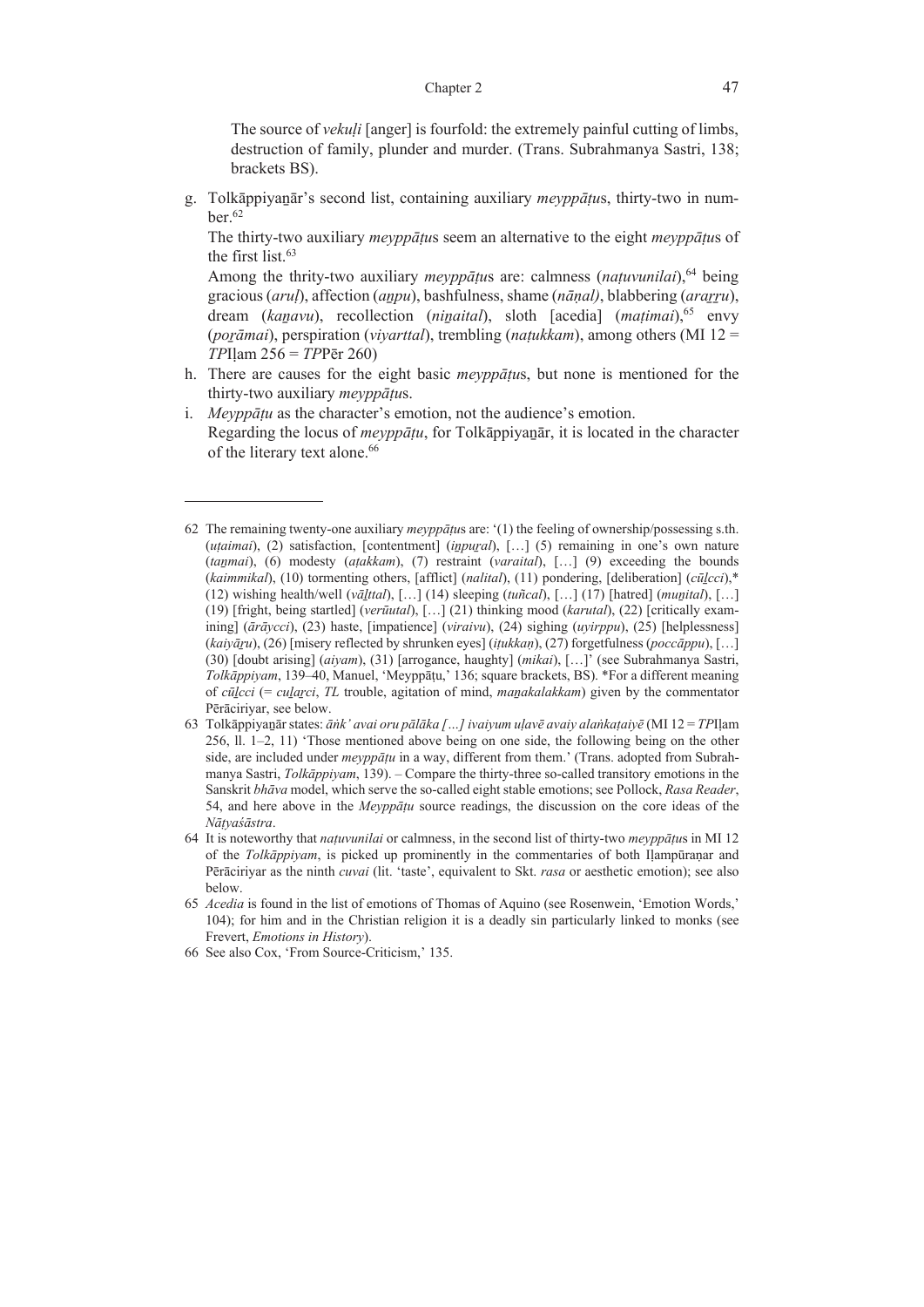j. Not a reception-centred view, but the visual and auditory perception of the recipient is required to understand the implications of *meyppāṭu.*<sup>67</sup>

*kaṇṇiṉuñ ceviyiṉun tiṇṇitiṉ uṇarum | uṇarvuṭai māntark kallatu teriyiṉ | naṉṉayap poruḷkōḷ eṇṇaruṅ kuraittē* || (final verse MI 27 = *TP*Iḷam 271 = *TP*Pēr 275)

The *meyppāṭu* of fine quality cannot be understood except by those [insightful people] who possess a correct perspective of things through correct observation [*kaṇ*] and hearing [*cevi*].68

# *Meyppāṭu* biologised and *cuvai* introduced: The *Vīracōḻiyam* and its commentary

In the *V* $\bar{v}$ *rac* $\bar{o}$ *liyam* (VC)<sup>69</sup> of Puttamittiran, c.1060–1068 CE, and its commentary  $(VCC)^{70}$  by Peruntēvanār, late eleventh or early twelfth century(?), we have two subchapters (*paṭalam*) that add information about the medieval *meyppāṭu*/*cuvai* discourse: I. The *Poruḷ* section discussing *meyppāṭu* (VC 90, p. 90; VCC pp. 102‒03) and *kurippu* (pp. 101–02); and II. The *Alankaram* section discussing *cuvai* (pp. 214ff.).

## **Core ideas**

I. The *Porul* ('meaning' or poetic content/theme) subchapter<sup>71</sup> and its model of *meyppāṭu* 

The *Vīracōḻiyam*'s third subchapter departs from the earlier *Tolkāppiyam* in a number of ways. It appropriates and focuses on Sanskrit terminology and concepts not found in the Tamil root-text of Tolkāppiyanār.

<sup>67</sup> See also Indra Manuel, *Literary Theories in Tamil* (Pondicherry: Pondicherry Institute of Linguistics and Culture, 1997), 19. See Cox ('From Source-Criticism,' 135) who states: '[For the *Tolkāppiyam*] it was enough that emotion could be vividly depicted in Tamil poetry, and that these representations could be typologically recognized by the educated [person].'

<sup>68</sup> See the similar translation: 'The meyppāṭu of good quality cannot be comprehended except by those who possess proper perspective [and] through proper observation and hearing' (Monius, *Imagining*, 35). See also the translation in Subrahmanya Sastri, *Tolkāppiyam*, 146.

<sup>69</sup> The VC tends to prefer terms closer to a direct Tamil transliteration of the Sanskrit. See, for instance, VC 154 [Alaṅkāram section], p. 214 n.\*.

<sup>70</sup> VC refers to Puttamittiraṉ's *Vīracōḻiyam* and VCC to Peruntēvaṉār's commentary (*urai*) thereon. I cite both from Kōvintarāj Mutaliyār, ed. *Puttamittiraṉār iyaṟṟiya Vīracōḻiyam mūlamum, Peruntēvaṉār iyaṟṟiya uraiyum*.

<sup>71</sup> Monius, *Imagining*, 150, states 'the third chapter on poetic content in the *Vīracōḻiyam* is reimagined by the commentator as a means of expressing Buddhist values.' She compares it with the *Tolkāppiyam*.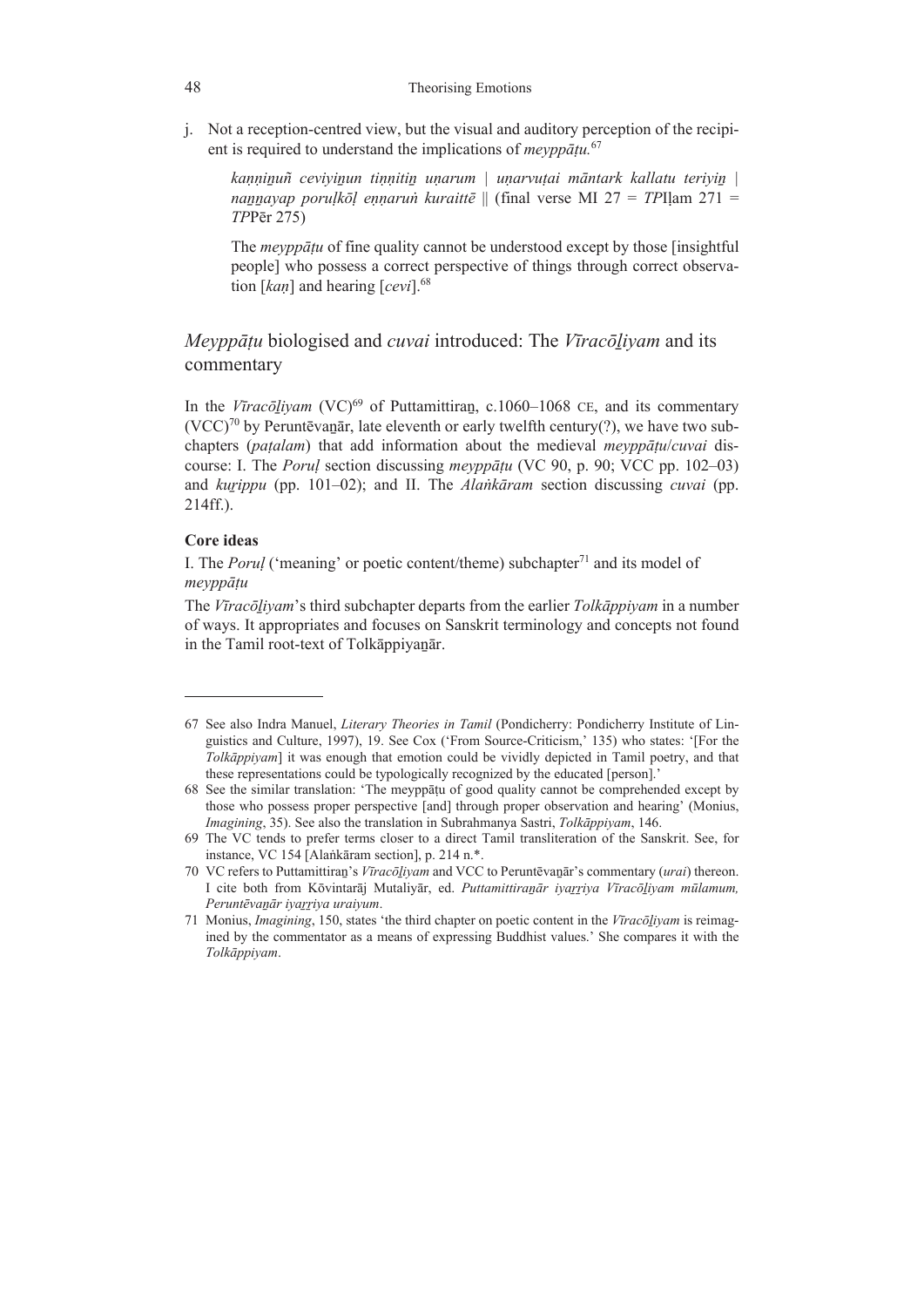### Chapter 2 49

a. Somatic definition of m*eyppāṭu.*<sup>72</sup>

In his VCC, Peruntēvanār states the following, probably citing another authority:<sup>73</sup>

*meyppāṭṭiyal vakai mētaka virippiṉ* | *meykkaṭ paṭṭu viḷaṅkiya tōṟṟañ* | *[…] ceppal maṟṟ' atuvē* || (VCC *ad* 90 [*Poruḷ* section], p. 102, ll. 7‒9)

To expand [*virital*] upon the variety [*vakai*] of *meyppāṭu* [-nature, *iyal*] it is the manifestation [*tōrram*] that appears [*patu*] in the body [*mey+kan*], as well as the verbal [*cepputal*] expression (of it). (Trans. Cox, 'From Source-Criticism,' 119; square brackets BS).

 This interpretation of *meyppāṭu* as both bodily and verbal expression goes far beyond the *Tolkāppiyam* root-text.

b. There are eight basic 'external' *meyppāṭu*s (*puṟa meyppāṭu*).74 In contrast to the *Tolkāppiyam*, Peruntēvaṉār (VCC) (probably still citing another authority) first lists Skt. *śṛṅgāra* (erotic love) (surprisingly a Sanskrit term that is functionally a *rasa* or aesthetic emotion), and turns Tolkāppiyaṉār's *meyppāṭu* anger (*vekuḷi*) into a causal factor of the *meyppāṭu* heroicism (*vīram*). He replaces weeping *(alukai)* with sorrow *(irakkam)* and replaces the remaining others – except for *nakai* and *accam* – with synonyms.

Erotic love (*ciruṅkāram*) [*TP*MI75 3, *uvakai* 8 joy];76 laughter (*nakai*); amazement (*viyappu*) [*TP*MI *maruṭkai* 4]; fear (*accam*); heroicism (*vīram*) [*TP*MI

<sup>72</sup> See also Cox, 'From Source-Criticism,' 133, 119.

<sup>73</sup> Monius, *Imagining*, 143 writes: 'throughout the final three chapters on poetic theme, prosody, and ornamentation, the commentary cites literally hundreds of stanzas in different meters [...]'. Several times, so Monius (143), he refers to the author of the *Tolkāppiyam*, and commenting him in verses 90–94, where also *meyppātu* and *karuppu* are mentioned. – Monius is uncertain as regards Peruntēvaṉār's commentary on verses 90‒94, 92‒98 whether his long poetic explications on the five *tiṇai*s (landscapes) are his own or quotations from some source no longer extant.

<sup>74</sup> *Meyppāṭu* in the *Vīracōḻiyam* is discussed as one of the 27 elements of love poetry, see Manuel, *Literary Theories*, 53.

<sup>75</sup> *TP*MI: abbreviation for *Tolkāppiyam, Poruḷatikāram, Meyppāṭṭiyal* chapter.

<sup>76</sup> Surprisingly, in the *Puṟaporuḷveṉpāmālai* (*Garland of Veṇpā Verses on Outer Matters*) by Aiyaṉāritaṉār (perhaps ninth or tenth century), in its *Tumpaippaṭalam* section, the term *ciruṅkāram* < Skt. *śṛṅgāra* appears in the heading '*ciruṅkāra nilai*' of the 150th *tuṟai* or situation, in a context (a wife embracing the corpse of her husband) in which its Sanskrit *rasa* status and usual meaning of erotic love makes no sense. (It seems rather to be the author's way of expressing the Tamil *puṟam* mode of love.) It is, however, followed by the Tamil *meyppāṭu uvakai* in the heading of the 151st *turai: 'uvakai kalulcci'* (joy of finding the husband alive); see *Purapporul veṇpāmālai, mūlamum, uraiyum*, ed. U. Vē. Cāminātaiyar (Chennai: U. Vē Cāminātaiyar Nūlnilaiyam, [1895] 2003). On dating the *Puṟapporuḷveṉpāmālai*, see Shulman, *Tamil: A Biography*, 50; Zvelebil, *Companion Studies*, 51, dates it to between 800 and 1000 CE; Wilden, *Manuscript*, 19 n. 50: 'before the 10th century?'. According to Zvelebil, ibid, 51, the *Paṉṉirupaṭalam*, a school of grammatical thought different from that of the *Tolkāppiyam*, was the basic treatise for the *Puṟapporuḷveṉpāmālai* of the *mālai* genre.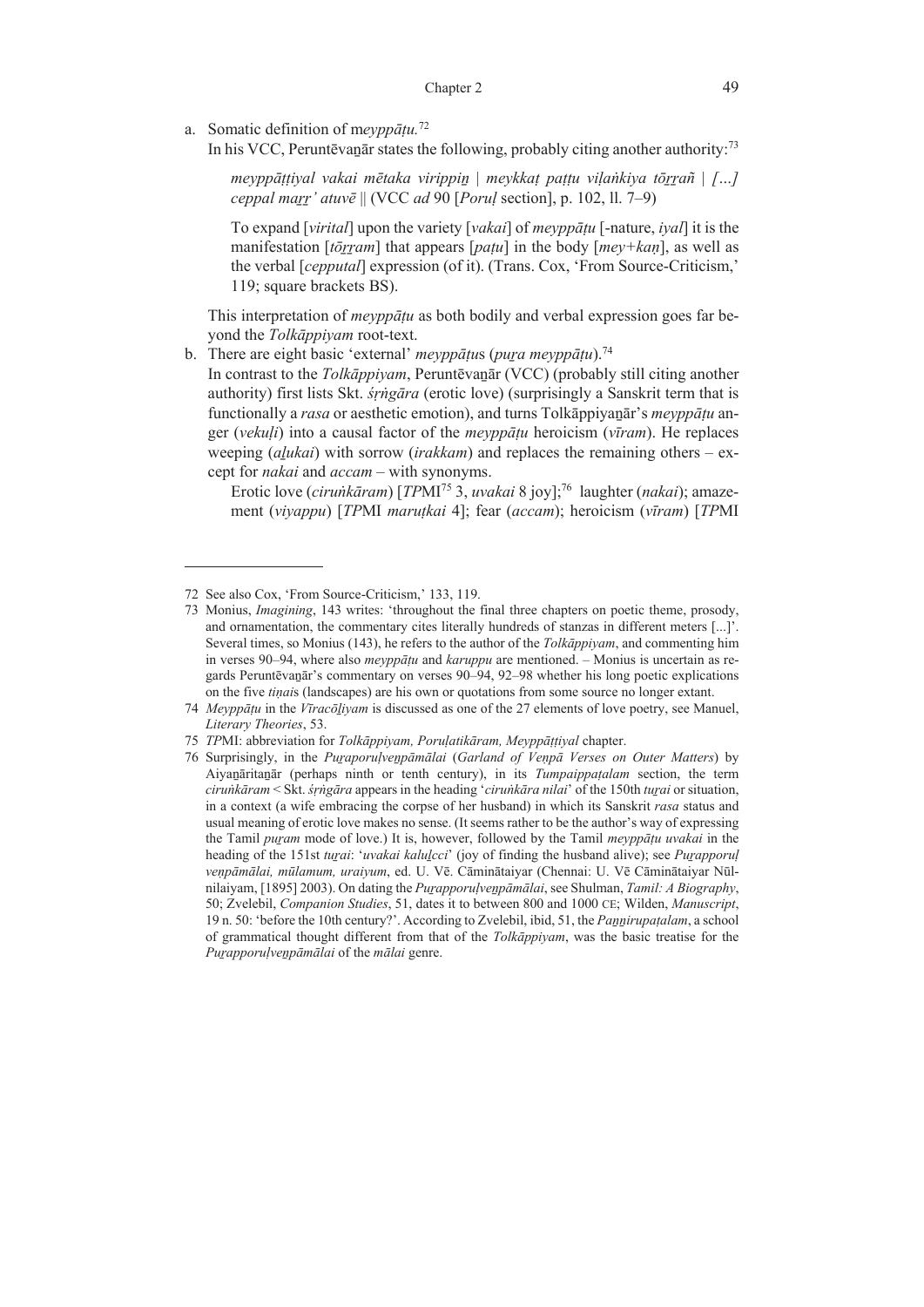*vekuli* 7 anger]; pride in oneself<sup>[?]<sup>77</sup> (*utkōl*) [*TPMI perumitam* 6 excel-</sup> lence/pride]; sorrow (*irakkam*) [*TP*MI *aḻukai* 2 weeping]; disgust (*iḻippu*) [*TP*MI *iḷivaral* 3] (VCC *ad* 90 [Poruḷ section], p. 103, ll. 7‒9)

 Each of the eight *meyppāṭu*s has four or fewer causes/determinant factors (*kāraṇam*) (ll. 13‒35), for instance, the four causes of the heroic (*vīram*) are: enmity (*pakai*), war (*ceru*), fighting/quarreling (*ikal*) and anger (*muṉivu*). (VCC *ad* 90 [Poruḷ section], p. 103, ll. 21‒22)

- c. There are thirty-two 'internal *meyppāṭu*s' (*aka meyppāṭu*). (VCC *ad* 90 [Poruḷ section], p. 102, ll. 24‒37)78 These include twenty-one physical states: paleness (*viḷarppu*), tiredness (*cōrtal*), perspiration (*vērttal*), sighing (*mūriyuyirppu*), fainting (*mūrccaṉai*), shedding tears (*kaṇṇīr vaḻital*), among others, and eleven mental states: desire (*virumputal*), melting (*urukutal*), dreaming (*kaṉavu naṉi kāṇṭal*), among others.
- d. There are twenty-six *kurippus*<sup>79</sup> reserved for love situations.<sup>80</sup>

II. The *Alaṅkāram* (poetic ornamentation or embellishment) subchapter

The *Vīracōḻiyam*'s fifth subchapter on poetic embellishment borrows most directly from Sanskrit sources<sup>81</sup> and explicitly claims to follow Dandin's Sanskrit *Kāvyādarśa*<sup>82</sup> (VC 143 [Alaṅkāram section], p. 198: *taṇṭi coṉṉa karaimali nūliṉ*

<sup>77</sup> *Uṭkōḷ*, lit. 'having inside' (*uḷ*, 'within'). This word is unknown to me in this context. Might *uṭkōḷ* be used to mean pride or conceit in certain contexts? My translation is no better than a guess. The *Tamil Lexicon* (*TL*) gives for *uṭkōḷ*, 'inmost thought, opinion, belief, conviction'.

<sup>78</sup> Peruntēvaṉār (VCC), citing another authority.

<sup>79</sup> VCC ad 90, p. 101, ll. 23–26, cites another authority: pentī rāyinu mainta rāyinum | unta vētkai *yuḷḷatu karutik* | *koṇṭunaṉi ceyvatu kuṟippeṉap paṭumē*, 'The way [the physical or mental state of] the existing (*uḷḷatu*) intense (*uṇṭa*) desire (*vēṭkai*) of either the heroine (*peṇtīr*) or the hero (*maintar*) is perceived (*karututal*) and abundantly (*naṉi*) enacted is what is called *kuṟippu*'. The *kuṟippu*s include 17 physical states of expression: the non-understanding look (*uṟācciṟu nōkkam*), singing (*pāṭal*), being possessed by some deity (*aṇaṅku koṇṭakaittal*), blaming somebody (*kuṟṟam kūṟal*), among others, and 9 mental states: sulking (*ūṭal*), reconciliation (*uṇartal*), rejoicing/delighted (*uvattal*), feeling bashful (*nāṇal*), among others. (VCC *ad* 90 [*Poruḷ* section], p. 101, lines 27ff.). See Manuel, 'Meyppāṭu,' 141.

<sup>80</sup> On *kuṟippu* in the *Vīracōḻiyam*, being one of the 27 elements of love poetry, see Manuel, *Literary Theories*, 53. As Manuel understands it, *kuṟippu* in the *Vīracōḻiyam* is 'an action revealing a latent desire for something' (54).

<sup>81</sup> Why the *Vīracōḻiyam* infuses an already vibrant regional literary tradition with the poetic embellishments of the Sanskrit literary tradition is discussed by Monius, *Imagining*, 131, where the following 'possible answer' is offered: 'Dandin's notion of poetic ornament based on content or meaning (Tamil *poruḷaṇi*, Sanskrit *arthālaṃkāra*) does inject something truly new and productive into Tamil literary theory.' This has been done because 'the *Tolkāppiyam*'s discussion of poetic ornamentation is largely restricted to ornamentation based on sound (*toṭai*) rather than on meaning or content.' (ibid., 131). According to Monius (ibid., 136), in the VCC, Peruntēvaṉār expands on the *Vīracōḻiyam*'s application of Daṇḍin to the *Tolkāppiyam*.

<sup>82</sup> See Cox, 'From Source-Criticism,' 133, 147.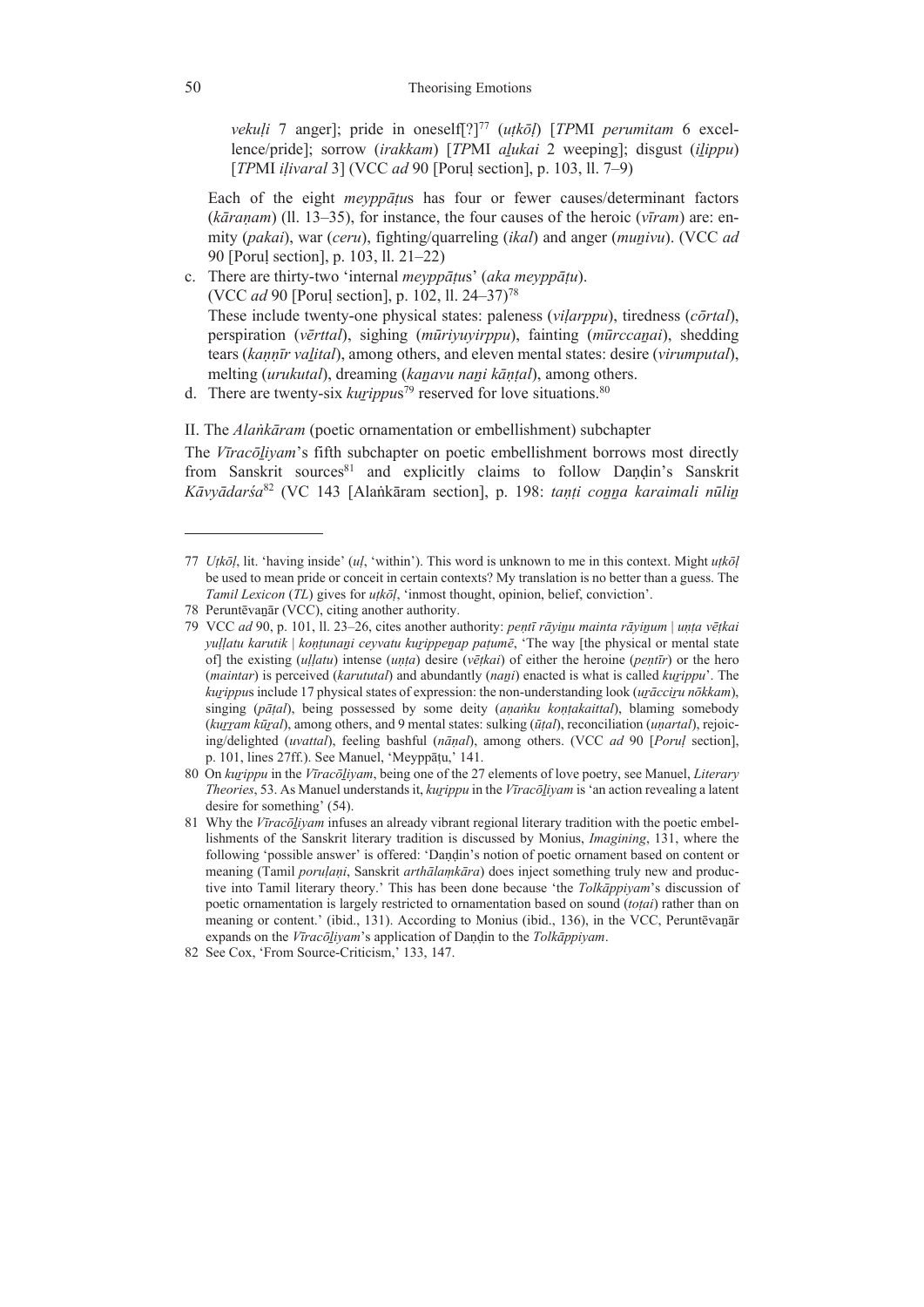#### Chapter 2 51

*paṭiyē uraippaṉ*, 'he explains [*alaṅkāram* or poetic embellishment] according to the statements of Tanti.'). The commentator however does not follow the order of Daṇḍin,83 but rather incorporates his *Alaṅkāram* section into an older Tamil tradition of grammar and poetics, $84$  while giving it an ethical tone.

- a. *Cuvai* (Tam. lit. 'taste') as ornament (Skt. *alaṅkāra*). Puttamittiraṉ, the author of the *Vīracōḻiyam*, VC 154 [*Alaṅkāram* section], p. 213, line 19, lists *cuvai* as one of the 'ornaments', *alaṅkāram*.
- b. There are not eight, but nine *cuvai*s, including *cāntam* (Skt. *śānta-rasa*, quiescence).85

 Peruntēvaṉār, in his commentary on the *Vīracōḻiyam* (VCC), mentions nine *cuvai*s86 (cf. Daṇḍin's *Kāvyādarśa* eight *cuvai*s/*rasa*s, 2.292;87 cf. also the eight *cuvai*s in the anonymous twelfth-century Tamil *Taṇṭiyalaṅkāram*):

*iṉic cuvaiyāvatu, ciruṅkāra mutalākavuṭaiya nāṭakaccuvai oṉpatum eṉak koḷka* (VCC *ad* 154 [Alaṅkāram section], p. 214, ll. 12‒13)

Hereafter follows the *cuvai* that is to be taken as altogether nine dramaturgical [*nāṭakam*] *cuvai*s,88 starting with [the *cuvai*] erotic love or *śṛṅgāra.*<sup>89</sup>

<sup>83</sup> See Monius, 'Many Lives of Daṇḍin,' 14. See also Monius, *Imagining*, 219 n. 24: 'Whereas Daṇḍin composes his own verse examples in the *Kāvyādarśa*, the *Vīracōḻiyam*'s commentator [Peruntēvaṉār departs from Dandin's model of exposition when he] draws on [and cites] an existing body of Tamil poetry [as examples of the various ornaments (*alankāram*)]'*.* Monius, 'Many Lives of Dandin,' 34 n. 35: 'Is it possible that Peruntevanar follows here the Kashmiri tradition of Abhinavagupta, who cites Sanskrit poetic works from the *Mahābhārata* to Kālidāsa's *Kumārasambhava* in his commentary (*locana*) on the *Dhvanyāloka*?' Monius (*Imagining*, 150) also suggests that Peruntēvaṉār, while departing from Daṇḍin, is 'lend[ing] a particularly Buddhist tone to the set of poetic embellishments'.

<sup>84</sup> In his commentary on VC verse 176 [Aḷaṅkāram section], p. 269, Peruntēvaṉār mentions the earlier Tamil works *Puṟanāṉūṟu*, *Kalittokai* and *Kuṟuntokai*.

<sup>85</sup> Monius ('Many Lives of Daṇḍin,' 24) assumes three points: 1. That *cāntam* (Skt. *śānta*), the peaceful or quiescent, was 'perhaps first introduced into Sanskrit literary theory by Buddhist and Jaina authors', 2. That 'there is little evidence to suggest that including *śānta* among the rasa […] is a regional or "Tamil" tradition', 3. 'The inclusion of *cāntam* as the ninth of the cuvai/rasa thus seems to constitute an innovation on the part of the commentator [that is, Peruntēvanār]', doing this 'to accommodate the ideas and values of Buddhist literary culture, [whereby] grammatical and poetic theory becomes a means of expressing Buddhist sentiments'. Monius also considers the *Tirukkuṟaḷ*, cited in the VCC some 72 times, to demonstrate moral orientation and values (ibid., 25). – In later treatises and commentaries, the term *cāntam* is also called *natuvunilai* and *mattinam.*

<sup>86</sup> For Peruntēvaṉār's possible knowledge of Abhinavagupta's discussion of a ninth *rasa*, see Monius, *Imagining*, 223 n. 79.

<sup>87</sup> *Kāvyadarśa,* ed. Böhtlingk, 2.281‒2.292 (pp. 69‒71). Daṇḍin lists *rasa* as the eighteenth of his ornaments or embellishments.

<sup>88</sup> These nine *cuvai*s can all be communicated, since they can be seen.

<sup>89</sup> As so often in the commentary on the *Vīracōḻiyam*, what follows (VCC *ad* 154, p. 214, ll. 15ff.) are quotations from the ethical *Tirukkural* (middle of the first millennium or somewhat later), vv.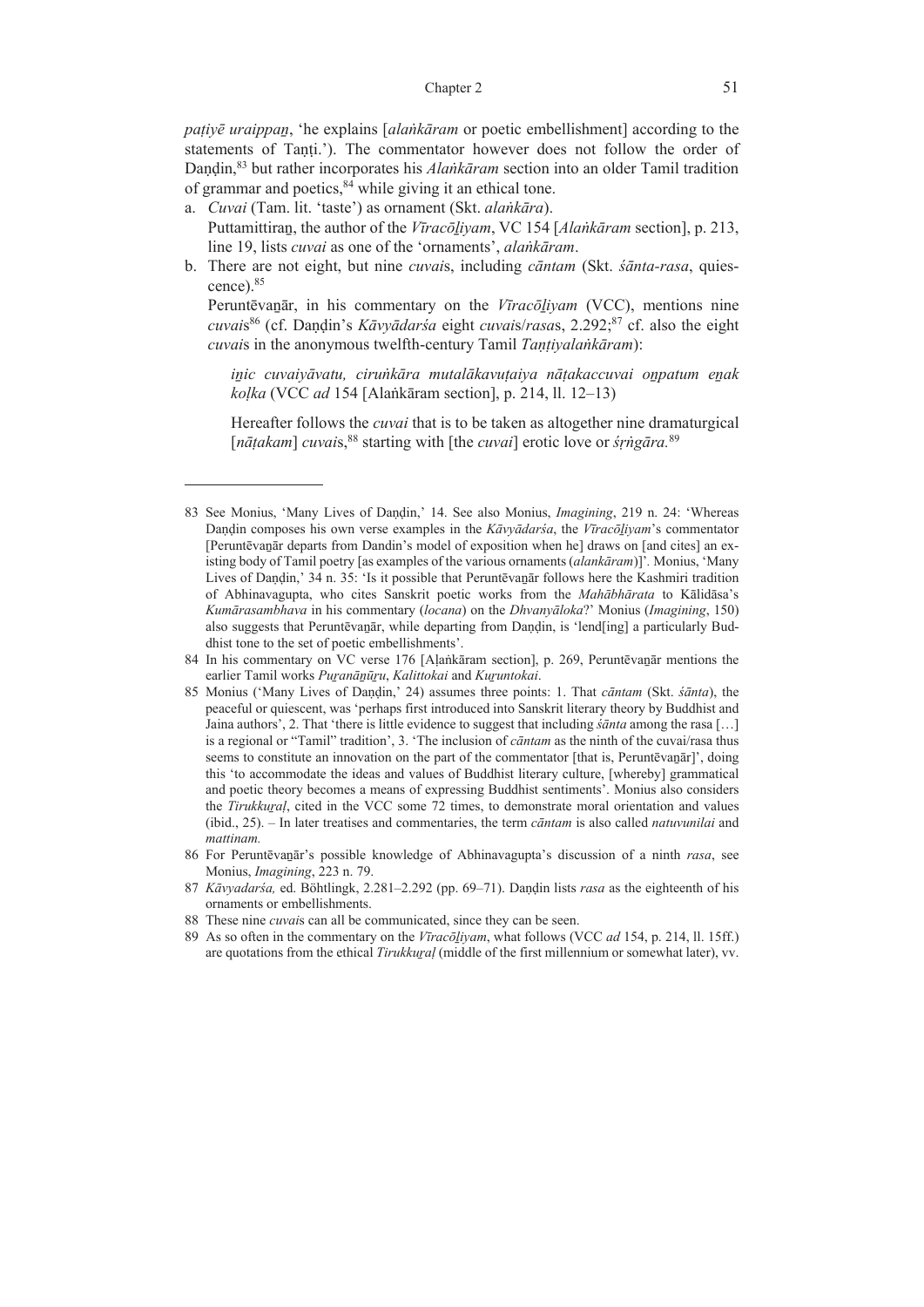The nine *cuvai*s are:

erotic love (*ciruṅkāram*),90 the heroic (*vīram*)*,* terrified fear (*accam*), disgust (*iḻippu*), amazement (*viyappu*), the pathetic, sorrow (*avalam*), anger (*uruttiram*)*,* the comic (*muṟukiya nakai*), quiescence (*cāntam*) <sup>91</sup> (VCC *ad* 170 [Alaṅkāram section], p.  $257-58$ <sup>92</sup>

- 90 Monius suggests (in *Imagining*, 151) that the commentator on the VC, Peruntēvaṉār, gives his first *cuvai ciruṅkāram* (erotic love) a different meaning, namely, by highlighting with this *cuvai* 'the pain and anguish of love […] rather than its rapturous joys', and by emphasising love as a source of human anguish (in direct contrast to Daṇḍin's examples), *ciruṅkāram* receives a Buddhist tone.
- 91 Unlike the Sanskrit term *śṛṅgāra* (Tam. c*iruṅkāram*), which from the beginning was listed in Bharata's Sanskrit *Nāṭyaśāstra* as the first of eight *rasa*s, *cāntam* (quiescence) appears in Sanskrit treatises on *rasa* theory only from Abhinavagupta (c.1000), who introduced it as the ninth and most important *rasa*, adding it to the list of the canonical eight *rasa*s (see above, and Pollock, *Rasa Reader*). Peruntēvaṉār, the commentator on the *Vīracōḻiyam*, quotes only one verse (318) of the *Tirukkuṟaḷ* as an example of the quiescient (*cāntamcuvai*); see below.
- 92 VCC *ad* 170, pp. 257‒58 illustrates the nine *cuvai*s with examples. Of these I shall only mention

<sup>1329 (</sup>chapter *ūṭal uvakai*, 'Joy of sulking') and 774 (chapter *paṭaic cerukku*, 'Military might') to explain the erotic and the heroic. For the erotic: *ūṭuka maṉṉō-v oḷiyiḻai yāmirappa nīṭuka maṉṉō-v irā*. *itu ciruṅkāram.* Paraphrased: 'The bright-jewelled lady may sulk and the night may last long enough to conciliate her. This is the erotic.' (*Tirukkuṟaḷ* v. 1329, adopted trans. M. Rajaram, *Tirukkural: Pearls of Inspiration* [New Delhi: Rupa Publications India Pvt. Ltd., 2009], 271). And for the heroic: kaivel kalirrotu pokki varupavan meyvel pariya nakum. itu vīram. 'Hero who hurls the spear at a war-elephant smiles and draws another from his chest' (v. 774, adopted trans. Rajaram, ibid., 158). Following the two *Tirukkural* citations, a poetic composition (*ceyyul*) is cited to demonstrate that erotic love leads to suffering. It exemplifies a lovesick woman's mental and physical changes and her miserable state, in which 'her dress (*kalai*) became loose (*nekiḻtal*), her hair (*kuḻal*) undone (*carital*), the bangles (*vaḷai*) came off (*kaḻatal; kaḻaṉṟu*), her nipples turned greenish (*pacantum; pacappu niṟam*), she was not like before (*muṉ pōlāḷ*). […] This is [called] \*change/transformation (*vikāram*)' (VCC *ad* 154, p. 214: *kalaikā ṉekiḻntu kuḻaluñ carintu vaḷaikaḻala mulaikāl pacantumuṉ pōlāḷ […]. itu \*vikāram*). – In a footnote (on *\*vikāram*), Peruntēvaṉār, the commentator, cites an 'older comment' (*paḻaiya kuṟippu*) which lists, including the quiescent or *śānta*, the Sanskrit-derived lexis of nine *rasa*s (aesthetic emotions): *ciṅkāram*  (the erotic)*, āciyam* (Skt. *hāsya*, the humourous), *karuṇai* (Skt. *karuṇa*, the pitiable), *iravuttiram* (Skt. *raudra*, the terrifying), *vīram* (the heroic), *payāṉakam* (the fearful), *cukuccai* (Skt. *jugupsā*, disgust), *aṟputam* (the wonderous), *cāntam* (the quiescent), and mentions the Sanskrit technical terms of the group of *bhāva*s (emotions): *vibhāva* (cause), *anubhāva* (reaction/effect) etc. – Further on, this 'older comment' defines '*meyppāṭu*' and also the relationship between *meyppāṭu* (emotion) and *cuvai* (taste) as being one of a *meyppatu*  $\rightarrow$  *cuvai* sequence (and not vice versa): kāranakāriya utanikalvu iyaipulla meyppātukalār pirantu velippattuc cantarppittu nataiperuvatē cuvaiyātalin, meyppāțținpālatākiya vikārattaic cuvai enrețuttu kūriyatu kurramanru [...] enpatu *paḻaiya kuṟippu*. ('Because of *meyppāṭu*s [emotions] which are closely related [*iyaipuḷḷa*] to physical manifestation [*nikaḻvu*] and causal factor [*kāraṇam*], and since *cuvai* [lit. 'taste', Skt. *rasa*] comes into being [*piṟantu*] through *meyppāṭu*, and occurs [*naṭaipeṟutal*] visibly and in [particular] contexts [*cantarppam*], it is not wrong [*kuṟṟam aṉṟu*] to state that *cuvai* is an emotion(*meyppāṭu*)-based [*meyppāṭtin pālatu*] transformation (*vikāram*) […]', thus states an old comment [*paḻaiya kuṟippu*]).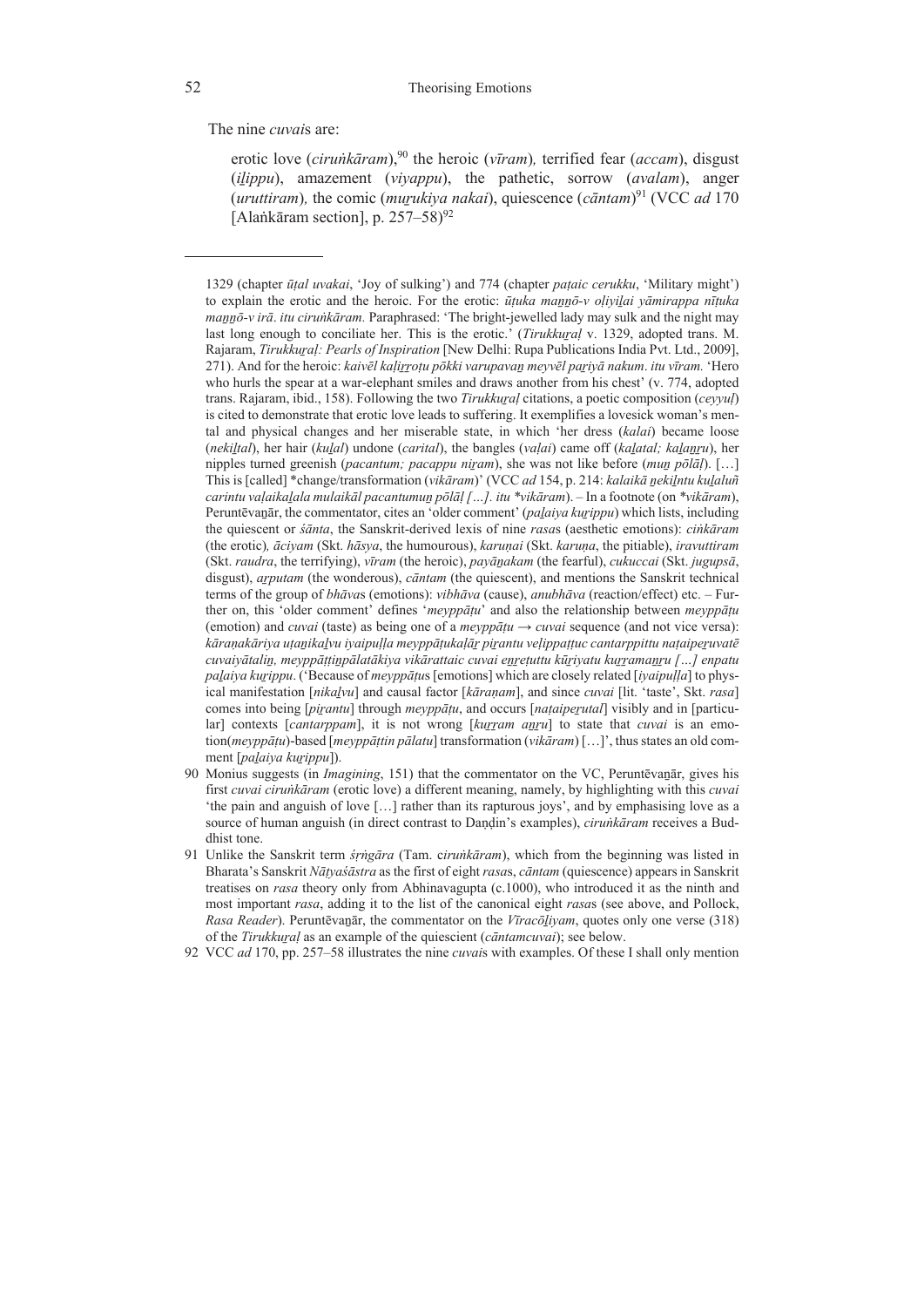If compared to his list of *meyppāṭu*s, Peruntēvaṉār's list of *cuvai*s contains significant differences. Its order is also different: although it begins with the erotic (Skt.  $\frac{\sin \pi a}{a}$  – as in his list of *meyppatus*<sup>93</sup> – it ends with a new ninth element, the quiescient (Skt. *cāntam*), a Sanskrit term we encounter here for the first time in a Tamil treatise on emotions. As Monius has suggested,<sup>94</sup> the inclusion of the quiescent must be considered an add-on of Peruntēvanār, who thus leaves the Dandin model of poetic embellishment behind him.95

the most relevant for our discussion, namely the *cuvai*s of erotic love, the heroic, disgust, and quiescence. For the *cuvai* erotic love (*ciruṅkāram*), again v. 1329 of the *Tirukkuṟaḷ* is given; see translation in n. 89 above. The example of the heroic *cuvai* (*vīram*) turns the Caṅkam ideals of warring kings on its head (see also Monius, 'Many Lives of Daṇḍin,' 23f.) by demonstrating a king selflessly giving his own flesh equal in weight to the dove that took refuge in him. The poetic example wonders: Was it valour, integrity of character, fearlessness on the battlefield, or the king's nature? The heroic is here a 'heroic caretaker', offering a vision of a heroic ethic, lending a Buddhist value to the set of poetic ornaments. The example for the *cuvai* disgust is from verse 46 of the eighth-century moral treatise *Nālaṭiyār*, which advises imagining a beautiful women as made up of blood and entrails, all ugly things that dry up desire: '(The body) is entrails, and marrow, and blood, and bone, and connecting tendons, and skin, and here and there flesh interposed, and fat. In the midst of these, what sort of a being is she who wears the fresh garlands?' (George U. Pope, *The Nālaḍiyār: or, Four Hundred Quatrains in Tamil* [Clarendon Press, 1893], 32, v. 46). The example of the *cuvai* quiescence (*cāntam*), as borrowed from the *Tirukkuṟaḷ*, reads like the 'Golden Rule' common to all world religions: 'The one who knows (*aṟivāṉ*) indeed (*tāṉ*) the distress/pain (*innāmai*) for one's own (*tan*) life (*uyirkku*), why would one cause misery/distress (*iṉṉā ceyal*) for another's (*maṟṟa*) life?' (*Tirukkuṟaḷ* v. 318).

<sup>93</sup> VCC [Poruḷ section], p. 103, ll. 7‒9.

<sup>94</sup> Monius, *Imagining*, 150.

<sup>95</sup> Daṇḍin's order 2.281‒287 in his Sanskrit *Kāvyādarśa* is as follows: 1. *śṛṅgāra*, the erotic (281) [VCC 1]; 2. *raudra,* the furious (283) [VCC 7]; 3. *vīra*, the heroic (285) [VCC 2]; 4. *karuṇa*, the tragic\* (287) [VCC 6]; 5. *bībhatsa*, disgust (287) [VCC 4]; 6. *hāsya*, the comic (287) [VCC 8]; 7. *adbhuta*, the wonderous (287) [VCC 5]; and 8. *bhayānaka*, terrified fear (287) [VCC 3]. (In square brackets, the numeration in the VCC *ad* 170). ‒ In comparison to the VCC's *meyppāṭu* list, the VCC's *cuvai* list re-includes *uruttiram* (the furious, *TP*MI *vekuḷi*), and *avalam* replaces *irakkam* (VCC, 103, *TP*MI *aḻukai*). ‒ \* Pollock (*Rasa Reader*, 27) states that translations such as 'compassion' or 'pity' for *karuṇa* in aesthetic discourses are misleading. *Karuṇa* in an aesthetic discourse denotes the 'sense of one's own loss' rather than pity for the misfortune of others. As he notes, the latter enters the discourse of Indian emotion only with Mahayana Buddhism (ibid., 27).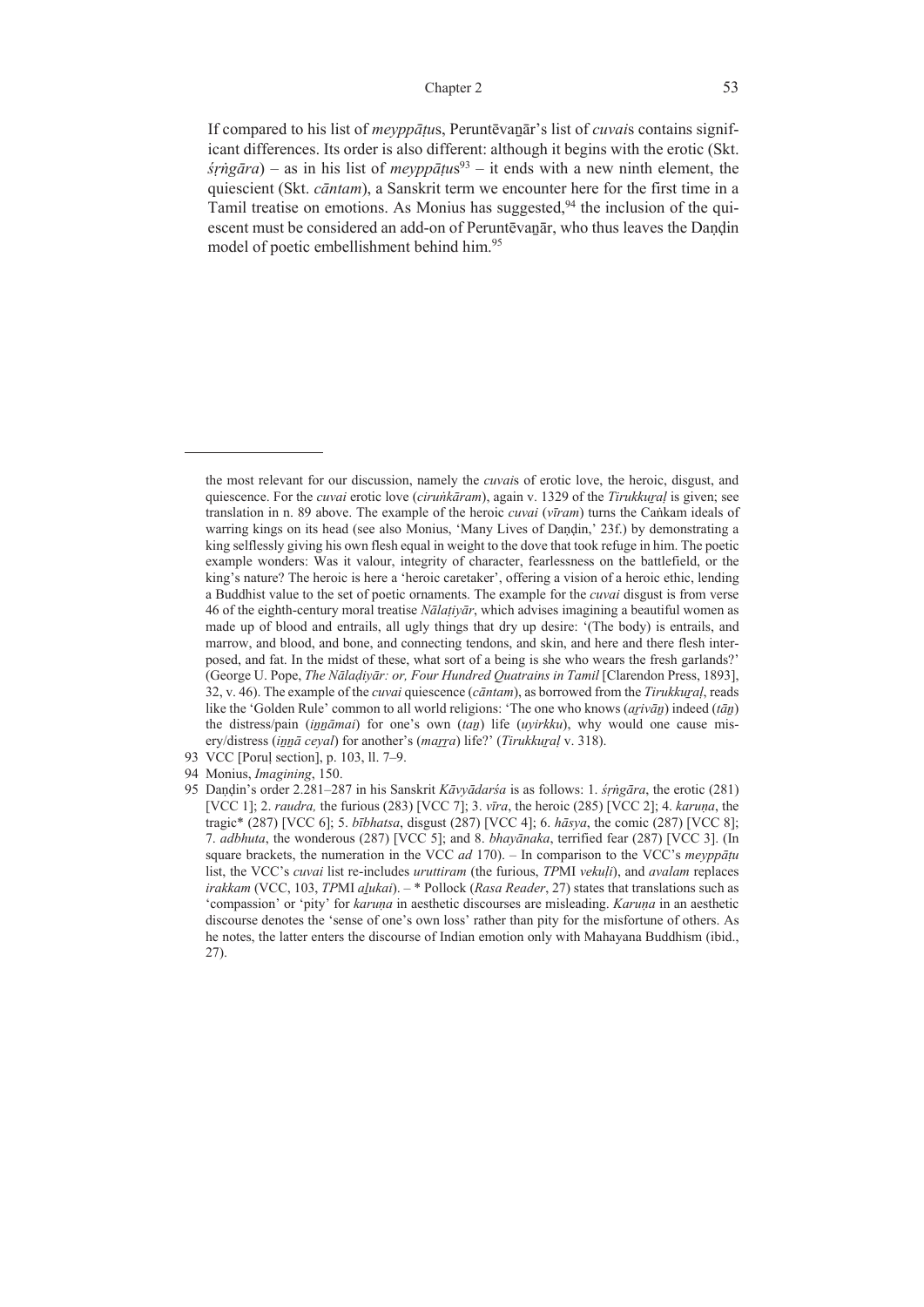*Meyppāṭu* upgraded and *cuvai* altered: The *Ceyiṟṟiyam*

The *Cevirrivam* of Cevirrivanatr is a lost source text on drama. Ilampūranar, the commentator on the *Tolka<sup>ppiyam*, cites it extensively.<sup>96</sup> It was written in the late eleventh</sup> or early twelfth century.97

# **Core ideas**

- a. The basis of the *Cevirrivam* is dramatic performance (the domain of theatrical dramaturgy).
- b. There is an explicit theory of *cuvai* (Tam. lit. 'taste', a functional calque for Skt. *rasa*) (as opposed to the *Tolkāppiyam*, where any lexical or conceptual analogue to *cuvai* is completely absent).
- c. There is a *cuvai* called *mattimam* (quiescence, Skt. *śānta rasa*), which can only be experienced by sages, mendicants and the like.

*mattimam eṉpatu mācaṟat teriyiṟ* | *collap paṭṭa ellāc cuvaiyotu* | *pullātākiya polivirr' eṉpa* || (*TP*Iḷam 245, p. 34, ll. 18–20)

Should you wish to clearly know [*teriyiṉ*] what *mattimam* is, they say [*eṉpa*] to be that which abounds in excellence [*polivu*], untouched [*pullāta*, lit. 'not equal to'] by all [*ellām*] the other aforementioned [*collappaṭṭa*] *cuvai*s (Trans. Cox, 'From Source-Criticism,' 124; square brackets, BS).

navanutai marapin itanpavam vāt'enir | cettivõrkkun cāntupatuppõrkkum | *oppa niṟkum nilaiy iṟṟ' eṉpa* ||(*TP*Iḷam 245, p. 34, ll. 21–23)

If we ask [*enin*], 'what is the nature [*payam*] of this [*mattimam*], according to propriety [*nayaṉ*] and tradition [*marapu*]?' They say [*eṉpa*], 'It is that enduring state [*niṟkum nilai*] that can be likened [*oppa*] to that of those who are (so) inclined [*cettiyōr*] and of those who are endowed with sandalpaste and peace of mind (*cāntupaṭuppōr*).'98

*uyppōr itaṉai yār eṉiṉ mikkatu | payakkun tāpatar cāraṇar camaṇar | kayakk' aṟu muṉivar aṟivaroṭu piṟarun | kāmam vekuḷi mayakkam nīṅkiya | vāymaiyāḷar vakuttaṉar piṟarum | accuvai eṭṭum avarkk' ila ātaliṉ | \*iccuvai* 

<sup>96</sup> For the reconstruction of Ceyirriyanar's thoughts, we depend entirely on the citations provided by Iḷampūraṇar in his commentary on the *Tolkāppiyam*.

<sup>97</sup> Cox, 'From Source-Criticism,' 152, states: 'We can with some confidence argue that the […] composition of the *Ceyiṟṟiyam* […] may be located within a still wider world of sāstric Tamil writing, which was evidently far more heterogeneous than those works to which we still have access [...].'

<sup>98</sup> I follow the translation of Cox, 'From Source-Criticism,' 124; square brackets BS. My reading deviates slightly from the translation of Cox. He translates *cāntupaṭuppōr* as 'those possessing the right qualities'.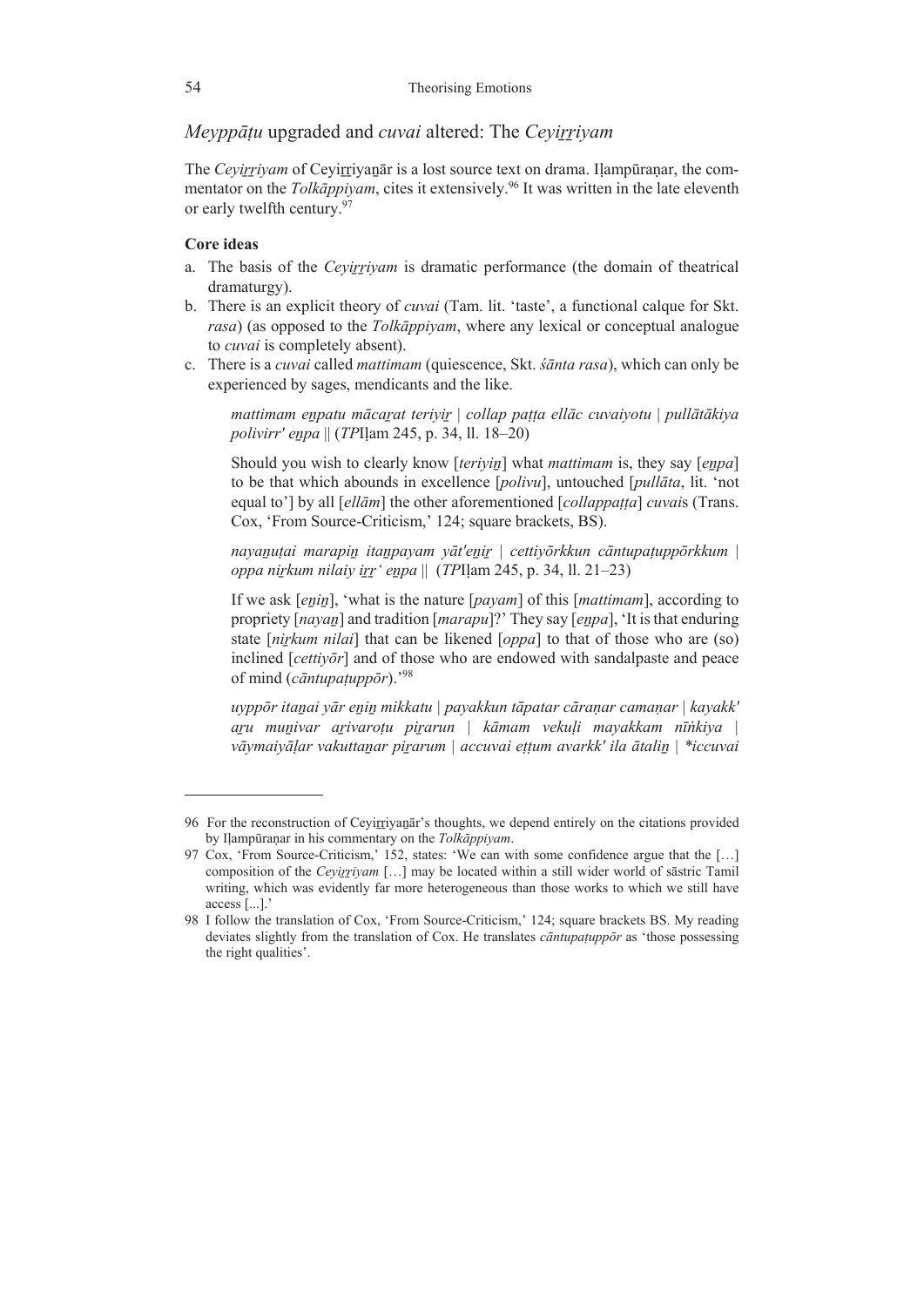*orutalai*<sup>99</sup> *ātaliṉ ataṉai | meyttalaip paṭukka itaṉ mikav aṟintōrē* || (*TP*Iḷam 245, p. 34, ll. 24–31) Cox: *\*iccuvai] conj.; accuvai Ed.*

If we ask, 'who are the actor-characters<sup>100</sup> [*uvppo*<sup>*r*</sup>] [who manifest] this [*mattimam*]?' Those who practice great *tapas* [*tāpatar*], those who have attained magical power [*cāraṇar, siddhas*], Jain ascetics [*camaṇar*], and sages who cut away ignorance [*munivar*], and others [*pirar*], such as the Buddhists, men of truth, who renounce [*nīṅkutal*] desire [*kāmam*], anger [*vekuḷi*], and delusion [*mayakkam*], the devout [*vakuttaṉar*] and [still] others [*piṟar*]. For them, none of these eight *cuvais* [truly] exist and so, when this *cuvai* [*ex conj*.] being of a different sort, makes that [other] one appear real [*meyttalaip paṭukka*], these are [the kind of men who] truly comprehend [*mikav aṟintōrē*] this (Trans. Cox, 'From Source-Criticism,' 125; added square brackets with Tamil words BS).

 Cox's explanation (125f.) is valuable with regard to the unique characteristic of the *cuvai mattinam*: 'the regular *cuvai*s […] do not exist for these adepts (saint etc.). The ninth *cuvai*, *mattinam*, inasmuch as it is qualitatively different from the rest (*orutalai*, lit. on one side) can only be experienced by these kinds of men, insofar as they alone are able to genuinely comprehend that *mattimam* manifests (*paṭukka*) the true nature or reality (*meyttal*) of any other *cuvai*.'101

d. Two loci for *cuvai* are given, as well as ten bodily expressions (*cattuvam*). The following quotations are not directly attributed by Ilampūranar to Ceyirriyan- $\bar{a}$ r, but it is very likely that they are from him:<sup>102</sup>

<sup>99</sup> Cox, 'From Source-Criticism,' 126 n. 14 interprets Ceyirriyanar's usage of *orutalai* 'to imply that *mattimam* exists on its own on one side of a posited divide within the set of *cuvai*s, with the other eight classed together'.

<sup>100</sup> If we assume that *uyppor* means 'character of a drama' [Skt. *nāyaka*]), as proposed in Cox, 'From Source-Criticism,' 125 n. 11. See also Cānti Cātaṉā's *Glossary of Historical Tamil Literature*, *s.v., uyppōṉ* < *ceyppavaṉ*, actor.

<sup>101</sup> According to Cox ('From Source-Criticism,' 126f.), this has been borrowed from Abhinavagupta's *Abhinavabhāratī.* Cox ‒ while granting that there are 'indeed other southern attestations of the *śāntarasa*-concept' ‒ sees in the *Ceyiṟṟiyam* 'a direct echo' of the 'language' of Abhinavagupta's *Abhinavabhāratī* (127). As Cox states (128f.): 'The crucial phrase here [*TP*Iḷam 245, p. 34, ll. 24‒31, BS], *meyttalaip paṭukka,* reproduces Abhinava's participle as a verbal noun (*meyttal* "being true", in the second case) and an imperfective participle or so-called "infinitive" (*paṭukka,* "to bring about") based on the effective (or "transitive"/"causative") stem of the root *patu*. It is here where I believe the influence of Abhinava's text is most clear [...] [l]eaving aside [… the] conceptual problem [… due to] a fundamental misunderstanding of Abhinavagupta's aesthetics of reception' (129). Cox is convinced that Ceyirriyanar 'was not entirely successful in either understanding or in translating Abhinava's theory' (127), a theory that brought a new aesthetics of reception, and that Ceyirriyanar 'was evidently trying to maintain the conventional notion of *śāntarasa* – that it is possible to successfully depict the spiritual exercises of literary characters […]' (127).

<sup>102</sup> See also Cox, 'From Source-Criticism,' 130 n. 22.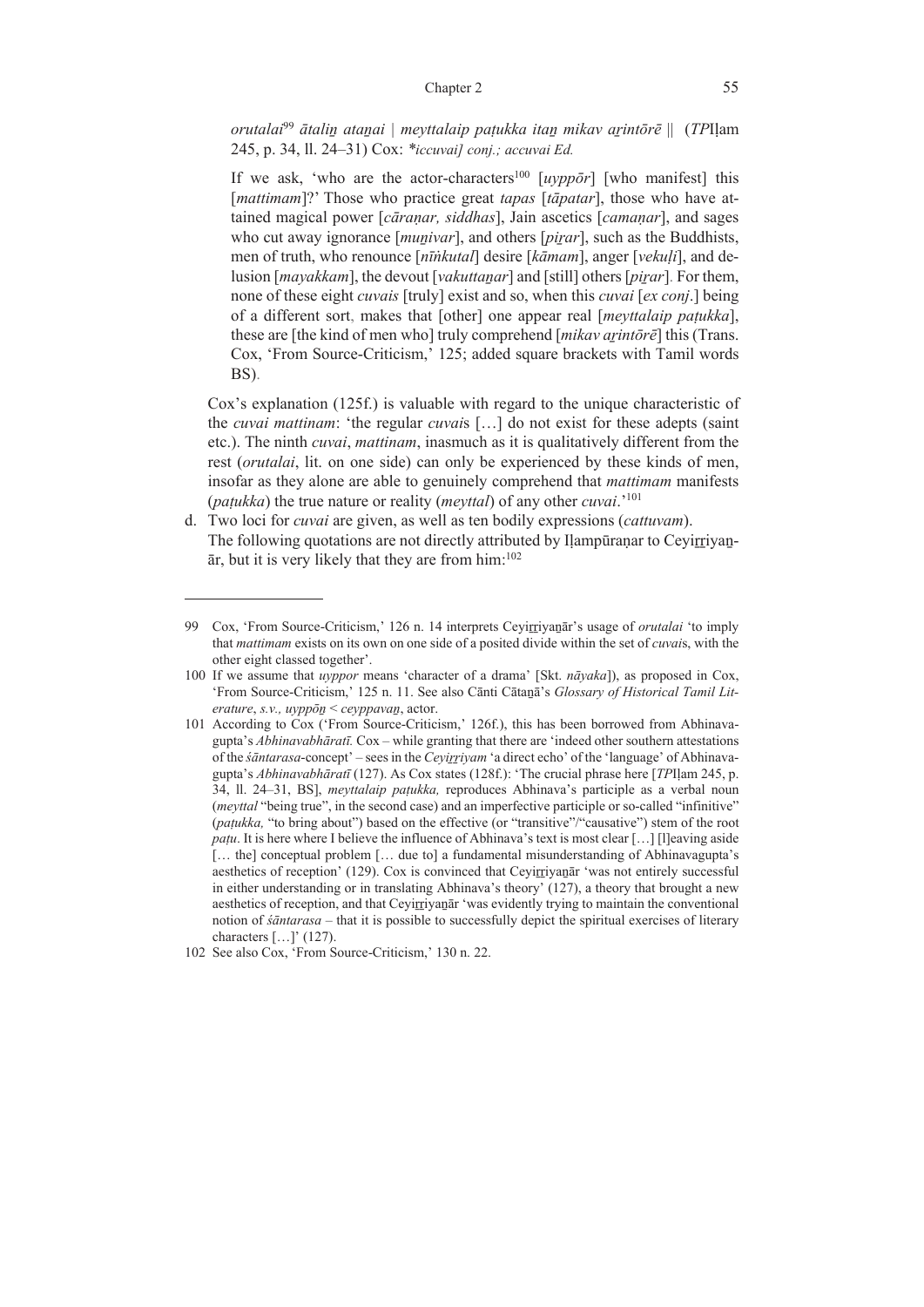On the two loci of *cuvai*:

*iruvakai nilattiṉ iyalvatu cuvaiyē* (*TP*Iḷam 245, p. 34, l. 36)

*Cuvai* occurs in two types of locus (Trans. Cox, 'From Source-Criticism,' 130)

And on the arising of bodily expression or *cattuvam*:

*[…] cuvaiyē […]* | *oṉṟiya nikaḻcci cattuvam eṉpa* (*TP*Iḷam 245, p. 34, ll. 38– 39)

[There is] the *cuvai* itself […] the corresponding [*oṉṟutal*] occurrence [*nikalcci*], they say [*enpa*], is *cattuvam* or bodily expression.<sup>103</sup>

A list containing ten types of external visible bodily signs or *cattuvams* is given.<sup>104</sup> e. There is the term *meyppāṭu* – There is an actor, there is a viewer.

*uyppōṉ ceytatu kāṇpōrkk' eytutal* | *meyppāṭ' eṉpa meyyuṇarn tōṟe* (*TP*Iḷam 247, p. 35, ll. 25–26)

Those with true understanding (*meyyuṇarntōṟ*) regard *meyppāṭu* as the actor's acting (*uyppoṉ ceytatu*) attaining meaning for the viewers (*kāṇpōr*).105

# The *meyppāṭu* theory expanded and *cuvai* consolidated: Iḷampūraṇar on the *Tolkāppiyam Poruḷatikāram Meyypāṭṭiyal*

Iḷampūraṇar's commentary on the *Tolkāppiyam meyppāṭu* chapter dates to the late eleventh century (or a few decades later<sup>[?]</sup>).<sup>106</sup> Ilampūranar is quoted by the scholiast

<sup>103 &#</sup>x27;[There is] the existing *cuvai* […] the corresponding occurrence is called the *cattuvam*' (Trans. Cox, 'From Source Criticism,' 130).

<sup>104</sup> Cox, 'From Source Criticism,' 130. The functional term *cattuvam* is mentioned in Iḷampūraṇar's commentary on the *Tolkāppiyam*, *TP*Iḷam 245: *cattuvam eṉpatu cāṟṟuṅ kālai* | *meymmayir cilirt*tal kaņņīr vārtal | națukkan kațuttal viyarttal tērram | koțunkurar citaivoțu niralpața vanta | *patteṉa moḻip cattuvan tāṉē*. 'There are ten *cattuvam*s, which come in the [following] order [*niralpața vanta*]: horripilation, shedding tears, trembling, [...].' The list does not seem complete and deviates from the list in Aṭiyārkku Nallār's commentary on the *Cilappatikāram* (see ch. 2 below, *s.v.* Aṭiyārkku Nallār, point h, footnote. In the Sanskrit *Nāṭyaśāstra* (*Treatise on Drama*), ch. 6, there are eight: paralysis, perspiration, horripilation, change of voice, trembling, change of colour, weeping, and fainting.

<sup>105</sup> Cf. Cox's translation: 'Those who understand the truth of the matter say that meyppāṭu is the taking up by the spectators of the actions of the leading character [*uyppoṉ*]' ('From Source-Criticism,' 131).

<sup>106</sup> This commentary is referred to here as *TP*Iḷam. – On Iḷampūraṇar's commentary on the *Tolkāppiyam*, which displays an 'independent departure' from the root-text, see Cox, 'From Source-Criticism,' 121. On the commentator's style and avoidance of Sanskrit-derived lexis, see Cox, 'From Source-Criticism,' 134. Iḷampūraṇar had a wide knowledge of his tradition,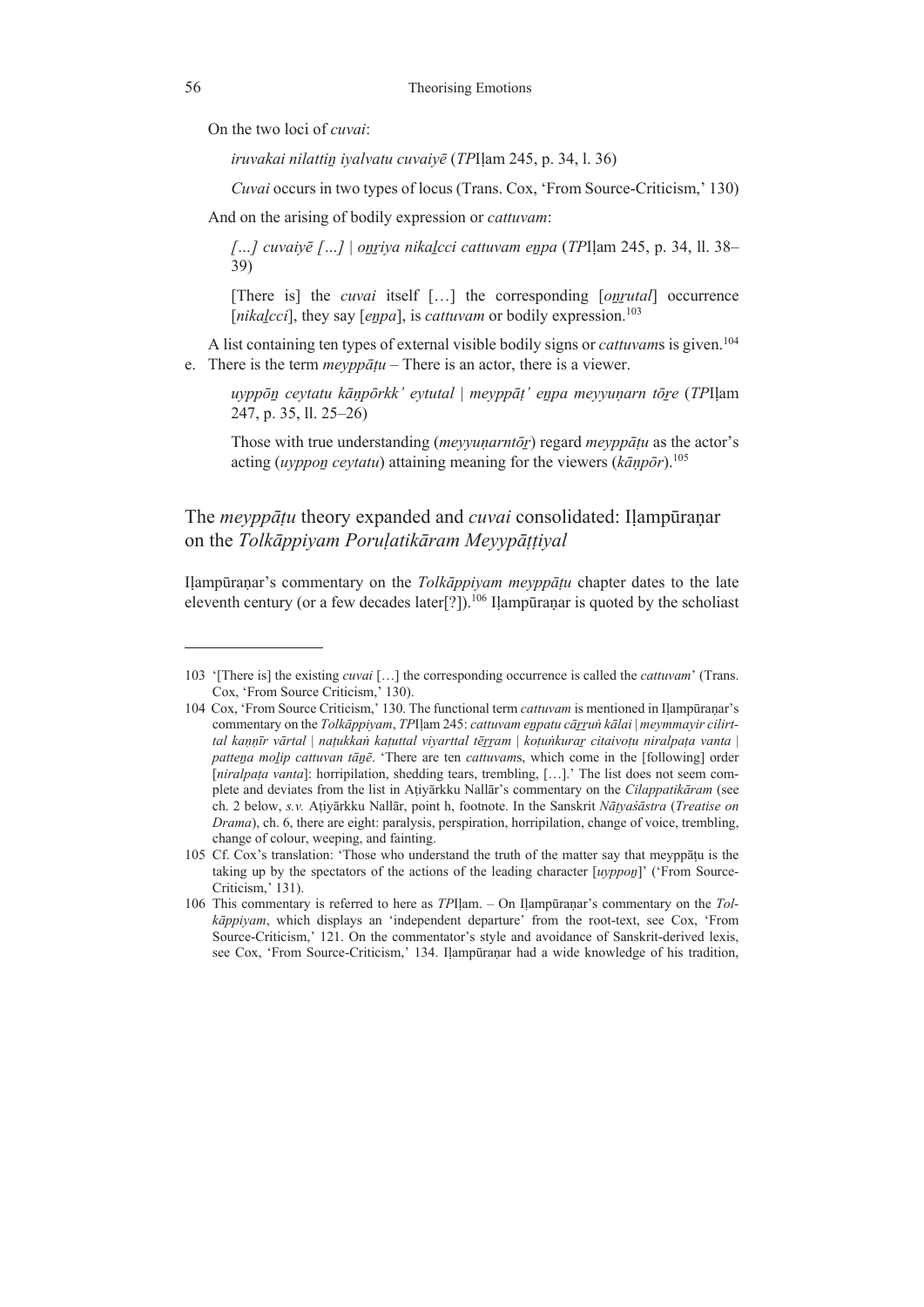Aṭiyārkku Nallār (closing decades of twelfth century), who refers to the earlier scholar with the honorific title *uraiyāciriyarākiya iḷampūraṇavaṭikaḷ*, 'the revered Ilampūranar, author of the commentary.'<sup>107</sup>

### **Core ideas**

a. The problem of defining the root-text's term *paṇṇai* (MI 1).

 For Iḷampūraṇar, the term *paṇṇai* denotes a domain where elements appear that do not appear among wise men.

pannait tōnriya enpatu - viļaiyāṭṭāyat tinkan tōnriya. pannaiyuṭaiyatu pannai *eṉṟāyiṟṟu.* (*TP*Iḷam 245, p. 33, ll. 11–12).

*'Paṇṇai tōṉṟiya'* means appearing (*tōṉṟutal*) in the play group (*viḷaiyāṭṭu*   $\bar{a}$ *yam*). *Pannai* stands for play and the domain of play (*pannaiyutaiyatu*).<sup>108</sup>

īntuc collappatukinra patināru porulum karru nallolukku olukum arivutaivār *avaikkaṇ toṉṟāmaiyāṟ 'paṇṇait toṉṟiya' eṉṟār. eṉṉai? Nakaikkuk kāraṇamākiya eḷḷal avarkaṇ toṉṟāmaiyiṉ. Piṟavum aṉṉa.* (*TP*Iḷam 245, p. 33,  $11. 22 - 25$ ).

He [the author Tolkappiyanar] said that all sixteen of the elements (*porul*) mentioned here 'appear in the domain of play/entertainment'109 (*paṇṇai tōṉṟiya*), as they do not appear in the assembly (*avai*) of wise men (*aṟivuṭaiyār*) who possess good conduct and learning. Why is that? Because mockery (*eḷḷal*), which causes laughter (*nakai*), does not appear among those [wise ones]. It is the same with others (*piravum anna*).

 Interestingly, Pērāciriyar, the second commentator on the root-text's emotionology (early thirteenth century), places *paṇṇai* unequivocally into the context of court theatre.<sup>110</sup>

b. There is *cuvai*, there is *meyppāṭu*, and there is a relationship between the two.

respected existing views, and did not restrict himself to paraphrase and explication, as commentaries for the most part usually do, but rather discussed his root-text in ways that reflect the changed historical circumstances.

<sup>107</sup> Cox, 'From Source-Criticism,' 116, which refers to Mu. Varatarācaṉ, *Tamiḻ ilakkiya varalāṟu*. [vol. 4] *patiṉorām nūṟṟāṇṭu* (Chennai: The Parker, repr., 2005), 161, 164. See also Wilden, *Manuscript*, 298.

<sup>108</sup> For *paṇṇai*, see also the detailed footnote in the discussion on the *Tolkāppiyam*, see ch. 2, *Meyppāṭu* source readings above, *s.v. Tolkāppiyam*, point a.

<sup>109</sup> Cf. Cox, who translates *paṇṇai tōṉṟiya* as 'appear in the field': '[The author] said that all sixteen of the elements mentioned here "appear in the field", as they do not appear in the assemblies of wise men, who possess proper conduct and learning. Why is this? Because *eḷḷal* (mocking laughter), which is a cause of *nakai* (or humor), does not appear among these men. And there are other cases that are similar to this.' ('From Source-Criticism,' 120)

<sup>110</sup> See below, *Meyppāṭu* source readings, *s.v.* Pērāciriyar, translation point a.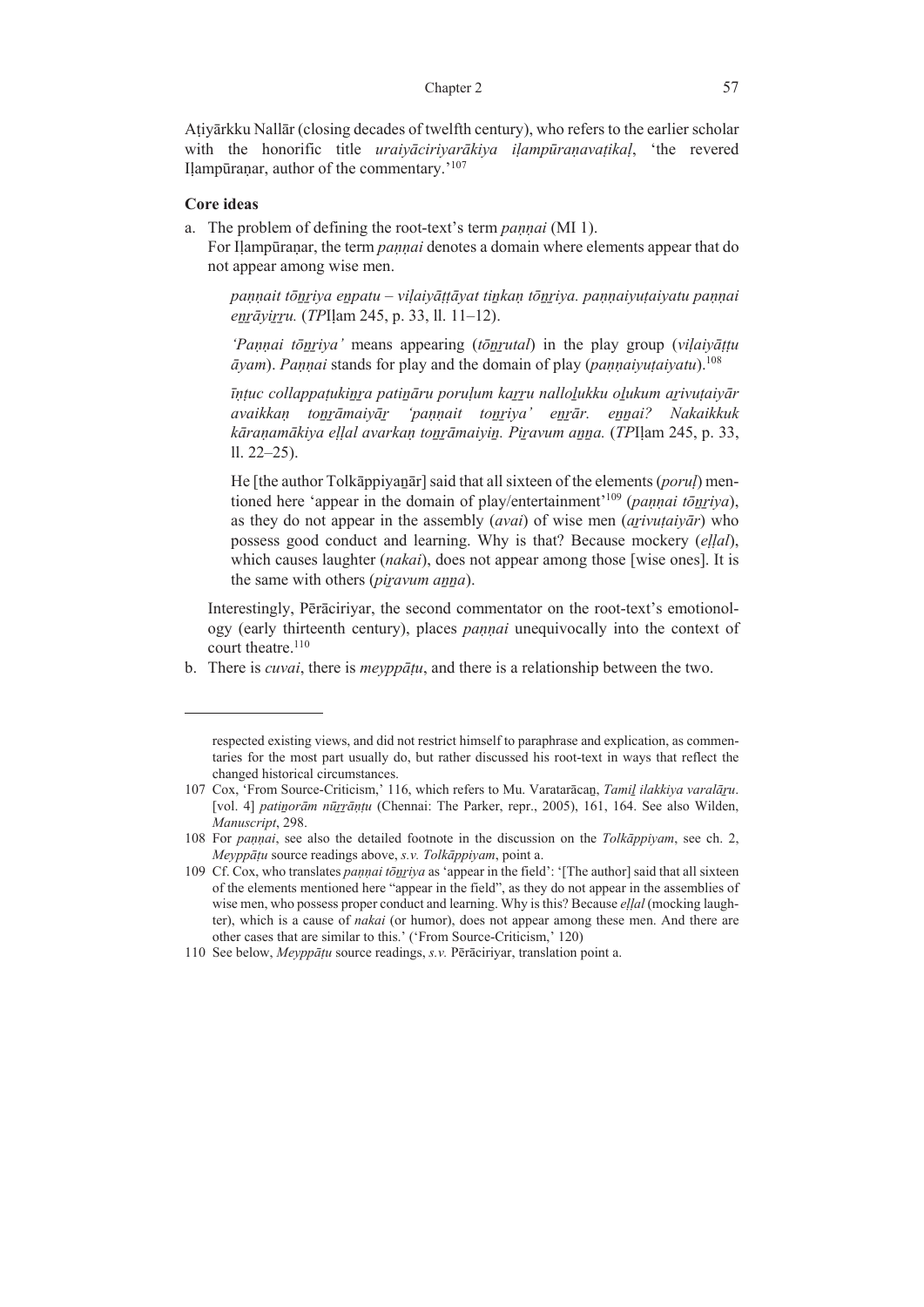c. An explicit model of *cuvai* (lit. 'taste', Skt. *rasa*) is given (as opposed to the *Tolkāppiyam*, where any lexical or conceptual analogue to *cuvai* is completely absent).

 *Cuvai*: *Terms and their definition*  For Ilampūranar, *cuvai* is the following:

*iṉic cuvai eṉpatu kāṇappaṭu poruḷāṟ kāṇpōrakattiṉ varuvat' oru vikāram* (*TP*Iḷam 245, p. 34, ll. 34–35)

Hereafter, *cuvai* denotes the transformation/change (*vikāram*) that happens in the beholders' (*kāṇpōr*) 111 mind (*akam*) through the object (*poruḷ*) of perception (*kāṇappaṭutal*).112

*puliyum pēyum […] avaṟṟaik kaṇṭa kālantoṭṭu nīṅkātu niṉṟa accam cuvai* (*TP*Iḷam 245, p. 35, ll. 10–11)

The Cuvai of fear (*accam*) is that which does not go away (*nīṅkātu*) but continues (*niṉṟa*) from the time (*kālantoṭṭu*) that one sees these […] a tiger or a ghost. $113$ 

 Also described is the mechanism of *cuvai*'s emergence. *Cuvai* appears as a conjunction of:

- 1. An 'object that is tasted' (causal factor)<sup>114</sup> or *cuvaippațu porul*.<sup>115</sup> Elsewhere Iḷampūraṇar calls this 'cause', *ētu* (*TP*Iḷam 245, p. 35, l. 10) or *kāranam* (*TP*Iḷam 248, p. 36, l. 17);
- 2. A 'feeling/response of the mind' or *kurippu* a strictly cognitive phenomena (*maṉa nikaḻcci*);116
- 3. Bodily expression *or cattuvam*, such as trembling (*naṭukkam*) with fear.117

<sup>111</sup> *Kaṇpōr* does not necessarily denote a spectator of a drama, but merely someone who sees a scene.

<sup>112</sup> Cf. the translation of Cox: 'Now, *cuvai* is the name for the change that occurs in the awareness of the spectators, which arises due to some perceived element' ('From Source-Criticism,' 130).

<sup>113</sup> For a translation, see also Cox, 'From Source-Criticism,' 130f. The examples of tiger and ghost are adopted by Perāciriyar, as already noted by Cox, ibid., 130.

<sup>114</sup> *accattiṟku ētuvākiya puliyum pēyum cuvaippaṭu poruḷ* (*TP*Iḷam 245, p. 35, l. 10), '[Fear is the *cuvai*]. A tiger or a ghost (*pēy*), which becomes the cause (*ētu*) of fear (*accam*), is the object/causal factor of the *cuvai* [fear]'.

<sup>115</sup> Iḷampūraṇar is evidently pointing to the concept that an affective quality belongs to the object. Cf. Pollock, 'Bhoja's,' 122, which expresses the same concept.

<sup>116</sup> A *kuṟippu* of fear is, for instance, bewilderment (*mayakkam*) (*TP*Iḷam 245, p. 35, ll. 11‒12). *Kuṟippu* happens cognitively in the mind, whereas *cattuvam* is visible to others. This distinction is made in texts on drama: *naṭukkamum […] piṟarkkum pulaṉāvaṉa eṉṟu koḷka; ēṉaiya maṉa nikaḻcci […] ivaṟṟiṉ pirivai nāṭaka nūliṟ kāṇka.* (*TP*Iḷam 245, p. 35, ll. 13‒14).

<sup>117</sup> The definition of *cattuvam* is given by citing another authority, very likely Ceyiṟṟiyaṉār: *cuvaiyē […]* | *oṉṟiya nikaḻcci cattuvam eṉpa*. '[There is] the *cuvai* itself […] the corresponding occurrence, they say, is *cattuvam* or bodily expression.' (*TP*Iḷam 245, p. 34, ll. 38‒39). For the list of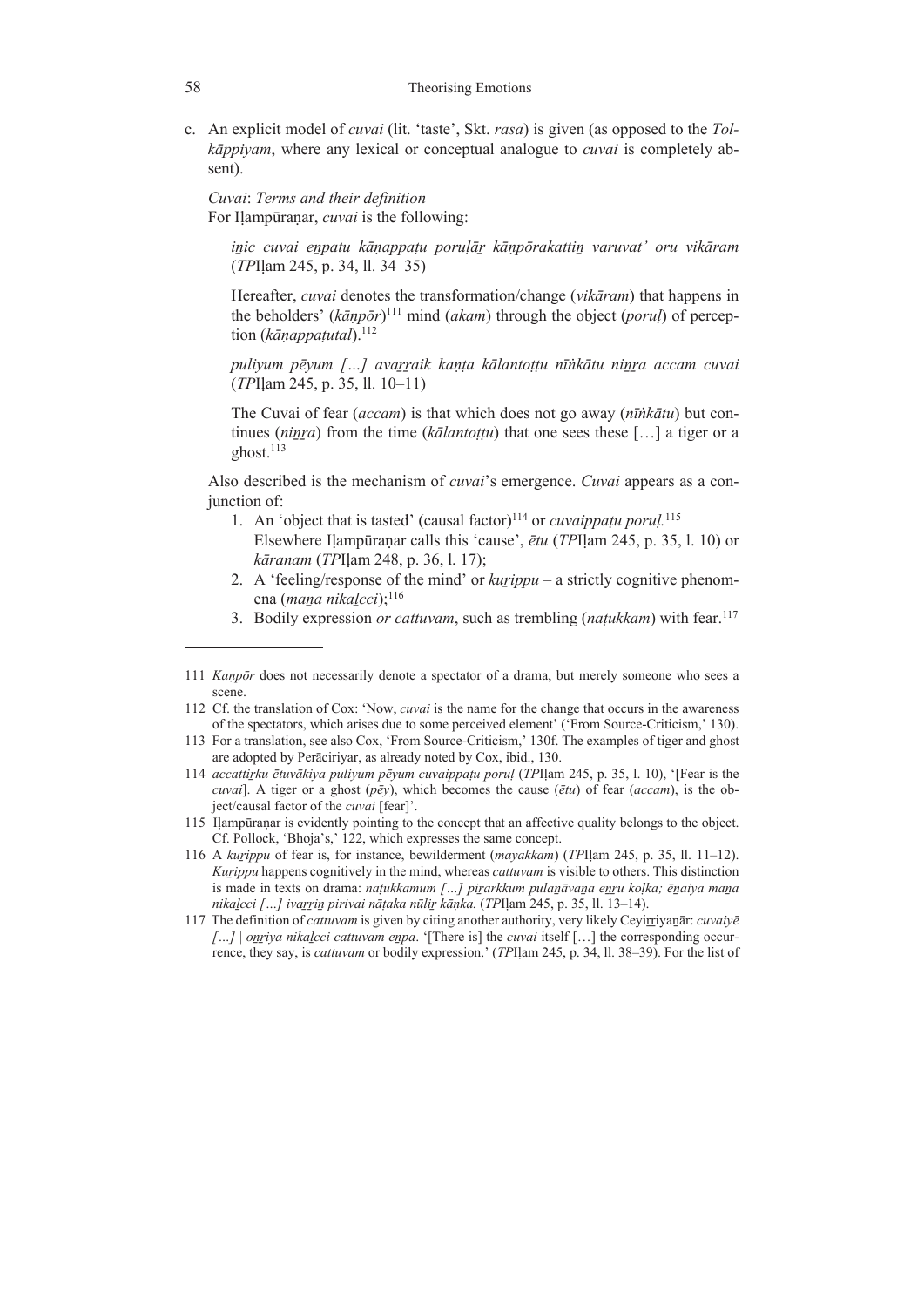There are two loci of *cuvai*. Ilampūranar cites Ceyirriyanār:

*'iruvakai nilattiṉ iyalvatu cuvaiyē'* (*TP*Iḷam 245, p. 34, l. 36)

'Cuvai occurs in two types of locus.'

d. There is a ninth *cuvai naṭuvunilaimai* (< *śānta-rasa*, the quiescent), first introduced and then rejected. (There is no *cuvai* in the root-text).

 Iḷampūraṇar (on the basis of the drama-focused *Ceyiṟṟiyam*) introduces a ninth *cuvai*, *naṭuvunilaimai*, along with its respective *kuṟippu*, but then excludes this ninth candidate from consideration, although he continues to refer to it throughout his further presentation.118 His argument for excluding this ninth *cuvai* is that it does not pertain to worldly practice (*vaḻakku*). *Naṭuvunilaimai* is equivalent to ceasing all outward action.

*cuvaiyum kuṟippum. vīram, accam, iḻippu, viyappu, kāmam, avalam, uruttiram, nakai, naṭuvunilaimai eṉṟum, vīrakkuṟippu, accak kuṟippu […] naṭuvunilaimaik kuṟippu eṉṟum collappaṭṭa patiṉeṭṭiṉum naṭuvunilaimaiyum ataṉ kuṟippum oḻittu ēṉaiya patiṉāṟumām.* (*TP*Iḷam 245, p. 33, ll. 28–29, p. 34, ll. 1–4)

The *cuvai*<sup>119</sup> and its [respective]  $kurippu^{120}$  are: the heroic (*vīram*), fear (*accam*), disgust (*iḻippu*), amazement (*viyappu*), erotic love (*kāmam*), sorrow (*avalam*), anger (*uruttiram*), laughter *(nakai*), quiescent (*naṭuvunilaimai*) [as *cuvai*] and [as *kuṟippu*:] the heroic feeling in the mind (*vīrakkuṟippu*), the fearful feeling in the mind (*accak kurippu*) [...] the quiescent feeling in the mind (*naṭuvunilaimai kuṟippu*). If we omit the quiescent *cuvai* and its *kuṟippu* (feeling in the mind) from these eighteen, we arrive at sixteen.

*kāmam eṉiṉum ciruṅkāram eṉiṉum okkum. […] Uruttiram eṉiṉum vekuḷiy eṉiṉum okkum. Naṭuvunilaimai eṉiṉum mattimam eṉiṉum cāntam eṉiṉum okkum.* (*TP*Iḷam 245, p. 34, ll. 5–8)

There is an agreement [in sense] between [the terms] *kāmam* [Skt.] and *ciruṅkāram* [Skt. *śṛṅgāra*] […] There is an agreement [in sense] between [the terms] *uruttiram* [Skt. *raudra*] and *vekuḷi*. There is an agreement [in sense] between [the terms] *naṭuvunilaimai* [lit. 'the state of standing in the middle'],

ten bodily expressions that Iḷampūraṇar cites as *cārporuḷ* as 'supporting material for his arguments', see ibid., p. 35, ll. 1ff.

<sup>118</sup> See also Cox, 'From Source-Criticism,' 122.

<sup>119</sup> Interestingly, Iḷampūraṇar is nearly in accord with the sequence of the list in VCC *ad* 170 [Alaṅkāram section], pp. 257‒58 (see also above), rather than with the root-text *Tolkāppiyam*. The VCC mentions *śṛṅgāra* (erotic love) first; *TP*Iḷam lists *kāmam* (synonym for erotic love) as the fifth *cuvai*.

<sup>120</sup> The functional term *kuṟippu* does not mean the same in the *Vīracōḻiyam* as in *TP*Iḷam 245.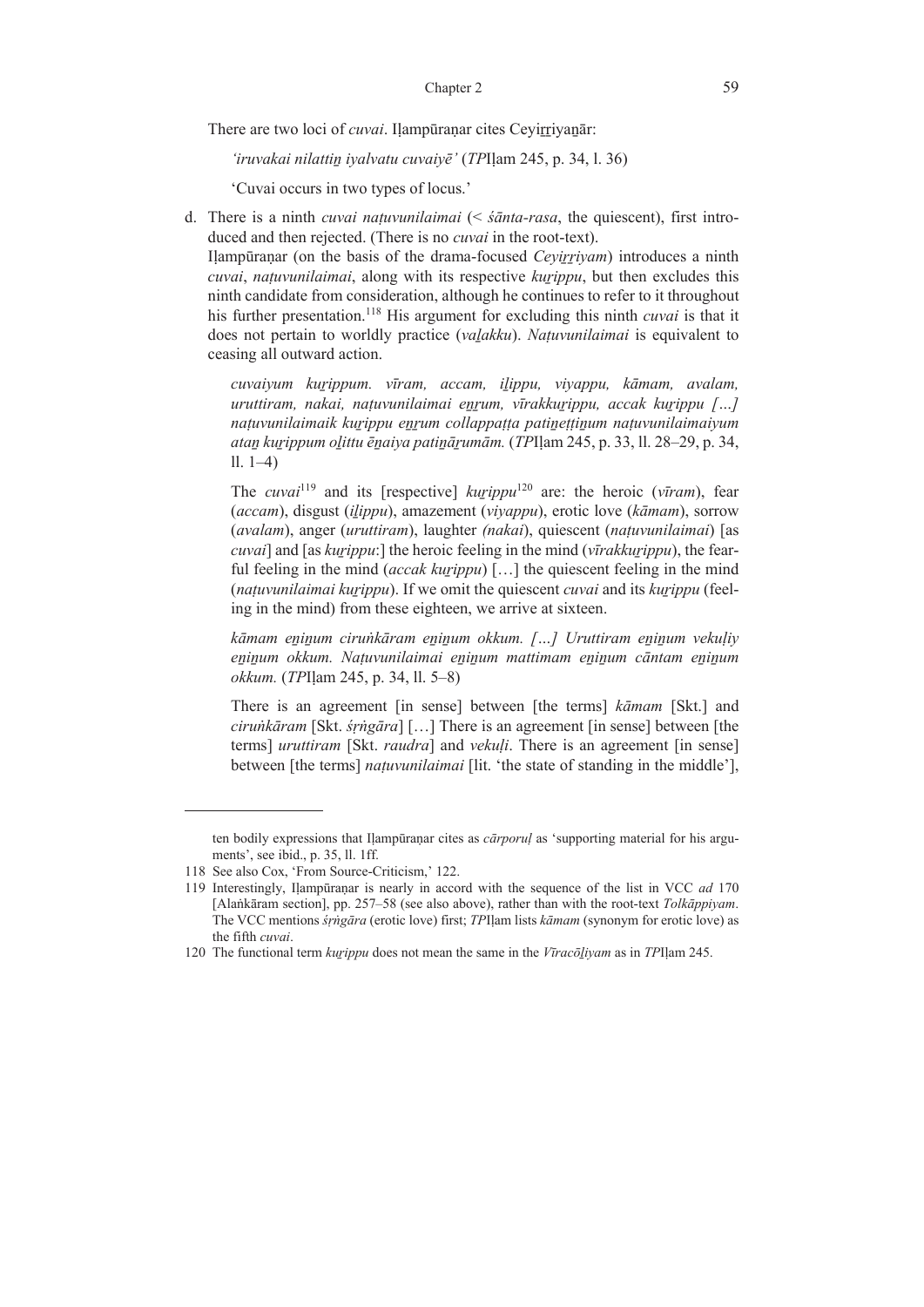*mattimam* [Skt. *madhyama*, middle] and *cāntam* [Skt. *śānta*). (Trans. Cox, 'From Source-Criticism,' 123, with additional translation, BS).

*naṭuvunilaimaiy eṉpatu yāt' oṉṟāṉum vikārappaṭāmai* (*TP*Iḷam 245, p. 34, ll. 14–15)

The state of remaining utterly unaffected or undisturbed (*vikārappaṭāmai*) by any sort [of stimulus] whatsoever is called *naṭuvunilaimai*. 121

*mattimam eṉpataṉai īṇṭu oḻittatu eṉṉai yeṉiṉ* (*TP*Iḷam 245, p. 34, l. 16–17)

If we ask why it is that *mattimam* is excluded? [It is because of its non-worldly quality as described in the *Cevirrivam* citation.]<sup>122</sup>

e. There is no distinction between artistic representation and real life.<sup>123</sup>

 There is no categorical border between the terms *cuvai* and *meyppāṭu* as found in Sanskrit *rasa* theory, where a stringent difference is made between *rasa* and *bhāva*, that is, aesthetic emotion and ordinary real-world emotion.

f. There is *meyppāṭu*.

 *Meyppāṭu* is defined as emotion, externalised by bodily reactions/expression and visible for the viewer. To define *meyppātu*, Ilampūranar cites Ceyirriyanār's lost work on drama:

*'uyppōṉ ceytatu kāṇpporkk' eytutal* | *meyppāṭ' eṉpa meyyuṇarntōrē'* (*TP*Iḷam 247, p. 35, ll. 25–26)

'Those with true understanding (*meyyuṇarntōṟ*) regard *meyppāṭu* as the actor's action (*uyppoṉ ceytatu*) attaining meaning for the beholders (*kāṇpōr*).'124

He then explains the citation as follows:

*eṉac ceyiṟṟiyaṉār ōtutaliṉ accamuṟṟāṉmāṭṭu nikaḻum accam avaṉmāṭṭuc cattuvattiṉāṟ puṟappaṭṭuk kāṇpōrkkup pulaṉākun taṉmai meyppāt' eṉak koḷḷappaṭum* (*TP*Iḷam 247, p. 35, ll. 27–29)

<sup>121</sup> Cf. also trans. Cox, 'From Source-Criticism,' 123. This statement regarding quiescence (*naṭuvunilaimai*) is mentioned in the context of introducing the objects/stimuli that cause *cuvai*, such as, for instance, anger caused by disrespect (*uruttiram enpatu avamatippal pirappatu*; p. 34, l. 13).

<sup>122</sup> For a translation of the citation in *TP*Iḷam, see above under *Ceyiṟṟiyam* (*Meyppāṭu* source readings).

<sup>123</sup> See Cox, 'From Source-Criticism,' 131, 136, 146.

<sup>124</sup> Cf. trans. Cox: 'Those who understand the truth of the matter say that meyppatu is the taking up by the spectators of the actions of the leading character [*uyppoṉ*].' ('From Source-Criticism,' 131).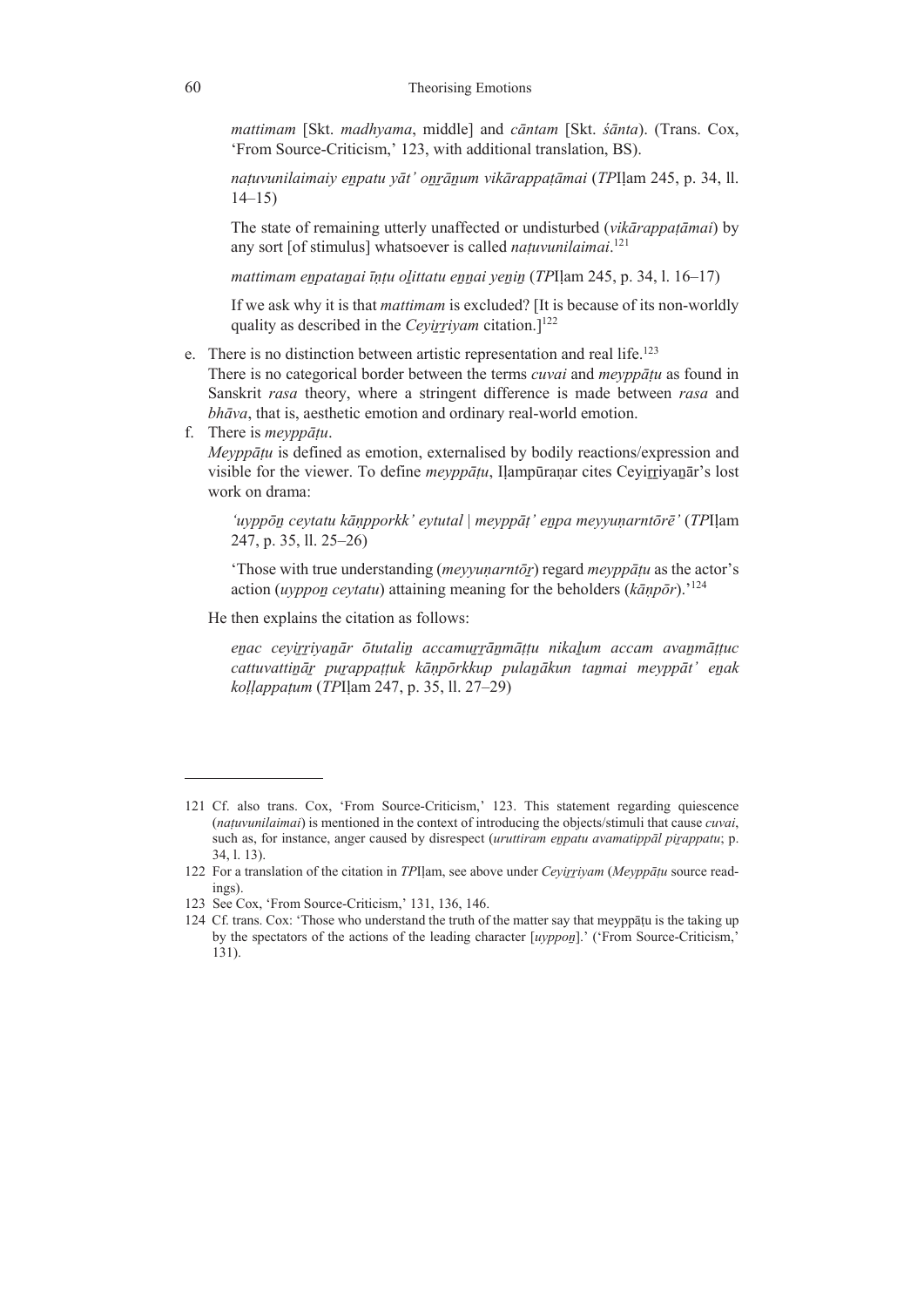As Ceyiṟṟiyaṉār says, the fear that occurs (*nikaḻum accam*) in (*māṭṭu*) a fearful person (*accamuṟṟāṉ*) and in (*māṭṭu*) him (*avaṉ*) being externalised (*puṟappaṭutal*) through bodily expression (*cattuvam*), and by its nature (*taṉmai*) becoming perceptible for the beholders, this is what to be understood by *meyppāṭu*. 125

g. There are eight basic and thirty-two auxiliary *meyppāṭu*s.

 In additional to the eight basic *meyppāṭu*s (first list), there are thirty-two *meyppāṭu*s (second list), among which is *naṭuvunilaimai*, explained in *TP*Iḷam 256, p. 44, as 'a state of mind (*maṉa nikaḻcci*) that occurs when the mind is not wandering to one side' (*naṭuvunilaimaiyāvatu oru maruṅku ōṭātu nikaḻum maṉa nikalcci*), this supported by the *Tirukkural* verse 118.<sup>126</sup> Compare Ilampūranar's long discussion on *natuvunilaimai* as the ninth *cuvai* (Skt. *rasa*), discussed above, that he first included and then excluded.

h. *Meyppāṭu* is a limb of poetry creating 'taste'. Ilampūranar is only interested in the production of text-internal communication, since he speaks of poetic compositions through which *meyppāṭu* can be tasted (*cuvai*). There is little to support a concern with the *meyppāṭu* of the reader.127

meyyinkan tönrutalin meypāt' āyirru. aktēl, ivvilakkaņam kūttinut payanpatal unțātalin īnțu vēņtāv enin, īnțuñ ceyyuț ceyyunkār cuvaipațac ceyya vēņțutalin *īṇṭuṅ kūṟa vēṇṭum eṉka.* (*TP*Iḷam 247, p. 35, ll. 29–32)

It became (*āyiṟṟu*) [known as] *meyppāṭu* because it comes into existence (*tōṉṟutal*) in (*kaṇ*) the body (*mey*). If we conceive (*uṇtātal*) this definition (*ilakkaṇam*) to be of use (*payaṉpaṭal*) in the case of dramatic performance (*kūttu*), will it not be required here (*īṇṭu vēṇtām*) [in the non-dramatic genre of poetry]? If asking so *(enin)*,<sup>128</sup> one should reply *(enka)* that here in the case of poetic composition (*ceyyuḷ ceyyuṅkāl*), too, it ought to be asserted (*īṇṭuṅ kūṟa vēṇṭum*), since it is relevant (*vēṇṭutal*) to make it tasteful (*cuvaipaṭutal*).129

<sup>125</sup> Cf. the translation of Cox: 'When a man experiences fear, and that fear, as represented by his words, is made manifest through his [further?] words and physical reactions, and is thereby made visible to the specators, the nature of this is what we should understand by *meyppāṭu.*' ('From Source-Criticism,' 131).

<sup>126</sup> Tirukkuraļ 118: camanceytu cīrtūkkun kōlpōl amaintorupār | kōṭāmai cānrōrk kaṇi, 'The balance (*camaṉceytu*) not inclined to one side, that is the ornament (*aṇi*) of the noble (*cāṉṟōr*) minded.'

<sup>127</sup> In the Sanskrit debate, Bhoja (eleventh century) was uninterested in the *rasa* of the reader, whereas the influential philosopher Abhinavagupta (c.1000) wrote about the process of *rasa* being produced in the reader.

<sup>128</sup> Iḷampūraṇar both asks the question and provides the answer.

<sup>129</sup> Cf. the translation of Cox: '[…] "it has been [called] *meyppātu* because it occurs in the body"; since this definition is applicable in the case of dramatic performance, should it be accepted here [i.e. when we are concerned with non-dramatic genres]? [In response to this] one should reply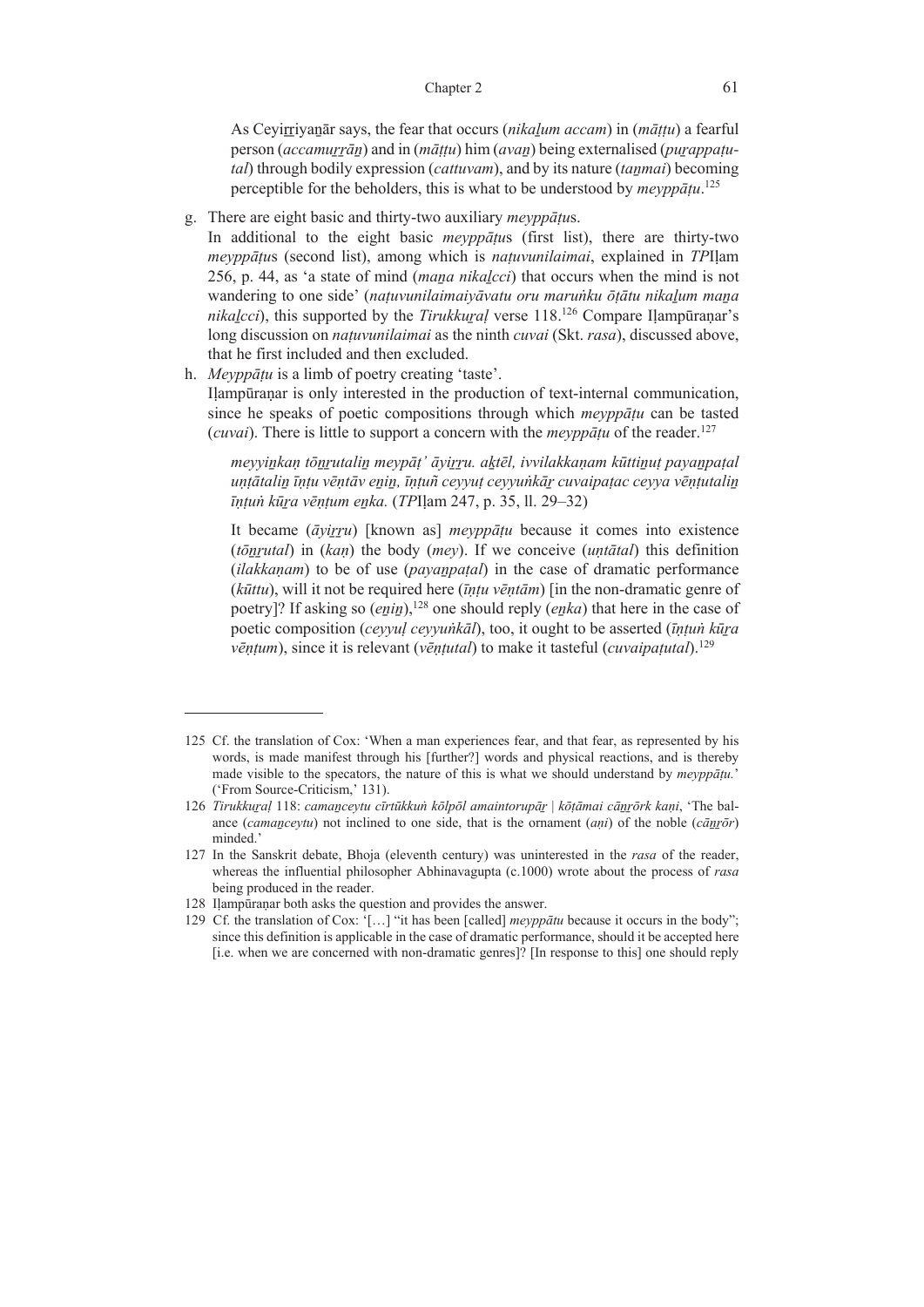[...] [this is said on the basis of the statement of Tolkāppiyanār, who] declares *meyppāṭu* to be a limb (*uṟuppu*) of poetry/verse composition (*ceyyuḷ*):130

*'uyttuṇarv' iṉṟit talaivarum poruṇmaiyiṉ* | *meyppaṭa muṭippatu meyppāṭ' ākum'* (citation of *Tolkāppiyam* 505 [Ceyyuḷiyal 196]131

'Which, without any conscious reflection [*uyttuṇartal*] succeeds [*muṭippatu*] in becoming real [*meyppaṭutal*] through [the depiction of] its subject matter [*poruṇmai*], becomes [known as] *meyppāṭu*.' (Trans. Cox, 'From Source-Criticism,' 132; additions in square brackets  $BS$ <sup>132</sup>

i. *Meyppāṭu‒cuvai* complex (absent in the root-text).

 In the relationship between *meyppāṭu* and *cuvai*, *cuvai* leads to *meyppāṭu.*<sup>133</sup> Ilampūranar argues that *meyppātu* (emotion) arises (*pirattal*) from *cuvai* (Skt. *rasa*).

*nakai eṉpatu ikaḻcciyil piṟappatu […]. Uvakai ciruṅkārattil piṟappatu*. (*TP*Iḷam 247, p. 36, ll. 5–9).134

- 132 A paraphrase might read: 'Rendering the quintessence comprehensible without conscious reflection is *meyppāṭu*.' My full translation: 'Meyppāṭu is that which succeeds (*muṭippatu*) in revealing (*meyppaṭutal*) the [poem's] key-(*talaivarum*)-subject matter (*poruṇmai*) or its inherent meaning [straightforward] without *(inri)* any conscious reflection *(uyttunartal)* [by the listener/reader].' Cf. also the translation of Tamiḻaṇṇal: '[Meyppāṭu] is manifestation of meaning powerfully communicated by the poet in his poem which discloses its subject-matter very easily and simple to the reader.' (Tamiḻaṇṇal, *Tolkāppiyariṉ ilakkiyak koḷkaikaḷ*, 151 [1460]). See also the translation in Manuel, 'Meyppāṭu,' 134: 'When the emotion to be expressed is revealed without much difficulty or introspection through the material in the poem it is *meyppāṭu*'; Manuel also adds: 'I.e. the poem should be so constructed that the basic *meyppāṭu* underlying it is perceived without much difficulty.'
- 133 Cf. the Tamil *Taṇṭiyalaṅkāram*'s (mid-twelfth century) unidirectional *meyppāṭu*-turns-into*cuvai*[/*rasa*] doctrine, *Meyppāṭu* source readings below, *s.v. Taṇṭiyalaṅkāram*, point c.
- 134 Is disparagement (*ikaḻcci*) to be interpreted here as a causal factor (*cuvaippaṭu poruḷ*, see above *s.v.* Iḷampūraṇar, point c) of laughter? Noteworthily, in the *Vīracōḻiyam*, p. 103, contempt (*ikaḻvu*) is listed as a cause of laughter. See also (*TP*Iḷam 247, p. 36, ll. 5‒9): *aḻukai* [= *meyppāṭu*] enpatu avalattil [= cuvai] pirappatu. | iļivaral [= meyppāțu] ilippil [= cuvai] pirappatu. | *maruṭkai* [= *meyppāṭu*] *viyappil* [= *cuvai*] *piṟappatu.* | *accam* [= *meyppāṭu* and *cuvai*] *añcat*  takuvanavarrāl pirappatu. | perumitam [= meyppāṭu] vīrattil [= cuvai] pirappatu. | vekuļi

that in this case too it ought to be accepted, since when we are formulating rules of poetic composition it is accepted that [*meyppätu*] is something that can be savored: bear in mind that this author [i.e. Tolkāppiyaṉār] declares *meyppāṭu* also to be an element of verse composition, [when he teaches in *Ceyyuḷiyal, cū.* 192:]. "Something that is represented which, without any conscious reflection, succeeds in becoming real through [the depiction of] its subject matter, becomes [known as] *meyppāṭu*".' ('From Source-Criticism,' 132).

<sup>130</sup> *TP*Iḷam 247, p. 36, ll. 3‒4, literary: *eṉa ivvāciriyaṉ* [this author] *meyppāṭum ceyyuḷ uṟuppu eṉa ōtiṉamai* (*ōtutal,* say) *uṇarka*.

<sup>131</sup> Citing *Tolkāppiyam* (*muḻuvatum*), ed. and comm. Puliyūr Kēcikaṉ (Chennai: Pāri Nilaiyam, 2012), 481. Also cited in *TP*Iḷam 247; note that there, *poruḷiṉ* is found rather than *poruṇmaiyiṉ.*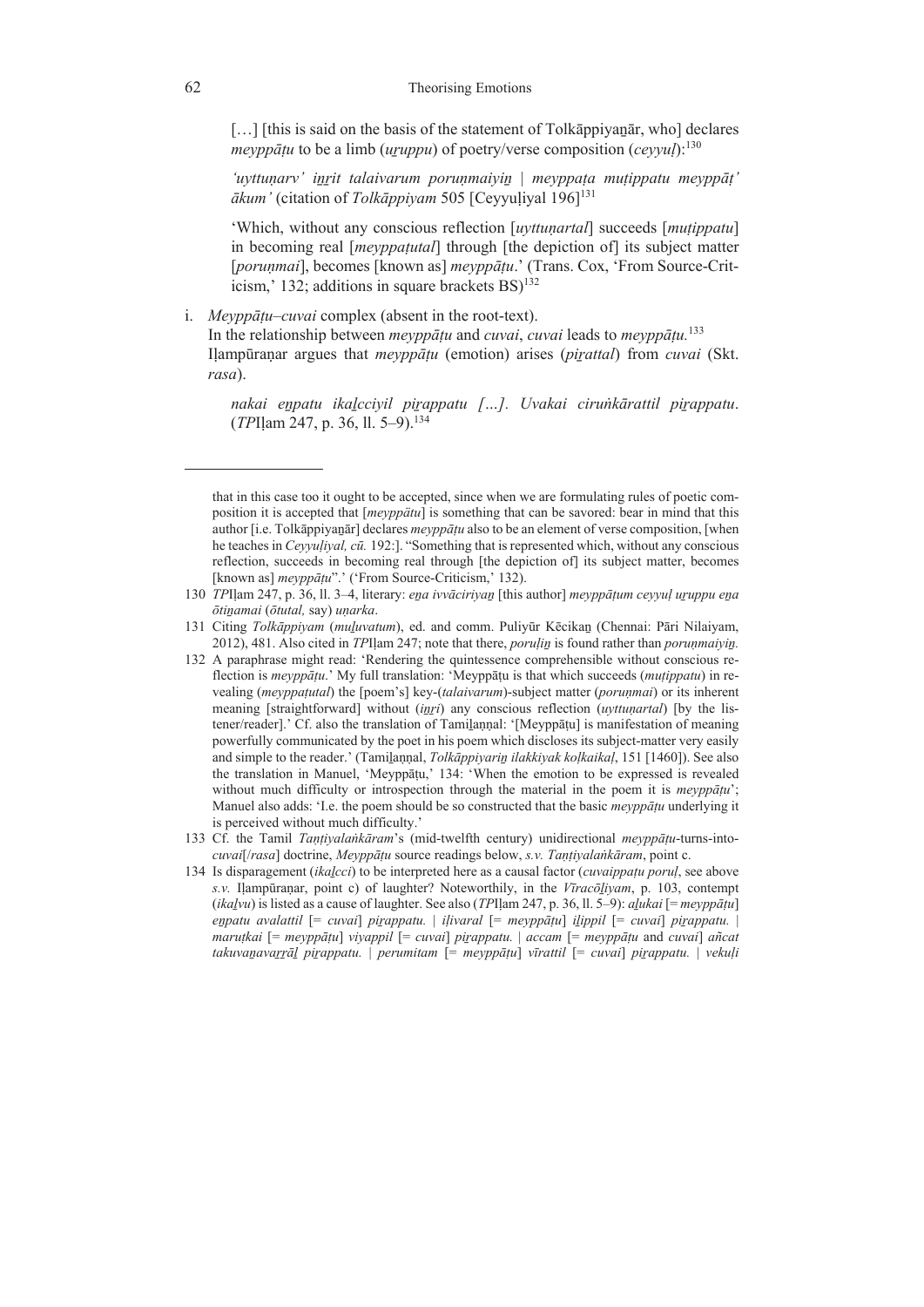### Chapter 2 63

Laughter (*nakai*) [*meyppāṭu*] arises from detraction/ disparagement (*ikaḻcci*). […] Joy (*uvakai*) [*meyppāṭu*] arises from erotic love (*ciruṅkāram/kāmam*) [*cuvai*/Skt. *rasa*].

 As Cox rightly remarks, the question of what arise from what or a mutually constitutive had been already discussed in the *Nāṭyaśāstra*, and clarified in favour of '*rasa*s may be said to arise from *bhāva*s', and not the opposite. The unidirectional *bhāva*-leads-to-*rasa* doctrine is also defended by Abhinavagupta.135 The *Tolkāppiyam* root-text did not have to face this problem, since it did not deal with the functional term *cuvai* (Skt. *rasa*). This is exactly the problem Iḷampūraṇar had trouble dealing with in his attempt to fit the new medieval *rasa* theory to the *meyppāṭu* root-text of a much earlier time period.

# Figures of speech at centre stage: The *Taṇṭiyalaṅkāram*

This anonymous text of the mid-twelfth century $(?)$  is an independent treatise. It is a translation and interpretation of Daṇḍin's *Kāvyādarśa* (c.700 CE), a text important to the emergence of vernacular South Asian literatures.<sup>136</sup> As Monius has stated, one can assume that the *Taṇṭiyalaṅkāram* (similar to the *Viracoliyam*) had 'an audience of literary connoisseurs well versed in the poetics of the Cañkam anthologies'.<sup>137</sup> The *Taṇṭiyalaṅkāram* often prefers Tamil translations of Sanskrit wording, rather than transliterations.

## **Core ideas**

- a. *Cuvai* as a figure of speech (*cuvaiyaṇi*) in narrative poetry.
	- This treatise has no category other than figuration under which to theorise the phenomenon of *cuvai* in poetry. *Cuvai* is not the dominant feature of a literary work, but rather one among a larger group of features.<sup>138</sup>

<sup>[=</sup> *meyppāṭu*] *veṟukkat takkaṉavaṟṟāl piṟappatu*. 'Weeping (*aḻukai*) arises from sorrow, the pathetic (*avalam*). Disgust (*iḷivaral*) arises from disgust/contemptuous treatment (*iḻippu*). Amazement (*maruṭkai*) arises from the wonder (*viyappu*). Fear (*accam*) arises through fear instilling things (*añcat takuvaṉavaṟṟāl*). Excellence/greatness/pride (*perumitam*) arises from the heroic/bravery (*vīram*). Anger (*vekuḷi*) arises through things worth hating or loathing (*veṟukkat takkaṉavaṟṟāl*).' In the cases of fear and anger, the causal factor is given instead of the *cuvai*.

<sup>135</sup> Cox, 'From Source-Criticism,' 135.

<sup>136</sup> See Monius, 'Many Lives of Daṇḍin,' 2, 10; Cox, 'From Source-Criticism,' 133.

<sup>137</sup> I cite Monius, 'Many Lives of Daṇḍin,' 12. As Monius (ibid., 15) has noted, it was the *Taṇṭiyalaṅkāram* that offered (similar to *Kāvyādarśa* 1.14‒18) the first Tamil definition of 'great poetry' (*mahākāvya*, Tam. *peruṅkāppiyam*), which was to evoke the four human aims, one being emotional experience (*cuvaiyum pāvamum*, Skt. *rasa* and *bhāva*).

<sup>138</sup> On Daṇḍin, see Pollock, *Rasa Reader*.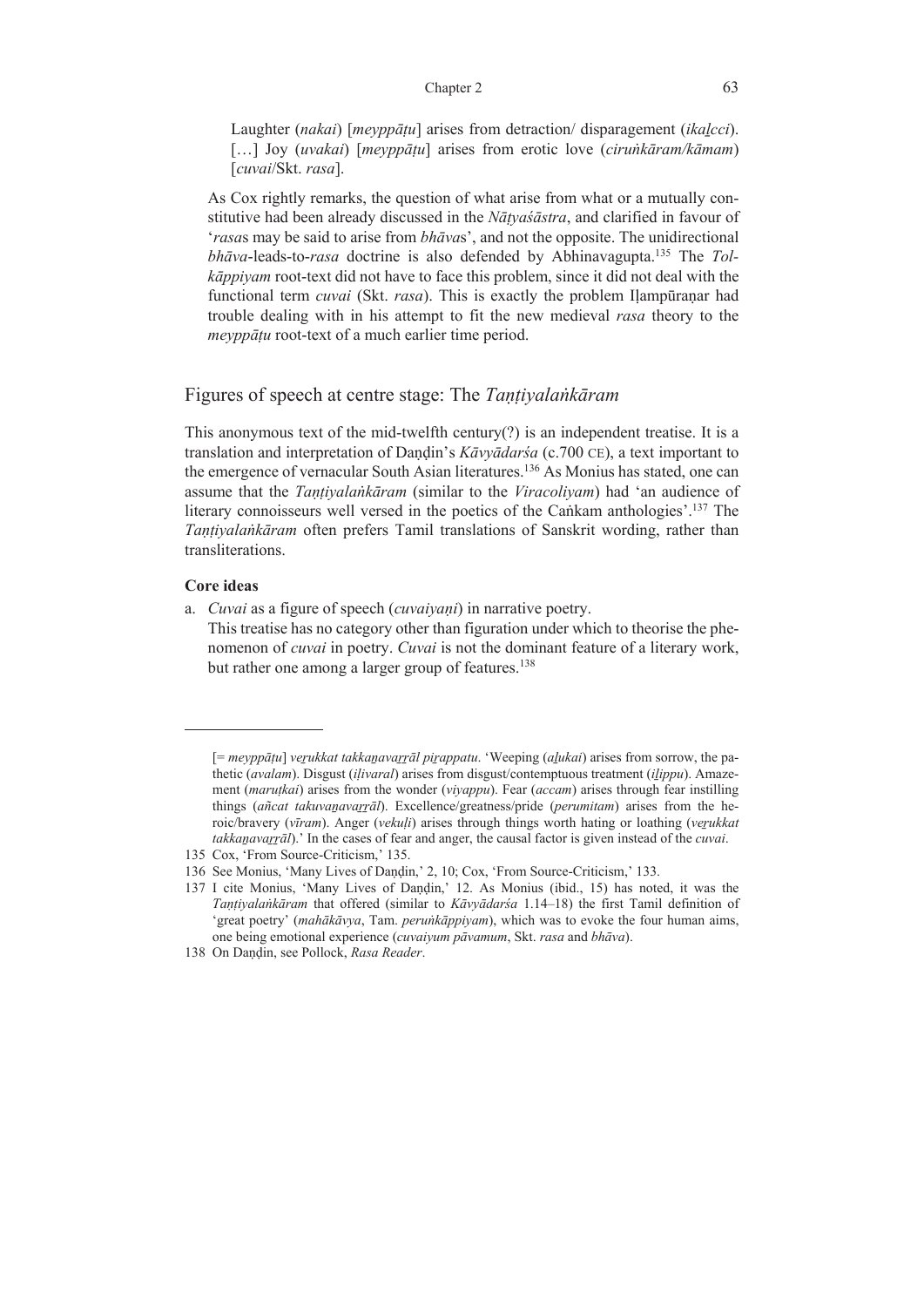*uṇṇikaḻ taṉmai puṟattut tōṉṟa* | *eṇvakai meyppāṭṭiṉ iyalvatu cuvaiyē*. (*Taṇṭiyalaṅkāram*, *Poruḷaṇi Chapter (iyal)*, ch. 18, v. 68)139

*Cuvai* is constituted (*iyaltal*) by the eight *meyppāṭu*s that make circumstances (*taṉmai*) occurring (*nikaḻ*) inside (*uḷ*) [the mind-heart] outwardly (*puṟam*) manifest (*tōnrutal*).<sup>140</sup>

- b. There is *meyppāṭu*, there is *cuvai*. The intrinsic peculiar states that become visible on the outside are the eightfold classified *meyppāṭu*s, which turn into *cuvai*, an aesthetic basic tone.
- c. Unidirectional doctrine of *meyppāṭu*-leads-to-*cuvai*[/*rasa*]. There is a functional identity between Tamil *meyppāṭu* and Sanskrit *bhāva* (emo $tion)^{141}$
- d. There are eight *cuvai*s.

(1) the heroic ( $v\bar{\iota}ram$ ), (2) fear ( $accam$ ); (3) disgust ( $ilippu$ ); (4) amazement (*viyappu*); (5) erotic love (*kāmam*); (6) the pathetic, sorrow (*avalam*); (7) fury, anger (*uruttiram*); (8) laughter (*nakai*) 142

e. *Cuvai* as a phenomenon inherent in a text, a formal feature related to the characters in the text.

# Visualisation of literature: Aṭiyārkku Nallār's commentary on the *Cilappatikāram*

The scholiast Aṭiyārkku Nallār's commentary on the famous narrative poem (*kāppiyam*) *Cilappatikāram* is a dramaturgical essay. Written in the closing decades of the twelfth century, it gathers various heterogeneous sources that the author adduces and uses as references. The style reflects a new type of scholarly Tamil prose.<sup>143</sup> Aṭiyārkku Nallār relies on the *Ceyiṟṟiyam* in his technical dramaturgical glosses on *Cilappatikāram* 1.3, 101, and 125–128.144 Aṭiyārkku Nallār mentions Iḷampūraṇar and the *Tantivalankāram* by name.<sup>145</sup>

<sup>139</sup> *Taṇṭiyalaṅkāram*, ed. Irāmacuppiramaṇiyam and Caṇmukam Piḷḷai.

<sup>140</sup> Cf. the Sanskrit treatises, beginning with the *Nāṭyaśāstra*, where it is *sthāyibhāva* that gives rise to *rasa.* See also the translation of Cox: 'Cuvai is constituted by the eight *meyppāṭu*s, making outwardly manifest conditions present in the mind' ('From Source-Criticism,' 133 n. 29).

<sup>141</sup> On this argument, see Cox, 'From Source-Criticism,' 133 n. 29: *Taṇṭiyalaṅkāram* 2.68.

<sup>142</sup> The same order as found in Iḷampūraṇar's commentary on the *Tolkāppiyam*.

<sup>143</sup> See, Cox, 'From Source-Criticism,' 123 n. 10.

<sup>144</sup> See, Cox, 'From Source-Criticism,' 123 n. 10.

<sup>145</sup> On references to Iḷampūraṇar, see *Meyppāṭu* source readings above, *s.v.* Iḷampūraṇar. – Aṭiyārkku Nallār refers to the *Taṇṭiyalaṅkāram* 70 (p. 137) when listing the gesture of the *cuvai uruttiram* (anger) (*uruttiraccuvai-y-avinayam*). On Aṭiyārkku Nallār's knowledge of the *Taṇṭiyalaṅkāram*, see also Monius, 'Many Lives of Daṇḍin,' 34 n. 41.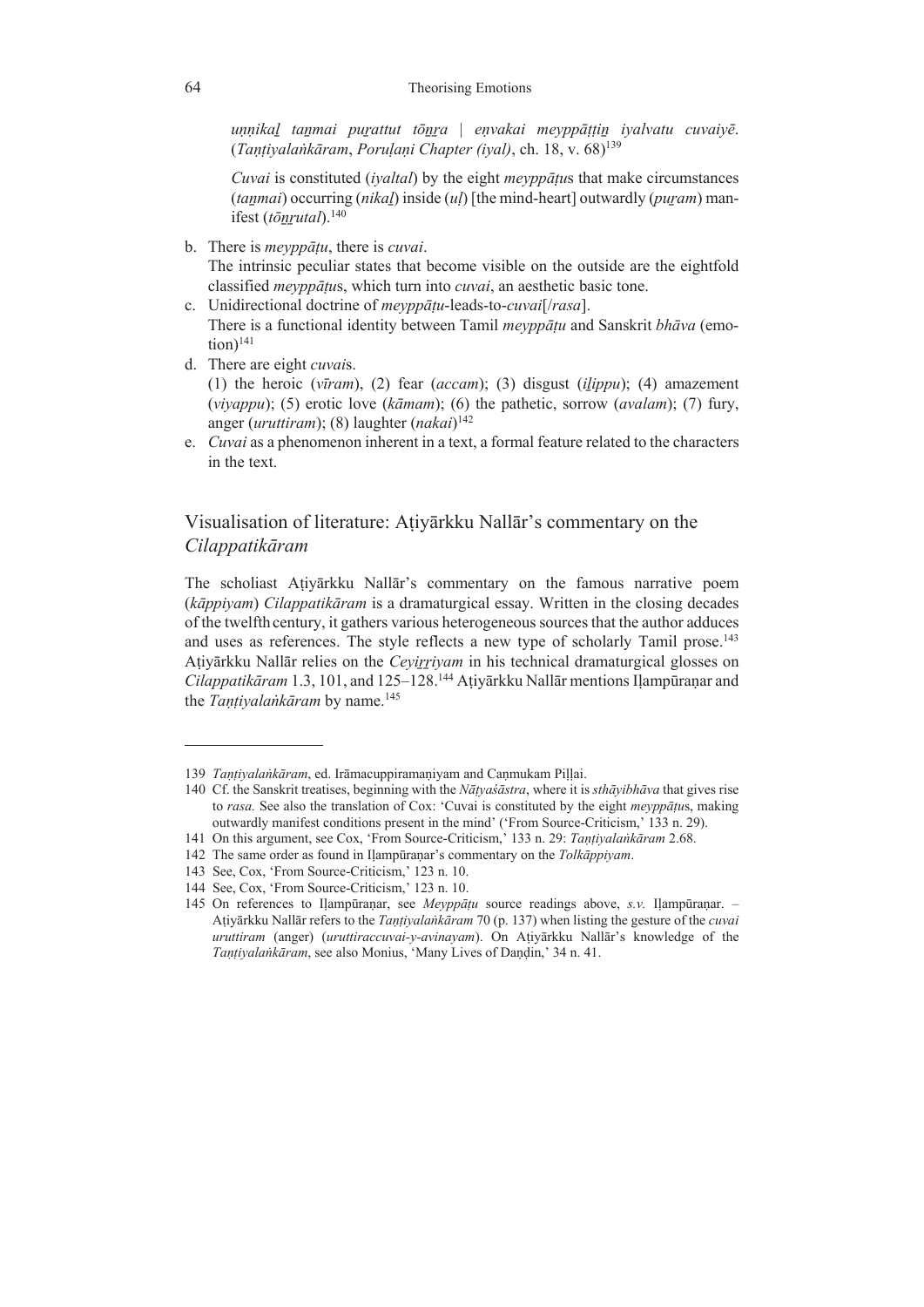## **Core ideas**

- a. Aṭiyārkku Nallār mentions *meyppāṭu* in reference to poetry (rather than dancedrama).146
- b. The basis of *cuvai*/*rasa* (aesthetic emotion) is the domain of dance and drama, a domain that uses gestural language (*avinayam*).
- c. *Cuvai* (aesthetic emotion) is located in the actor-character of the dance/drama.
- d. There is a classification of nine *cuvai*s, there are *kuṟippu*s (cognitive/mental feelings), and ten *cattuvam*s (bodily reactions/expressions). The term *meyppāṭu* is not used.
- e. Listed are nine *cuvai*s, including *naṭuvilai*, which is equivalent to *śānta rasa* (quiescence):

 The heroic, fear, disgust, wonder, delight, sorrow/sadness, laughter, quiescence, and fury/anger.<sup>147</sup>

f. Nine staged gestures (*avinayam*) for the nine *cuvai*s/*rasa*s (aesthetic emotions) are given.

 For instance, the gestures of the heroic *cuvai*/*rasa* (*vīraccuvai-y-avinayam*) are: a raised eye-brow (*murinta puruvam*), blood-shot eyes (*civanta kaṇ*), holding a sword (*piṭitta vāḷ*), gnashing of teeth (*kaṭitta-v-eyiṟu*), curled lips (*maṭitta-v-utaṭu*), a frowning forehead (*curuṭṭiya nutal*), harsh words (*tiṇṇeṉa -v- uṟṟa col*), treating the enemy with contempt (*pakaivarai eṇṇal cellā-v-ikaḻcci*), and other [gestures]  $(piravum)$ .<sup>148</sup>

- g. *Kuṟippu* (cognitive/mental feeling) is that which accompanies *cuvai.*<sup>149</sup>
- h. There are ten bodily changes/expressions (*cattuvam* or *viral*).<sup>150</sup>
- i. Twenty-four additional staged gestures (*avinayam*) are listed.

<sup>146</sup> C. Vē. Cuppiramaṇiyaṉ, ed., *Aṭiyārkku Nallār uraittiṟaṉ* (Chennai: IITS International Institute of Tamil Studies, 1976), 73; see also ibid., iv, referring to Aṭiyārkku Nallār's *meyppāṭu* discussion of *Cil.* 18:20–23; 19:39–42. See Aṭiyārkku Nallār's reference to *meyppāṭu*: p. 20 (*maruṭkai meyppāṭu*), p. 27 (*maruṭkai, avalam*), in *Cilappatikāra mūlamum arumpatavuraiyum Aṭiyārkkunallār uraiyum*, ed. U. Vē. Cāminātaiyar (Chennai: Kamarkṣiyal Accukkūṭam, 1920).

<sup>147</sup> Tam. *vīram, payam, iḻippu, aṟputam, iṉpam, avalam, nakai, naṭuvunilai, uruttiram*s (Cāminātaiyar ed., *Cilappatikāra … Aṭiyārkkunallār uraiyum*, 83). See also Cuppiramaṇiyaṉ, *Aṭiyārkku Nallār uraittiṟaṉ*, 135. Aṭiyārkku Nallār gives *payam* as a synonym for *accam*, p. 83, and *iṉpam* as a synonym for *kāmam*, p. 84.

<sup>148</sup> Cuppiramaniyan, Atiyārkku Nallār uraittiran, 135.

<sup>149</sup> *kuṟippāvatu cuvaiyataṉ kaṭṭōṉṟuvatu* (Cuppiramaṇiyaṉ, *Aṭiyārkku Nallār uraittiṟaṉ*, 137). Manuel ('Meyppatu,' 140) translates this as 'Kurippu is explicated as that which appears in cuvai.'

<sup>150</sup> Aṭiyārkku Nallār's commentary includes the following list: horripilation (*meymmayir cilirttal*); shedding tears (*kaṇṇīr vārtal*); trembling (*naṭukka maṭuttal*); perspiration/sweating (*viyarttal*); gather confidence (*tēṟṟam*); rejoicing (*kaḷittal*); opening the eyes wide/staring (*viḻittal*); despondency/losing freshness (*vetumpal*); looking death-like (*cākkāṭu*); broken voice (*kural citaivu*); see Cāminātaiyar ed., *Cilappatikāra … Aṭiyārkkunallār uraiyum*, 84.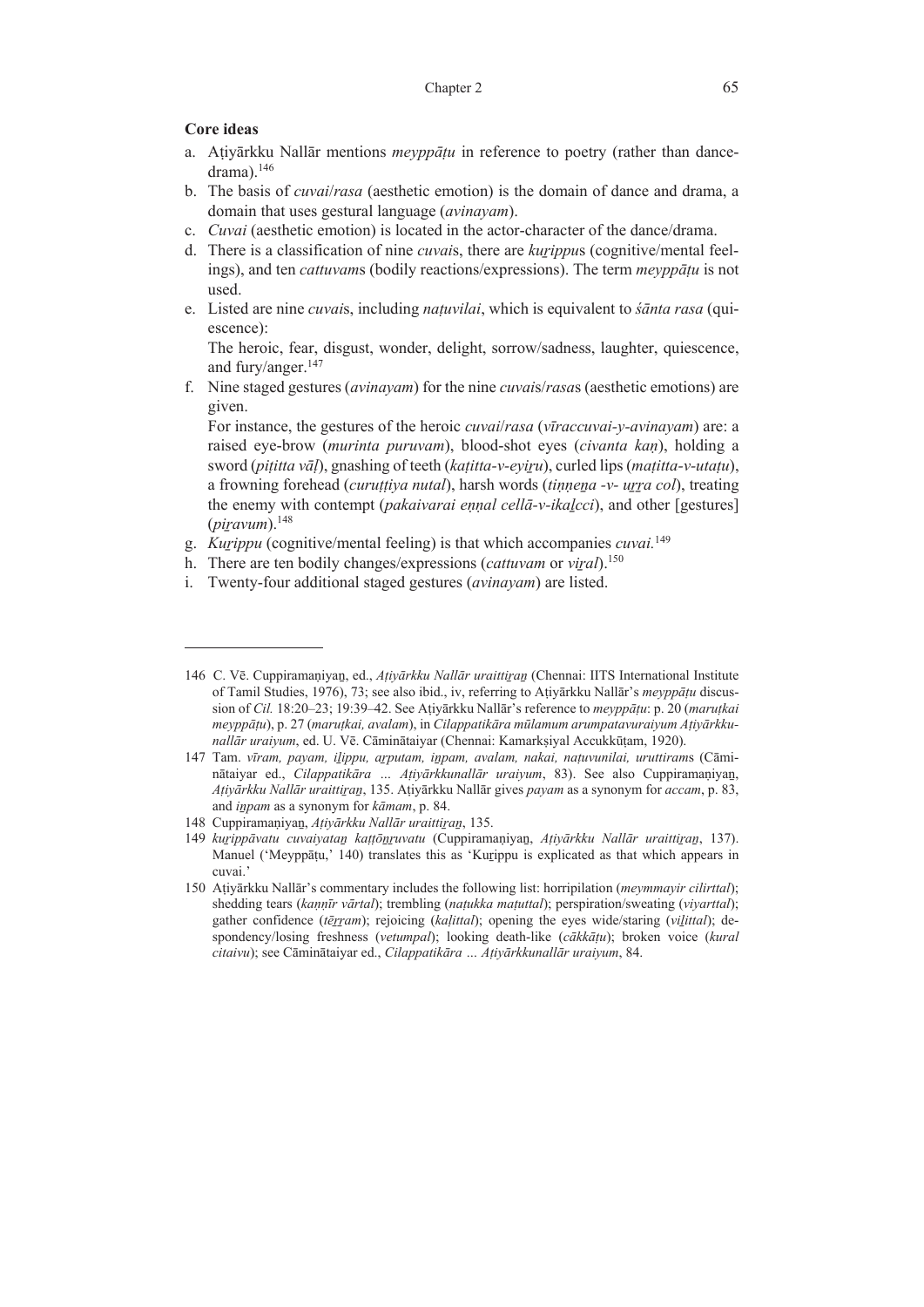Including: the gestures of someone who is angry (1, *vekunton avinayam*),<sup>151</sup> someone who is lazy (3, *cōmpiṉōṉ*), someone who is jealous (6, *aḻukkāṟuṭaiyōṉ*), someone who is possessed (8, *teyvamurron*), someone who is shy or ashamed (17,  $n\bar{a}$ *nanamurrōn*),<sup>152</sup> and someone who is sad (18, *varuttamurrōn*), among others.<sup>153</sup>

# Harmonisation of the *meyppāṭu* problem: Pērāciriyar on the *Tolkāppiyam Poruḷatikāram Meyppāṭṭiyal*

This commentary was written in the early thirteenth century. It mentions the lost work *Ceyiṟṟiyam*. 154 Iḷampūraṇar is mentioned by name, as is his view of *meyppāṭu*.

## **Core Ideas**

a. The problem of defining the term *paṇṇai* in the root-text.

For Pērāciriyar the term *pannai* denotes performance and entertainment in a courtly context (compare *s.v.* Iḷampūraṇar's interpretation of *paṇṇai* above).155

*paṇṇait tōṉṟiya […] – muṭiyuṭai vēntaruṅ kuṟunilamaṉṉaru' mutalāyiṉōr*  nātaka makalir ātalum pātalum kantun kēttun kāmanukarum inpavilaiyāttinul *tōṉṟiya […]* (*TP*Pēr 249, p. 8, ll. 23–26)

*Pannai tōnriya* [means:] appearing/coming into existence (*tōnrutal*) in the *paṇṇai*, that is, in the delightful (*iṉpam*) play/entertainment (*viḷaiyāṭu*), in which men (*mutalāyiṉōr*) such as crowned monarchs (*muṭiyuṭai vēntar*) and tributary chiefs (*kuṟunilamaṉṉar*) see and hear (*kaṇtum, kēṭṭum*) actresses of

<sup>151</sup> Such as the angry gestures of a raised chest (*malarnta mārpu*) or pressing one's palms together (*kaipuṭaittiṭutal*) (Cuppiramaṇiyaṉ, *Aṭiyārkku Nallār uraittiṟaṉ*, 138). Aṭiyārkku Nallār makes it clear that his list of angry gestures is not exhaustive.

<sup>152</sup> Gestures of shame/shyness (*nāṇam*) include a hanging head (*iṟaiñciya talai*), surreptitious actions (*maṟainta ceykai*), a bent body (*kōṭiya uṭampu*), or a downcast look (*kīḻkaṇōkkam*), among others (Cuppiramaṇiyaṉ, *Aṭiyārkku Nallār uraittiṟaṉ*, 142).

<sup>153</sup> In addition to the gestures listed above are gestures such as someone who is looking dead (13, *cettōṉ*) (13), suffering due to the sun (16, *veyiṟṟalaip paṭṭōṉ*), having a headache (20, *talainōvuṟṟōṉ*), and having eaten poison (24, *nañcuṇṭōṉ*). For the full list, see Cuppiramaṇiyaṉ, *Aṭiyārkku Nallār uraittiṟaṉ*, 138‒43. Aṭiyārkku Nallār adds that there are also four bodily postures: standing (*niṟṟal*), moving (*iyaṅkal*), sitting (*iruttal*) and lying (*kiṭattal*); see Cuppiramaṇiyaṉ, *Aṭiyārkku Nallār uraittiṟaṉ*, 143.

<sup>154</sup> *TP*Pēr 249, p. 10, line 3; 250, p. 13, line 30.

<sup>155</sup> On this, see also Cox ('From Source-Criticism,' 121), who points out that this is the opposite of Iḷampūraṇar's interpretation, seeing this as testimony that this uncertainty already existed at the time of the two *Tolkāppiyam* commentators.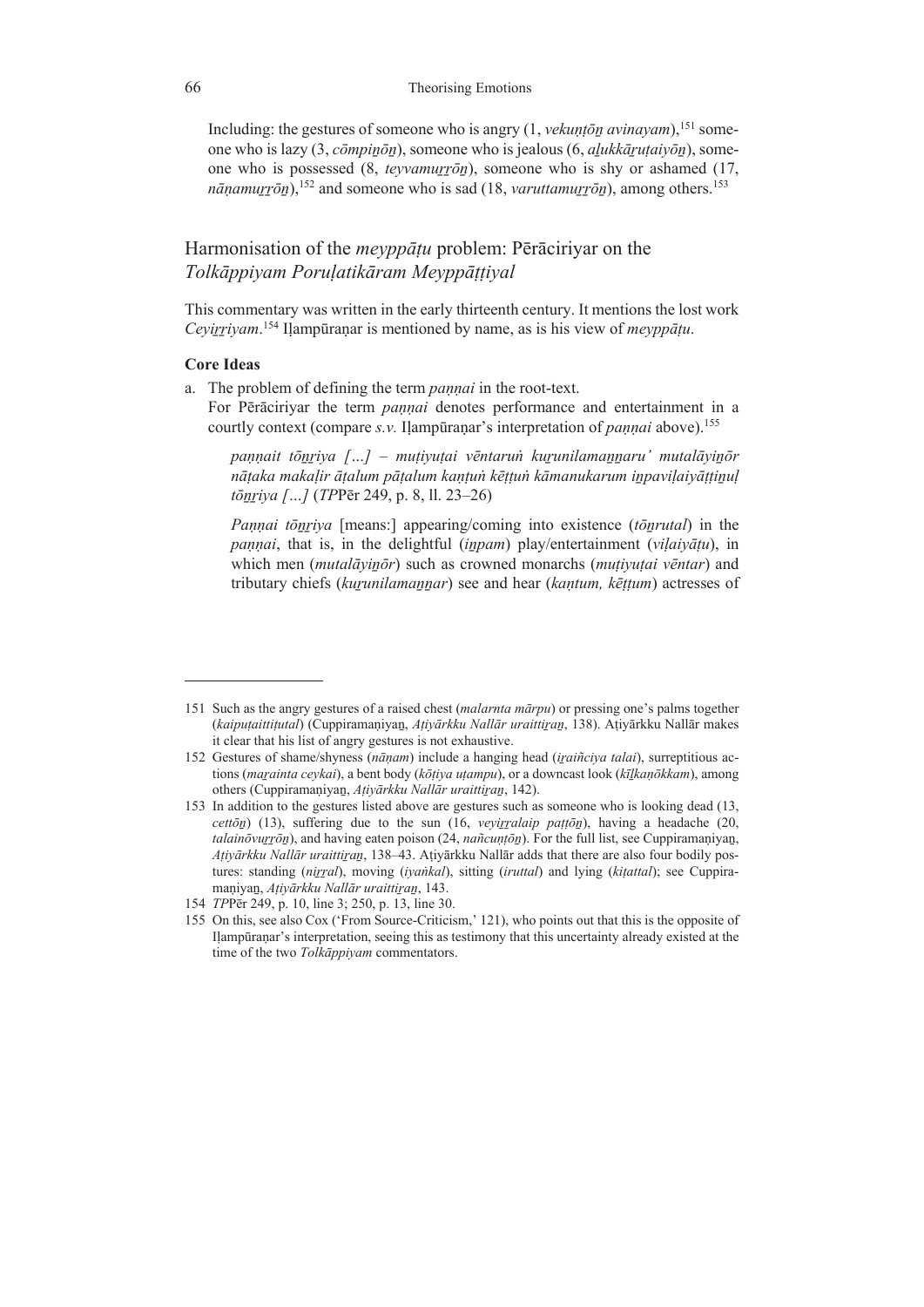### Chapter 2 67

drama156 (*nāṭaka makaḷir*) dancing and singing (*āṭalum pāṭalum*), and experience (*nukarum*) desireful enjoyment (*kāma*).157

At the end of his commentary on Tolkāppiyanār's verse MI 1 (*TP*Pēr 249), Pērāciriyar makes it clear that the root-text's author began his emotionology of poetics by referring to another person's statement on dramatic practice:

*ivai paṇṇait tōṉṟuvaṉavāyiṉ itu poruḷōttiṉuḷ ārāyvat' eṉṉai?*  nātakavalakkattānē, oruvan ceyttanai oruvan valakkininrum vānkikkontu [...]. *piṟit' eṭutt' uraittal eṉṉuṅ kuṟṟamām eṉpatu kaṭā, atuv' aṉṟē iccūttiram*  pirankōl kūral ennum utti vakaivār kūri, atutānē marapāvirr' enpatu (TPPēr 249, p. 11, ll. 3–9)

If these (*ivai*) [that is, the *kuṟippu* or feeling in the mind and its *cattuvam* or bodily expression, etc.] appear in the *pannai* or play, why does the author [Tolkāppiyaṉār] consider (*ārāyvatu*) it part of the *Poruḷ*[*atikāram*] [the section on poetics]? Isn't it a practice (*vaḻakkam*) of drama-theatre (*nāṭakam*)? [It is.] What is done (*ceytal*) by someone (*oruvaṉ*), from his (*oruvaṉ*) practice (*vaḻakku*) it is taken over (*vāṅkikkoṇṭu*) […]. The question (*kaṭā*) is whether taking (*eṭutal*) other things (*piṟitu*) [that do not belong here (to *poruḷ* or poetics)] and stating *(uraittal)* them is a *[criticisable]* mistake *(kurram)*. It is acceptable, if it is mentioned (*kūṟi*) by way of the strategy (*utti*), as happened in this verse [MI  $1 = 249$ ] that time *(anru-* $\bar{e}$  emphatic), where the author [Tolkāppiyanār] is referring to another person's (*piran*) thought/tenet ( $k\bar{o}l$ ). And that has become [part of] the tradition (*marapu*).

b. There is *meyppāṭu*, there is a model of *cuvai* (Skt. rasa), and there is the application of the idea of (palatal) taste mentioned.

<sup>156</sup> Pērāciriyar gives a brief testimony that he is convinced that Tolkāppiyaṉār's first verse MI 1, second line, is referring to drama when explaining that 'those [thirty-two] considered matterdivision for the authors of drama-books (*nātaka nūlāciriyar*) are compressed to sixteen (four times four)', (*avai karutiya poruṭ pakuti patiṉāṟāki aṭaṅkum nāṭaka nūlāciriyarkku*) (*TP*Pēr 249, p. 9, l. 2). Pērāciriyar adds in l. 3 (ibid.) that Tolkāppiyaṉār might have mentioned '*eṉpa*' (they say/tradition says), because he had the primary treatise/urtext (*mutaṉūl*) in mind [possibly the purely mythical work of the Tamil sage Akattiyaṉ, Skt. Agastya, who is introduced as the father of Tamil grammar in the Caṅkam legend of Nakkīraṉ's preamble (see Wilden, 'Depictions,' 134) BS], *atu mutaṉūlai nōkki kūṟiyavāṟu pōlum.* Cf. Steele Clare, 'Canons,' 19, and Cox, 'Bearing,' 87‒88, who both tend toward Agastya*.* – On tracing the tradition of linking Agastya with Tamil, according to Wilden, 'Depictions,' 135, this finds 'support for the first time in the Pāntiya copper-plates' (tenth century?).

<sup>157</sup> Cf. the translation of Cox: 'Which appear in the *paṇṇai*' [means:] 'which appears in the pleasant entertainment in which such men as crowned kings and lesser rulers watch and listen to the dancing and singing of actresses, and have their desire excited'. ('From Source-Criticism,' 121). See also the translation of Marr: '[…] are experienced by those who see and hear actresses of drama […] dancing and singing.' (Marr, *Eight Anthologies*, 56).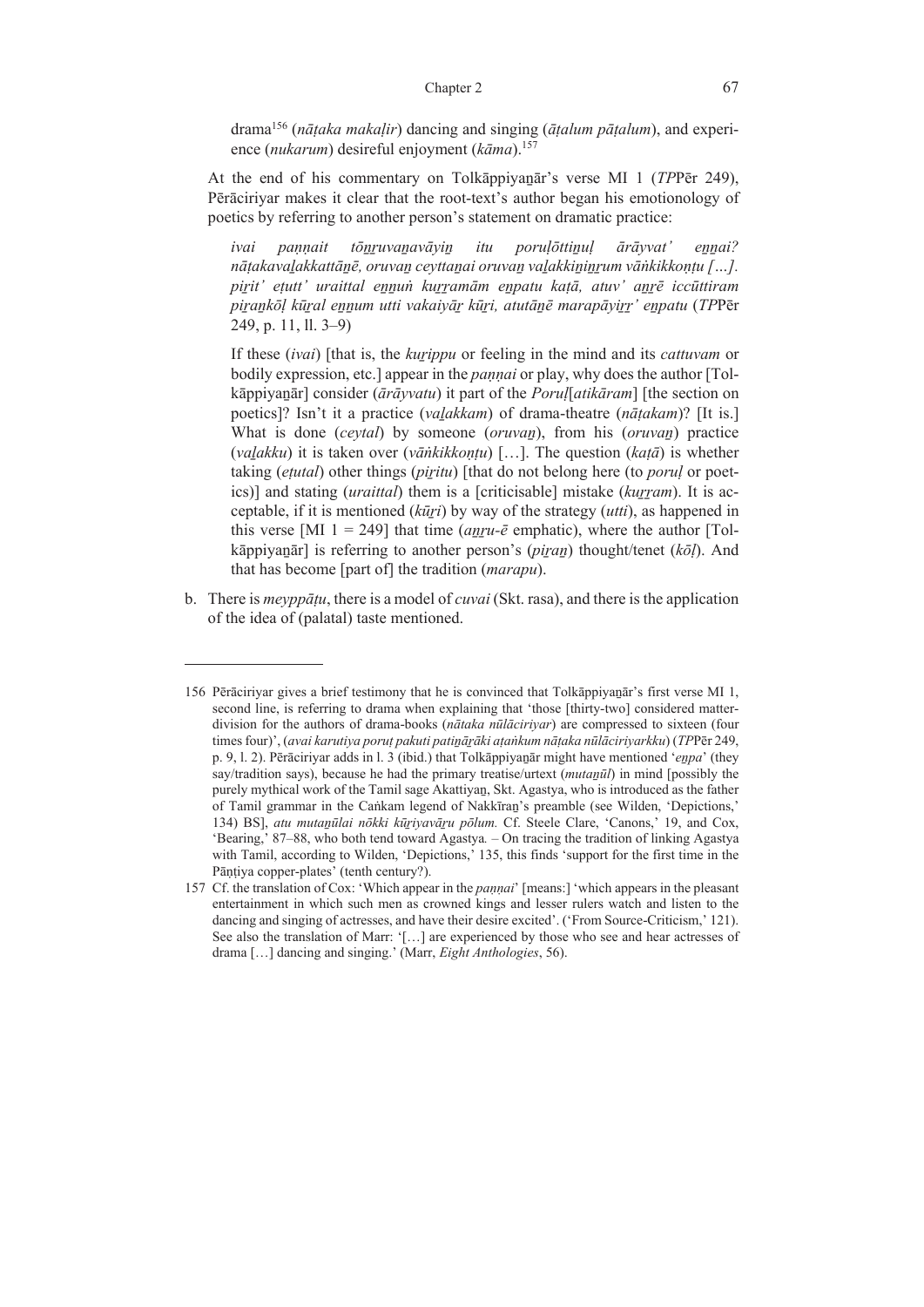c. Definition of *meyppāṭu*.

 *Meyppāṭu* is the revelation of feelings in the mind-heart.

ulakattār ulla nikalcci āntu nikalttavārē purattārkkup pulappatuvatōr ārrān *veḷippaṭutal* (*TP*Pēr 249, p. 8, ll. 9–11).

The revelation (*veḷippaṭutal*) of what happens (*nikaḻcci*) in the mind-heart  $(ulla)$  of the characters  $(ulakat\bar{a}r)$  is right away  $(\bar{a}ntu)$  understood (*pulappaṭuvatōr*) in the proper way (*āṟṟāṉ*) by onlookers (*puṟattār*).

d. There is a model of *cuvai* (lit. 'taste', Skt. *rasa*) (as opposed to the root-text *Tolkāppiyam*, where any lexical or conceptual analogue is absent).

– Pērāciriyar's long excursion

Pērāciriyar's model of *cuvai* expands on that of his predecessor Ilampūranar, which the latter imported from the *Ceyirriyam*. Pērāciriyar seems to refer to a further layer of the *cuvai* discussion (not found in the *Ceyiṟṟiyam*) that teaches eight *cuvais*, whereby *natuvunilaimai*, the quiescent, is included and anger excluded:158

onpatu cuvai enappațțavarrul uruttiram olittu olinta ețțanaiyum kūrunkār (*TP*Pēr 249, p. 9, ll. 4–6)

He [another authority] says that the nine mentioned *cuvai*s (Skt. *rasa*) [including the quiescent or *camanilai/naṭuvunilaimai*, Skt. *śānta-rasa*] are reduced to eight by omitting anger/fury (*uruttiram*).

 *Cuvai: Terms and their definition* 

 Referring to another source of knowledge (and not his root-text) in his *cuvai* presentation, Pērāciriyar discusses the application of the idea of taste (literally Tam. *cuvai*, Skt. *rasa*), expanding thereby on Iḷampūraṇar's shorter list by introducing a fourth component, the sense organ that combined leads to *cuvai*.

 *Cuvai* appears as a conjunction of:

1. An 'object that is tasted' or *cuvaikkappaṭum poruḷ/cuvaiporuḷ*; *cuvaiporuḷ* refers to the taste of bitterness, etc., as well as to objects, including wild animals, Aryans who speak Tamil,  $etc.;<sup>159</sup>$ 

<sup>158</sup> The omission of *raudra/uruttiram/vekuḷi* is not found among the Sanskrit scholiasts nor in Iḷampūraṇar's commentary. Thirugnanasambandhan ('A Study of Rasa,' 340) also refers to this point. The chronologically antecedent *Vīracōḻiyam* commentator VCC *ad* 90 [Poruḷ section], p. 103, ll. 7‒9, deletes *vekuḷi* (anger; *uruttiram*), but in his *meyppāṭu* list, this is replaced by *vīram* (heroic); see the *Meyppāṭu* source readings, *s.v. Vīracōḻiyam* I.b. above; the *cuvai* list of the commentary VCC *ad* 154 [Alaṅkāram section] contains nine *cuvai*s, rather than eight.

<sup>159</sup> In *TP*Pēr 249, p. 9, ll. 15‒20, Pērāciriyar explains what he means by *cuvaiporuḷ*. Here the application of the idea of 'taste' (*cuvai*) is given. 'There are 6 tastes (*cuvai*): bitterness (*vēmpu*), spicy, pungency (*kaṭu*), salty (*uppu*), sour (*puḷi*), sweetness of sugar-cane (*karumpu*) and the like.' The sixth taste is not mentioned; he is untroubled by any asymmetric conceptual tension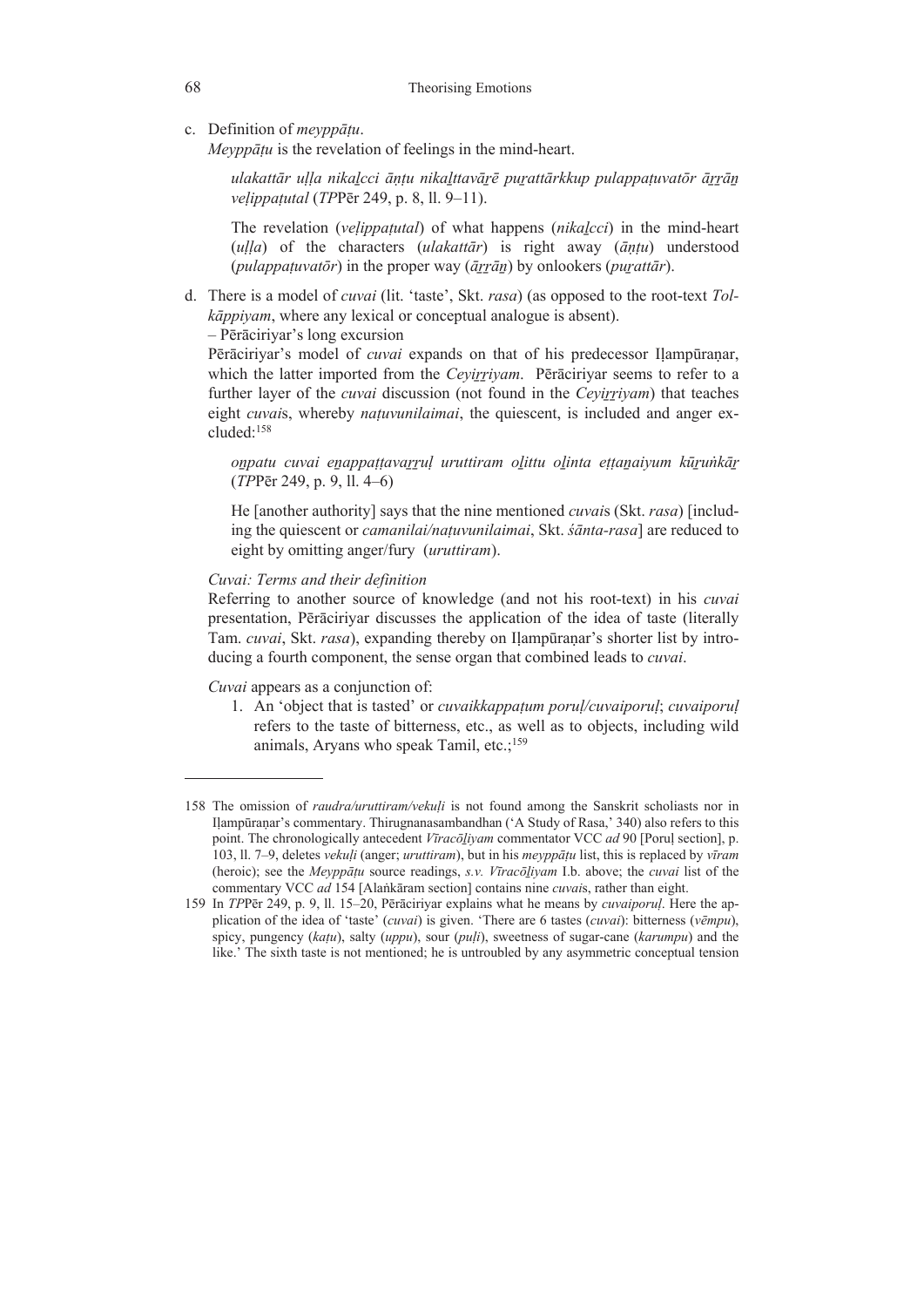- 2. 'The sense organ that experiences an object'160 or *poṟiyuṇarvu* (senseorgan perception) */ cuvaiuṇarvu*;
- 3. 'The feeling in the mind, mental response'161 or *kuṟippu/maṉakkuṟippu*, strictly cognitive;
- 4. 'Bodily changes/expression' or *cattuvam/viṟal*, 162 such as horripilation.

 The number thirty-two (four times eight *cuvai*) is derived from this (*TP*Pēr 249, p. 9, 11,  $6-14$ ).<sup>163</sup>

Pērāciriyar refines his understanding of the cognitive processes at work in *cuvai*. 164

*[…] nakaiyum accamum mutalākiya uṇarvu muṟkālattu ulakiyalāṉ aṟivāṉ* oruvan, avarrukku ētuvākiya poruļ pira kaņța valit tonriya poriyuņarvukaļ *avvaccuvai eṉppaṭum. […] apporuḷ kaṇṭa vaḻiyallatu nakaiyum accamun tōṉṟā.* (*TP*Pēr 249, p. 9, ll. 22–25, 27–28, p. 10, l. 1)

with regard there being eight aesthetic emotions or *cuvai*. He then lists the objects that produce, for instance, laughter (*nakaiccuvaikkup poruḷāvaṉa*): 'Aryans speaking Tamil (*āriyar kūrun tamiḻ*); a journey undertaken by the blind and the lame (*kurutarum muṭavarum cellum celavu*); mad men (*pittar*); a toddy drinker (*kaḷiyar*); the mocking of kinsmen (*cuṟṟattārai ikaḻntār*); a child's babbling (*kuḻavi kūṟum maḻalai*), and the like.' In the lines that follow, 21ff., Pērāciriyar cites another authority who lists various objects of fear (*accapporuḷ*): wild animals, such as lions (*arimā*) […] or rutting elefants (*matamā*).

<sup>160</sup> *ataṉai* [= *cuvaiporuḷ*] *nukarnta poṟiyuṇarvum* (*TP*Pēr 249, p. 9, ll. 6‒7).

<sup>161</sup> Also called *maṉattuppaṭṭavaḻi uḷḷattu nikaḻum kuṟippu*, 'the feeling/mental response (*kuṟippu*) that occurs (*nikaḻtal*) inside (*uḷḷam*) by way of the mind/cognition (*maṉam*)' (*TP*Pēr 249, p. 9, ll. 7‒8). 'The loathing (*veṟuttal)* [of the taste of bitterness] that occurs internally in the mindheart (*uḷḷam*) and is not externally visible (*nōkkutal*) is called *kuṟippu*' (*kuṟippeṉpatu, […] nōkkātu veṟukkum uḷḷanikaḻcci*.) (*TP*Pēr 249, p. 10, ll. 20‒22).

<sup>162</sup> Pērāciriyar explains this as follows: 'the mind-heart(*uḷḷam*)-born-feelings (*kuṟippu*) lead to bodily expressions (*cattuvam*), which [appear] through changes (*vēṟupāṭu*) in (*kaṇ*) the body (*uṭampu*), [expressions] such as shedding tears (*kaṇṇīr arumpal*) and horripilation (*meymmayir cilirttal*)' (*kuṟippukkaḷ piṟanta uḷḷattāṟ kaṇṇīrarumpalum meymmayir cilirttalum atalāka uṭampiṉkaṇvarum vēṟupāṭākiya cattuvaṅkaḷum.*) (*TP*Pēr 249, p. 9, ll. 8‒10). He explains '*cattuvam*' as 'making visible the inside occurrence' (*cattuvam […] uḷḷa nikaḻcciyai veḷippaṭuppatu.*) (*TP*Pēr 249, p. 10, l. 33).

<sup>163</sup> In these nine lines, Pērāciriyar uses *viṟal/cattuvam* interchangeably, as he also does for the other terms. – Cf. Iḷampūraṇar's terminology: Pēr *cuvaipporuḷ* = Iḷam *kāraṇam/ētu/cuvaippaṭu poruḷ*; the term *cuvaiyuṇarvu* is not used by Iḷampūraṇar. – For various translations of these terms, cf. Cox, 'From Source-Criticism,' 121, where *cuvaipporuḷ* is translated as 'the represented "raw materials" of cuvai', and *cuvaiyuṇarvu* as 'cuvai awareness'. Cf. Subrahmanyam Sastri, *Tolkāppiyam*, where *cuvaikkappaṭumporuḷ* is translated as the 'object looked at and the place of looking at her'; *pori-unarvu* as 'his look at her'; *manakkurippu* as 'feeling in his mind'; and *cattuvam* or *viṟal* as 'modification of the physical body'. Cf. Marr, *Eight Anthologies*, 57, where in the English translation are added, following Subrahmanyam Sastri, the Sanskrit terms as found in the *Nāṭyaśāstra*: *cuvaiporuḷ =* Skt. *vibhāvas* = 'causes/factors'; *cuvaiyuṇarvu = anubhāva* = 'signs of emotions'; *kuṟippu = sthayibhāvas* = 'stable emotions'; and *viral/cattuvam = sāttvikabhāvas* = 'expression'.

<sup>164</sup> See also Cox, 'From Source-Criticism,' 121.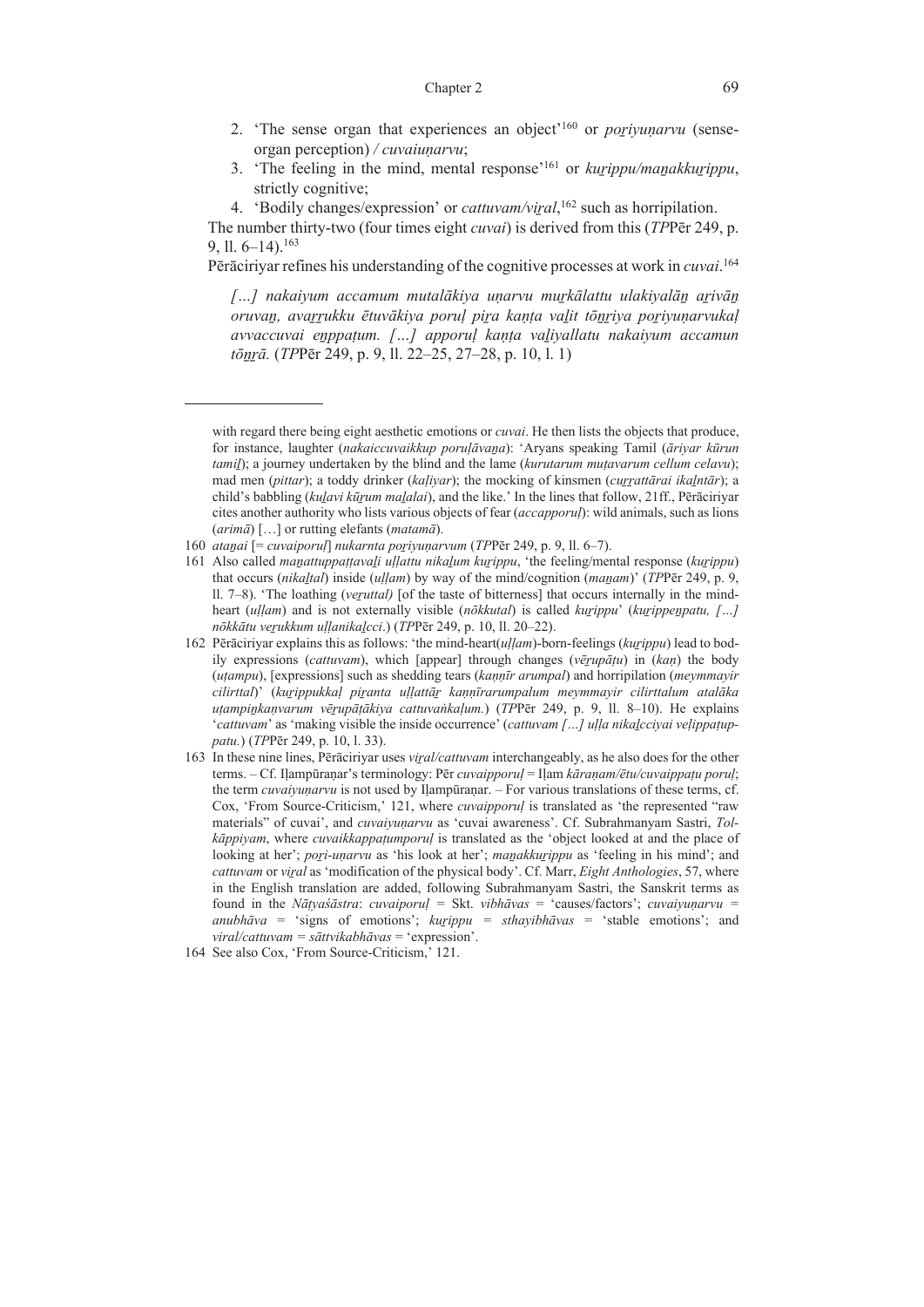One (*oruvaṉ*) who knows (*aṟivāṉ*) emotions (*uṇarvu*) such as laughter and anger from past life experience (*muṟkālattu ulakiyalāṉ*), when his sense-organ perception (*poṟiyuṇarvu*) becomes active due to seeing (*kāṇtal*) those emotionstimulating (*ētu-ākiya*) objects (*poruḷ*), that is called (*eṉppaṭum*) *cuvai* or taste. […] Unless the concerned object (*poruḷ*) can be perceived (*kāṇtal*) by a sense organ (*poṟi*), laughter and fear do not appear (*tōṉṟutal*).

Pērāciriyar compares this process to palatal tasting:

*vēmpeṉṉum poruḷum nāveṉpoṟiyun talaippeytuḻiyallatu kaippucuvai piṟavātatu*. (*TP*Pēr 249, p. 9, ll. 26‒27)

Unless the neem (*vēmpu*) object (*poruḷ*) and the tongue (*nāva*) sense-organ (*poṟi*) are brought together, the bitter (*kaippu*) taste or *cuvai* will not be produced.

 Pērāciriyar adopts the idea that 'taste' only comes into existence through the combination of a sense organ (*poṟi*) and an object (*poruḷ*) from the *Ceyiṟṟiyam*, which he cites in this respect (*TPP*ēr 249, p. 10, 3–4).<sup>165</sup> Interestingly, Pērāciriyar's explanation of the process of 'tasting' includes past experience. In my opinion, it is also noteworthy that Pērāciriyar does not take up any aesthetic questions, such as the process by which an object of taste, that is, a material object, becomes pleasurable.

 *Cuvai* has two loci.

 Described is *cuvai* of the taster (*cuvaittavaṉ/uyppōṉ*) and *cuvai* of the viewer (*kāṇpōr*), with the two not the same. Further, the idea is introduced of the variability of viewers' *cuvai*-experience.<sup>166</sup> What for one viewer is an instance of sympathy is for another a smile. This is due to the nature of knowledge.

*iruvakai nilaṉeṉpaṉa uyppōṉ ceytatu kāṇpōrkku eytutalaṉṟō eṉiṉ cuvaiyeṉpatu oppiṉāṉāya peyarākalāṉ vempucuvaittavaṉ aṟinta kaipp' ariviṉai nāvuṇarviṉāṟ piṟaṉuṇarāṉ, ivaṉ kaippuc cuvaittāṉ eṉak kaṇṇuṇarviṉāṉ aṟivataṉṟi* (5–9) *[…] añciṉāṉaik kaṇṭu nakutaluṅ karuṇaiceytaluṅ kaṇṭōrkkup piṟappataṉṟi accam piṟavātākalāṉ uyppōṉ ceytatu kāṇpōṉ uytta aṟiviṉ peṟṟiyāṟ cellātākaliṉ iruvakai* (14–17) (*TP*Pēr 249, p. 10, ll. 5–9, 14–17)

If one asks (*enin*), is it not so (*anro*) that the experiencer's/actor's action (*uyppoṉ ceytatu*) and the attained meaning (*eytutal*) for the viewers (*kāṇpōr*) are two types *(iru vakai)* of locus *(nilam)* [of *cuvai*],<sup>167</sup> [the answer is yes].

<sup>165 &#</sup>x27;*iruvakai nilattiṉ iyalvatu cuvaiyē*' *(ceyiṟṟiyam) eṉṟār eṉpatu.* (*TP*Pēr 249, p. 10, ll. 3‒4).

<sup>166</sup> See above, ch. 1, section 2 (Tamil thinkers), *s.v.* Pērāciriyar (cf. Śāradātanaya).

<sup>167</sup> See Iḷampūraṇar (*TP*Iḷam 245, p. 34, l. 36), above, who cites Ceyiṟṟiyaṉār: '*Cuvai* occurs in two types of locus' (*iruvakai nilattiṉ iyalvatu cuvaiyē*).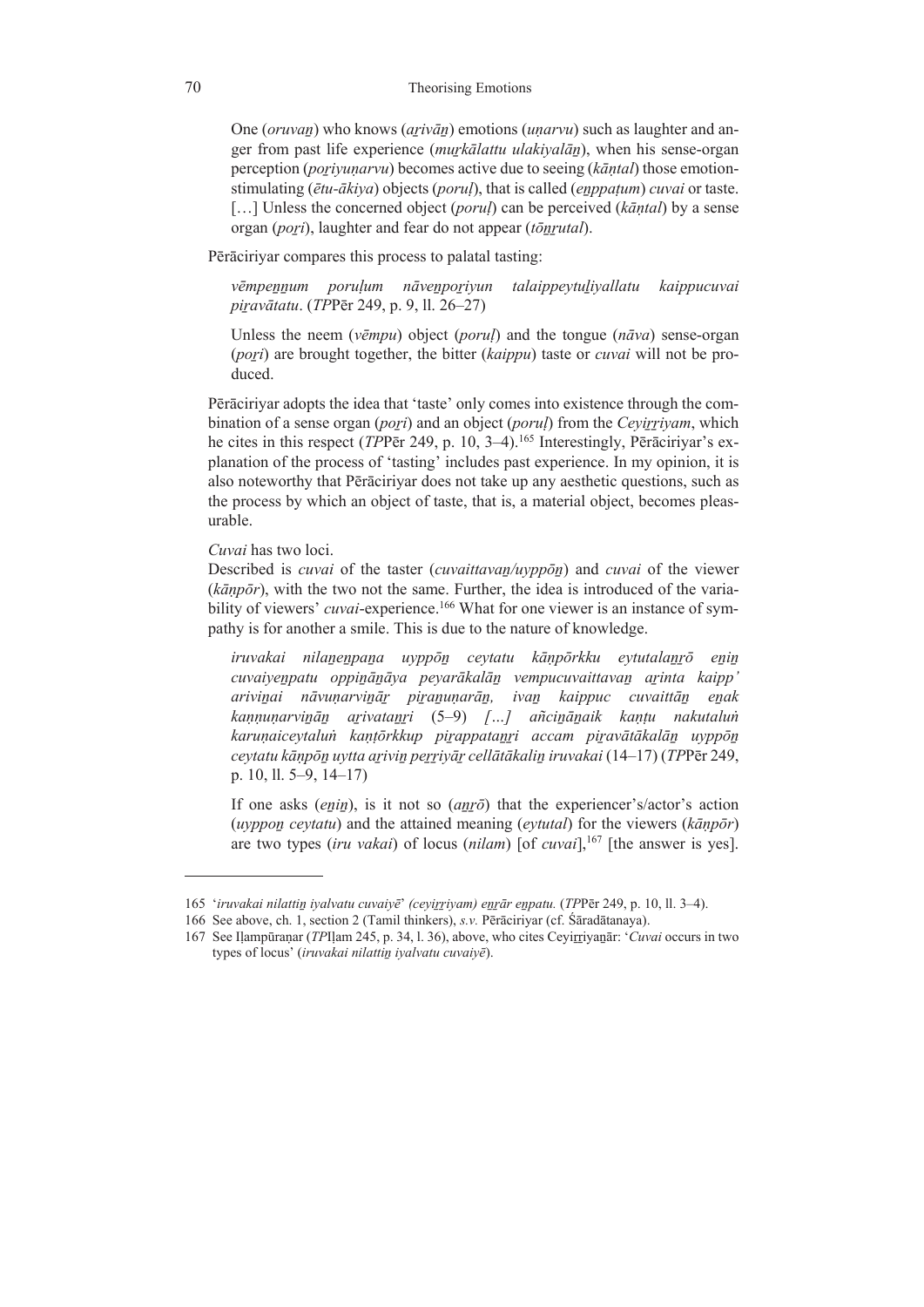### Chapter 2 71

There is no similarity (*oppinana*<sup>*zya*</sup>) [in the experience] of *cuvai* or taste.<sup>168</sup> One tastes (*cuvaittal*) neem (*vempu*), and the other (*piṟaṉ*) does not experience (*uṇartal*) the bitterness (*kaippu*) through the tongue's sense-perception (*nāvu uṇarvu*). This [other] one (*ivaṉ*) knows (*aṟivatu*) the bitter (*kaippu*) taste or *cuvai* only (*tāṉ*) through eye-sense perception (*kaṇuṇarvu*). […] [The same is for fear]. Besides that (*aṉṟi*) a smile (*nakutal*) or sympathy (*karuṇai*) may arise for a viewer (*kaṇṭōr*) at the sight of a fearful one; he is one who does not produce fear *(accam piṟavātākalāṉ)*, but rather experiences (*uytal*) through the nature (*peṟṟi*) of knowledge (*aṟivu*) as the viewer (*kāṇpōṉ)* of the experiencer's (*uyppōn*) action (*ceytatu*). The two varieties (*iru vakai)* are incongruent *(cellātākaliṉ).*

e. Eight fundamental *meyppāṭu*s that can be tasted are listed (in contrast to the roottext)

 Pērāciriyar still continues his excursion: From *TP*Pēr 250, p. 13, line 25, it is clear that Pērāciriyar wants us to think of *meyppāṭu* as meaning 'emotion', equivalent to Sanskrit *bhāva*. 169 Pērāciriyar lists eight *meyppāṭu*s (specifically referred to as '*meyppātu'* by Pērāciriyar himself)<sup>170</sup> in his commentary on Tolkāppiyanār's verse MI 2/*TP*Pēr 250,<sup>171</sup> even though the root-text's eight *meyppātus* are dealt with and listed only in MI 3/*TP*Pēr 251. Pērāciriyar, in striking conformity with the model of eight *cuvai* mentioned earlier, includes the *meyppāṭu* quiescence, but excludes anger (contrary to Ilampūranar):

The heroic (*vīram*), fear (*accam*), amazement (*viyappu*), disgust (*iḻipu*), erotic love (*kāmam*), sorrow (*avalam*), laughter (*nakai*), quiescence (*naṭunilai*) (*TP*Pēr 250, p. 13, ll. 11–12).172

<sup>168</sup> *cuvaiyeṉpatu oppiṉāṉāya peyarākalāṉ*: a somewhat free translation.

<sup>169</sup> Marr (*Eight Anthologies*, 57) is also of this opinion.

<sup>170</sup> *TP*Pēr 250, p. 13, ll. 9‒11: *meyppāṭum […] eṭṭātalum […]. avai vīram, accam […] eṉpaṉa*. 'The [thirty-two] *meyppātus* [are to be reduced to sixteen and then reduced to] eight. Those [eight] are: the heroic, fear […].'

<sup>171</sup> Verse MI 2 (= *TP*Pēr 250/*TP*Iḷam 246) of Tolkāppiyaṉār's emotionology contains a single line, merely showing the emotion theoreticians' general penchant for counting. It translates as follows: 'The sixteen are compressed into eight' (*nāliraṇ tākum pālumā ruṇṭē*).

<sup>172</sup> It is striking, that from the time of Peruntēvaṉār's commentary on the Tamil *Vīracōḻiyam* (late eleventh or early twelfth century), the term *vīram*, heroism/bravery, is listed as one of the *meyppātus* (as opposed to Tolkāppiyanār's original emotionology). It is also striking that it was the commentator on the *Vīracōḻiyam* who discarded anger as a *meyppāṭu* and instead subordinated it as a causal factor of *vīram*. Still more striking is the fact that from the time of Iḷampūraṇar's (late eleventh century or some decades later?) commentary on *TP*Iḷam 245, *kāmam/ciruṅkāram* (erotic love), *uruttiram* (anger), *viyappu* (amazement), *iḻippu* (disgust), and *avalam* (sorrow) had become the canonical technical emotion words in the eight *meyppāṭu* group; this also holds true for the *Taṇṭiyaḷaṅkāram* and the commentator on the *Ilakkaṇa Viḷakkam*. As all of these emotion words had become naturalised and the original words were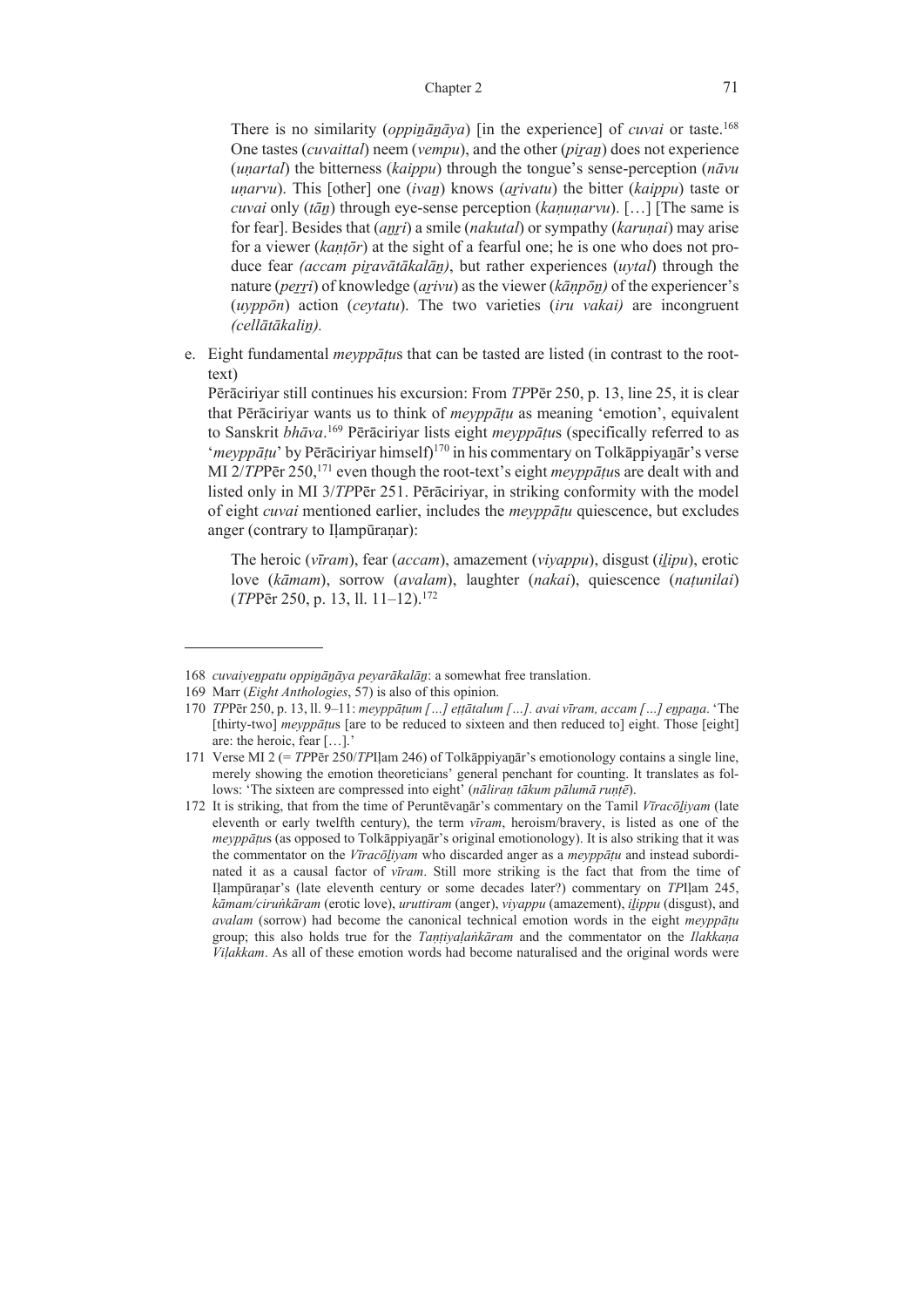Pērāciriyar adds, however, that anger/fury (*uruttiram*) may be added as a ninth *meyppāṭu* (i.e. he has no clear opinion on this).

*avai oṉpatātaṟkup pakutiyumuṭaiyaveṉpatu; eṉṉai? 'urittiran taṉṉōṭu oṉpat' ākum' eṉpavākaliṉ*. (*TP*Pēr 250, p. 13, ll. 15–18)

Since he [Ceyirriyanati] says, 'with anger/fury *(uruttiram)* they become nine', they may be nine [rather than eight].

*ivaiyum paṇṇait tōṉṟiya eṇṇāṉk' eṉapaṭṭaṉa.* (*TP*Pēr 250, p. 13, ll. 18–19)

These (*ivai*) also were said (*enapaṭutal*) [by another authority] to appear (*tōṉṟutal*) in the play/entertainment or *paṇṇai* as eight times four [= thirtytwo].173

 The model of the emergence of *cuvai* only operates for the eight canonical basic or stable emotions, those *meyppāṭu*s 'that can be tasted', equivalent to the eight stable emotions (*stāyibhāva*s) in the Sanskrit *rasa* theory. Pērāciriyar gives an account of the ideas of the drama theorist Ceyirriyanar on how a *cuvai* emerges in the leading character as well as the spectators at a theatre:

marrivarratu payanennaiyenin; poruļatikārattuk kūrukinra valakkiyalē amaiyum enpatu kūri, accuvaikku ētuvāya poruļinai arankinuļ nirīi, atu kantu *kuṟippuñ cattuvamum nikaḻttukiṉṟa kūttaṉaiyum araṅkil tantu, piṉṉar*  avaiyaraninōr avan ceykinra meyppāttinai unarvārāka varukinra *muṟaimaiyellām nāṭakavaḻakkiṟkē uriya pakutiyeṉavum* (*TP*Pēr 250, p. 13, ll. 21–27)

Further, if it is asked what the purpose (*payaṉ*) of this is, [first] it is said (*kūṟi*) that it is applicable (*amaital*) for the usage (*vaḻakku*) explained in the *Poruḷatikāram* or the theory of poetry, [but, then, the focus is shifted to the theatre stage]. He [Ceyiṟṟiyaṉār] shows (*niṟī = niṟuttutal*) that on a theatre stage (*araṅku*), the object (*poruḷ*) causes (*ētuvāya*) that taste (*cuvai*); further he also presents (*tātal*) [as a locus of tasting] the dancer (*kūttaṉ*) on the stage who performs (*nikaḻttutal*) a feeling in the mind/mental response (*kuṟippu*) and the bodily expression (*cattuvam*); after this, [the tasting is with] those who are the

no longer used, the *meyppāṭu* called *perumitam* or greatness/pride, so prominent in the *Tolkāppiyam* emotionology, was also no longer in use (except in the quite late sixteenth-century *Māṟaṉalaṅkāram* by Kurukaip Perumāḷ Kavirāyar and seventeenth-century *Ilakkaṇa Viḷakkam* by Vaittiyanāta Tēcikar).

<sup>173</sup> The entire sentence reads as follows: *ummai iṟantatu taḻīiyiṟṟātalāṉ ivaiyum paṇṇait tōṉṟiya*  ennānk' enapattana, avarrup pakutivena ituvum pirankōt kūrivavārāvirru. (TPPēr 250, p. 13, ll. 18‒20), 'Since the aforementioned (*ummai iṟantatu*) was accepted (*taḻutal*), these (*ivai*) were said (*enapaṭutal*) to appear (*tōṉṟutal*) in the play/entertainment or *paṇṇai* as eight times four [= thirty-two]. […] This, too (*ituvum*), is part (*pakuti*) of those (*avaṟṟu = avai*), according to another's (*piṟaṉ*) opinion.'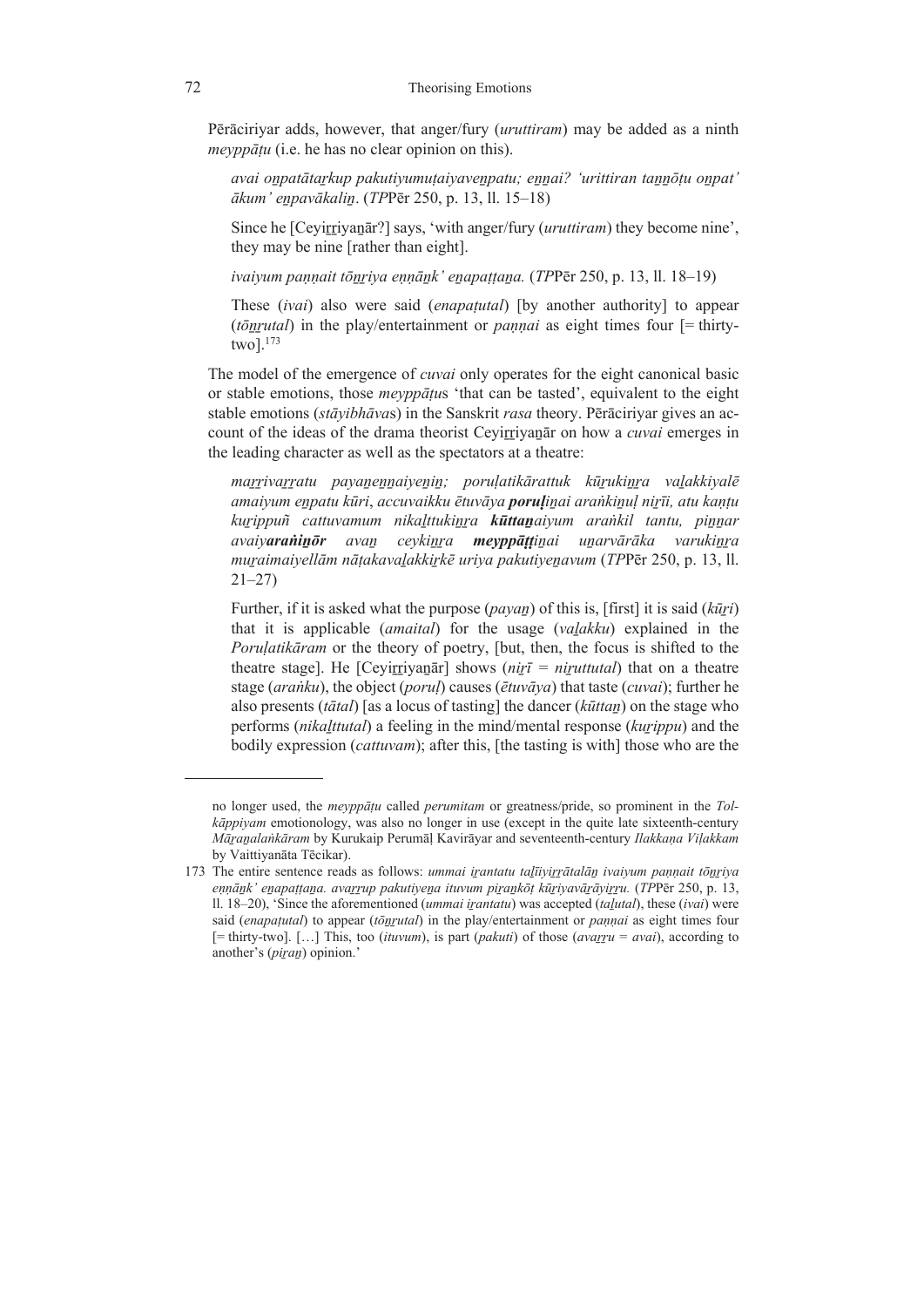theatre spectators (*araṅkiṉōr*) and who understand (*uṇarvārāka*) the *meyppāṭu* or emotion that he [the dancer] enacts (*ceykiṉṟa*). All this belongs (*uriya pakuti*) and is particular *(muraimai)* to *[the experience of staging and witness*ing] the practice of drama (*nāṭakavaḻakku*).

innanam atankum enpatu nātaka nūlulluñ collupavōvenin, collupavākalin anrē *ataṉvaḻi nūlceyta āciriyar ceyiṟṟiyaṉār* (*TP*Pēr 250, p. 13, ll. 28–30)

[The phrase] 'In this manner (*iṅṅaṉam*) it is reduced (*aṭaṅkutal*) [to sixteen and eight]', if it is asked  $(\text{enin})$  whether this is explained  $(\text{collup} \alpha \nu \bar{\sigma})$  in the writing on drama (*nāṭaka nūl*), [the answer is] an emphatic affirmative (*aṉṟē*), since it has been explained *(collupavākalin)* by Ceyirriyanar, the author (*āciriyar*) who wrote (*ceytal*) the [*Ceyiṟṟiyam*] work (*nūl*) [on drama] in that way (*ataṉvaḻi*).

Pērāciriyar continues his excursion on other thinkers' ideas:

*cuvaiyuṇarvum poruḷum oṉṟāka aṭakkic cuvaiyuṅ kuṟippuñ cattuvamum eṉa mūṉṟākki vēṟuvēṟ' ilakkaṇaṅ kūṟi* (*TP*Pēr 250, p. 13, l. 31, p. 14, ll. 1–2)

[The thirty-two are reduced to sixteen and these sixteen are likewise reduced to eight. Reducing to sixteen is done by] coalescing, as two-in-one (*onrāka aṭakki*), the object/causal factor (*poruḷ*) and the sensory perception (*cuvai-y-* $\mu$ *narvu*)<sup>174</sup> [that experiences the object], whereas other (*vēru*) grammars (*ilakkaṇam*) explain (*kūṟi*) that taste or *cuvai*, the feeling in the mind/mental response (*kuṟippu*), and bodily expression (*cattuvam*) are treated as three (*mūnru*) individual elements.<sup>175</sup>

f. After a long excursion: Pērāciriyar calls the eight basic *meyppāṭu* of Tolkāppiyaṉār *cuvai* or *kuṟippu*.

 Pērāciriyar returns to his own commentatory voice, addressing the status of *meyppāṭu* in the root-text's verse MI 3, stating that the *Tolkāppiyam* portrays the only correct view.

 Pērāciriyar explains verse MI 3 (*TP*Pēr 251), in which the *meyppāṭu*s laughter, weeping, disgust, amazement, fear, excellence/greatness/pride, anger, joy are listed, as follows:

*iccollappaṭṭa eṭṭum meyppāṭ' eṉṟu colluvar pulavar* (*TP*Pēr 251, p. 14, ll. 23– 24)

<sup>174</sup> Cox translates *cuvaiyuṇarvu* as 'cuvai awareness'.

<sup>175</sup> Pērāciriyar quotes from the other grammar as follows: 'Those who understand (*uṇarntōr*) the subtler (*nuṇ*) aspects have stated (*nuvaltal*) that the three enumerated (*eṇṇiya mūṉṟum*) [that is, *cuvai, kuṟippu, cattuvam*,] shall join together (*oruṅkutal*).' (*eṇṇiya mūṉṟum oruṅku peṟum eṉa / nuṇṇitiṉ uṇarntōr nuvaṉṟaṉar eṉpa*) (*TP*Pēr 250, p. 14, ll. 3‒4).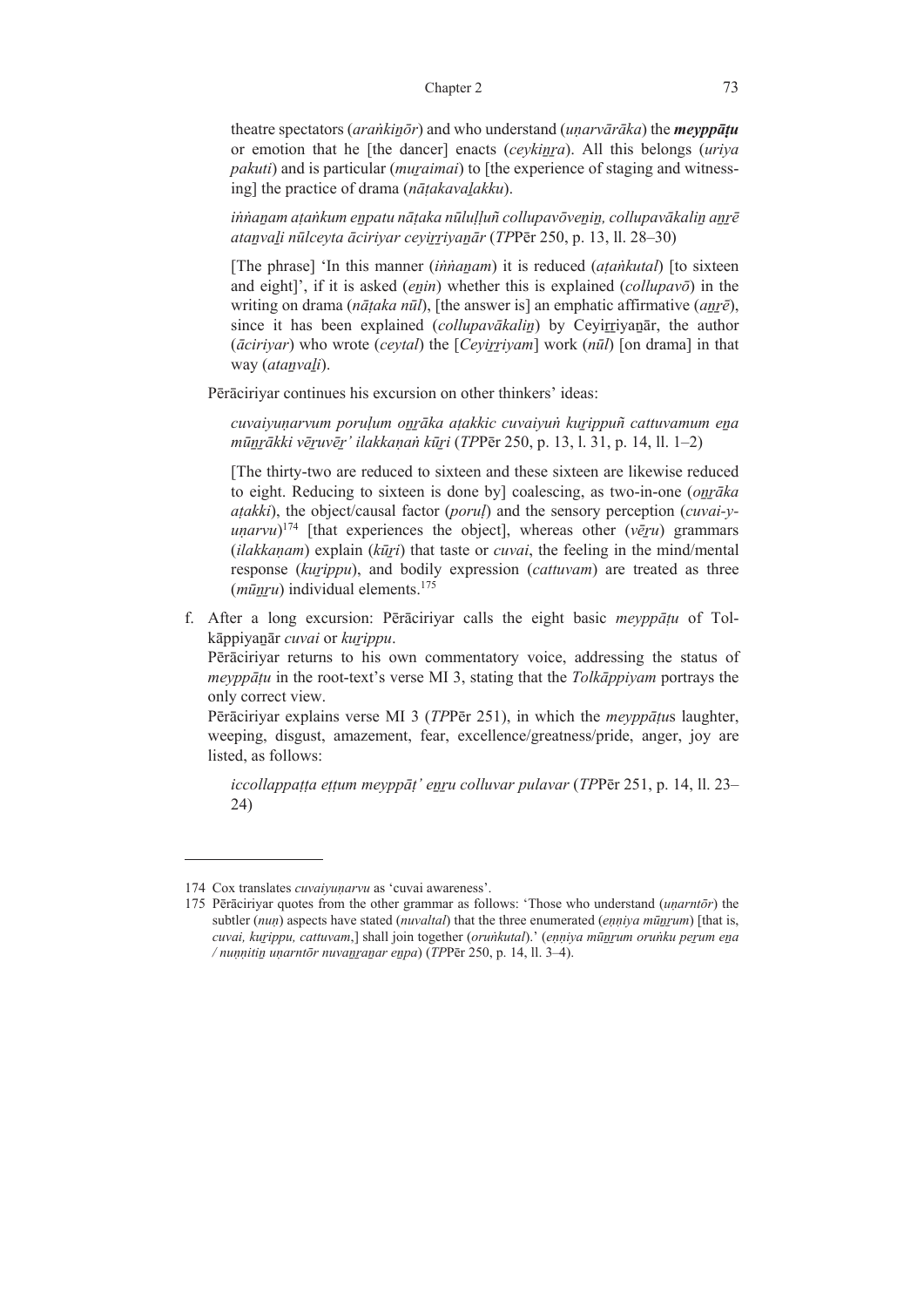The learned scholar or *pulavar* [Tolkāppiyaṉār] says that these are the eight *meyppāṭu*s.

 Further, Pērāciriyar makes it clear (referring to the same verse MI 3/ *TP*Pēr 251) that his main concern is now Tolkappiyanar's theory:

Itu, pirarvēntumārrānanri innūlul ivvāru vēntappatum mevppāt' enpatu *uṇarttutal nutaliṟṟu* (*TP*Pēr 251, p. 14, ll. 21–22)

The meaning of *meyppāṭu* is to be understood (*uṇarttutal*) as (*ivvāṟu)* required (*vēṇṭappaṭutal*) in this treatise (*nūl*) [of Tolkāppiyaṉār], and not as required by other [grammarians] (*piṟar*).

 In his commentary on MI 3/*TP*Pēr 251, Pērāciriyar gives the meaning of Tolkāppiyanār's technical terms of emotion either as Tamil synonyms or as Sanskritderived words:176

(1) *nakai*177 means *cirippu*178 (laughter). It is of three types: smiling (*muṟuvalittu nakutal*), moderate laughter (*aḷavē cirittal*), and laughing out loud/guffaw (*perukaccirittal*).

(2) *aḻukai* (weeping) means *avalam* (sadness/grief, sorrow). There are two types: being sad or grief-stricken oneself, and weeping or being distressed upon seeing the grief of others, the latter due to sympathy (Skt. *karuṇa*).

(3) *iḷivaral* (disgust) means *iḻipu* (contempt).

(4) *maruṭkai* means *viyappu* (amazement). Also if you say [the Sanskrit word] '*arputam*', it is acceptable.<sup>179</sup>

(5) *accam* means *payam* (fear).

(6) *perumitam* means Sanskrit *vīram* (valour).180

(7) *vekuḷi* means *uruttiram* (anger/fury).

(8) *uvakai* (joy) means *kāma mutaliya makiḻcci* (happiness such as in erotic love or *kāma*).181 (*TP*Pēr 251, p. 14, ll. 25–26, p. 15, ll. 1–13).

ivai av vettumāvana, ivarraic cuvaiyenavun kurippenavum valankinum *amaiyum.* (*TP*Pēr 251, p. 15, 12–13)

<sup>176</sup> Note that the emotion words given as synonyms by Pērāciriyar match one-to-one with the technical terms listed by Vaittiyanāta Tēcikar's auto-commentary on the seventeenth-century *Ilakkaṇa Viḷakkam*. See *Meyppāṭu* source readings, *s.v. Ilakkaṇa Viḷakkam*, point f, footnote.

<sup>177</sup> This is Tolkāppiyaṉār's technical term for the first enumerated *meyppāṭu* (MI 3 = *TP*Pēr 251).

<sup>178</sup> This is Pērāciriyar's term (*TP*Pēr 251, p. 14, line 25).

<sup>179</sup> *aṟputam eṉiṉum aṉamayum* [sic]. Read *amaiyum.*

<sup>180</sup> Note *perumitam* denotes 'greatness, pride', rather than 'valour'. However, as I have shown above, *perumitam* had been discarded by the time of Iḷampūraṇar at the latest.

<sup>181</sup> *uvakaiyeṉpatu kāma mutaliya makiḻcci* (*TP*Pēr 251, p. 15, line 11). – *payam, vīram, uruttiram, kāmam* are derived from Sanskrit.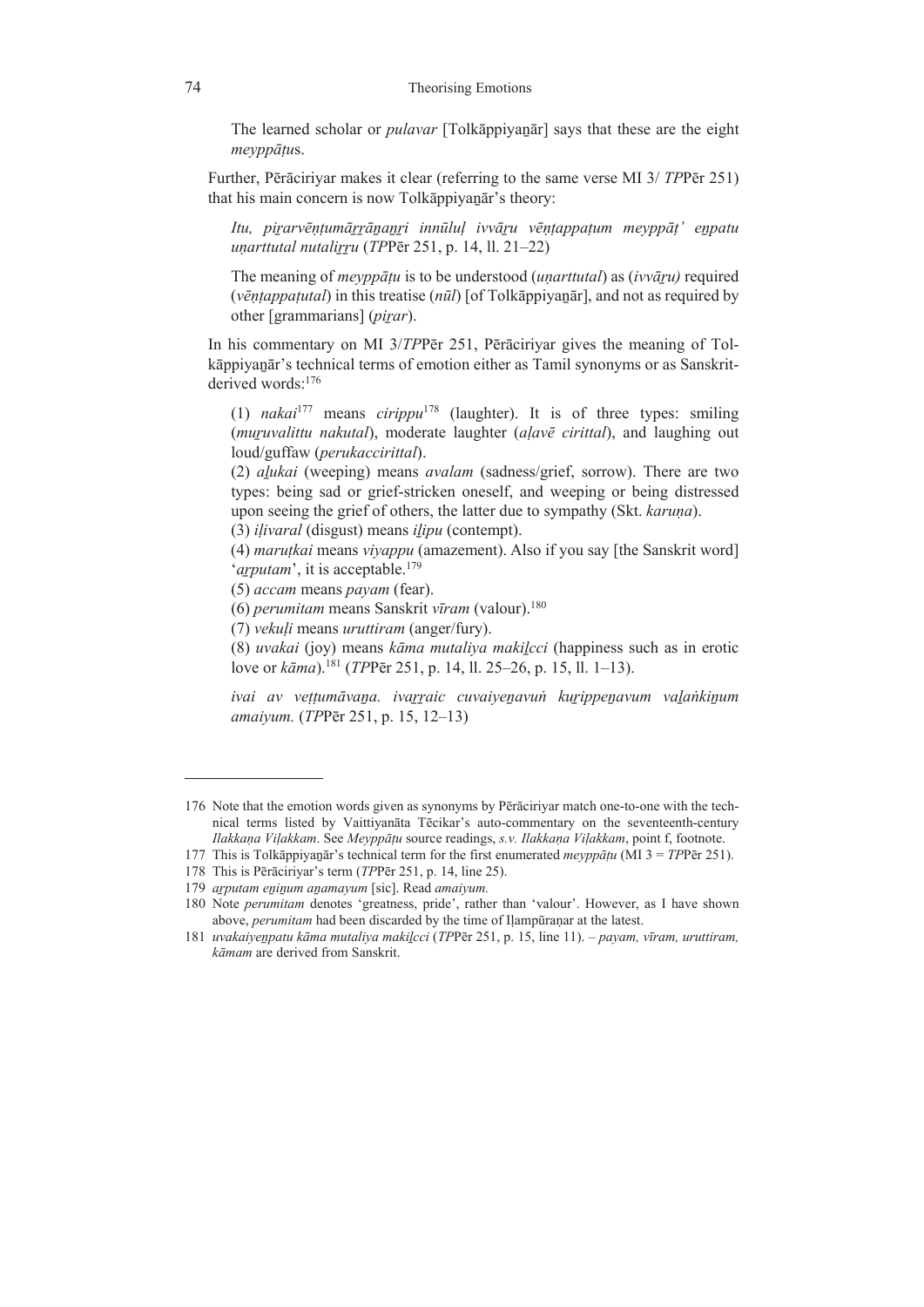These are the eight [*meyppāṭu*s]. They may be called *cuvai*. They may be called *kuṟippu*.

 As with Iḷampūraṇar, there is no categorical border between the terms *cuvai* and *meyppāṭu*.

g. Why is laughter listed first and joy last? What is the reason for the order in Tolkāppiyaṉār's root-text? Pērāciriyar's arguments:182

*nakai muṉvaittatu eṉṉaiyeṉiṉ, 'paṇṇait tōṉṟiya eṇṇāṉku poruṭkum'* (249) *[…] eṉṟataṟku viḷaiyāṭṭup poruṭṭākiya naikaiyai muṉvaittāṉ eṉpatu.* (*TP*Pēr 251, p. 15, ll. 14–15, 16–17)

If one asks why is laughter (*nakai*) first, [or why is there this particular order, the answer is:] For the sake (*ākiya)* of matters (*poruḷ*) of entertainment (*viḷaiyāṭṭup*), […] [implied] in the phrase 'the thirty-two elements appear in a play/entertainment or *paṇṇai*' (249),183 he (Tolkāppiyaṉār) placed laughter or *nakai* first.184

atarku marutalaiyākiya aļukaiyai atanpin vaittāņ. iļivaral atanpin vaittāņ, *aḻukaiyum iḷivaralōṭu iyaipuṭaimaiyiṉ. tāṉ iḷivantu piṟitōr poruḷai viyakkumātaliṉ iḷivaraliṉpiṉ viyappuvaittāṉ. viyappuppaṟṟiyum accampiṟantaliṉaccattai ataṉpiṉ vaittāṉ. accattiṟku maṟutalaiyākiya vīrattai ataṉpiṉ vaittāṉ. avvīrattiṉpayaṉākip piṟarkku varum vekuḷiyai ataṉ piṉṉē* vaittān. vekuļikku marutalai yākalānum ellāvarrinum īntu otutarkuc cirantatākalānum mutarkan ōtiya nakaikku iyaiputaittākālanum uvakaiyai *avvīṟṟukaṇ vaittāṉ eṉpatu.* (*TP*Pēr 251, p. 15, ll. 17–28)

He [Tolkappiyanar] placed weeping or *alukai* after that [i.e. laughter], since it is the opposite side [of the coin] of that [i.e. laughter], followed by contempt or *iḷivaral*, since weeping or *aḻukai* is closely related to contemptible treatment. He places amazement or *viyappu* after contempt or *iḷivaral*, since [when] lacking self-esteem (*tāṉ iḷivantu*), one is amazed at the matters of others (*piṟitōr porul*). [Further,] since amazement gives birth to fear or *accam*, he places fear after that [i.e., amazement]. Since valour/heroism or *vīram* is the opposite of fear or *accam*, he places valour after that. After [valour], he places anger or *vekuḷi*, since through the heroic, fury/anger about others (*piṟar*) may arise. He places joy or *uvakai* at the end [for three reasons, first,] since it is the opposite of anger or *vekuḷi*, [second,] since it is here (*īṇṭu*) the best (*ciṟantatāka*) of all

<sup>182</sup> Note that Subrahmanya Sastri (*Tolkāppiyam*, 136 n. 5) discovered certain parallels between Pērāciriyar's arguments and the commentary on the *Nāṭyaśāstra*.

<sup>183</sup> According to the chapter verse MI 1/249.

<sup>184</sup> Or said differently: Considering the importance of the experience of a play/entertainment or *paṇṇai*, the importance of laughter is given, which is why it is placed first, where entertainment is concerned.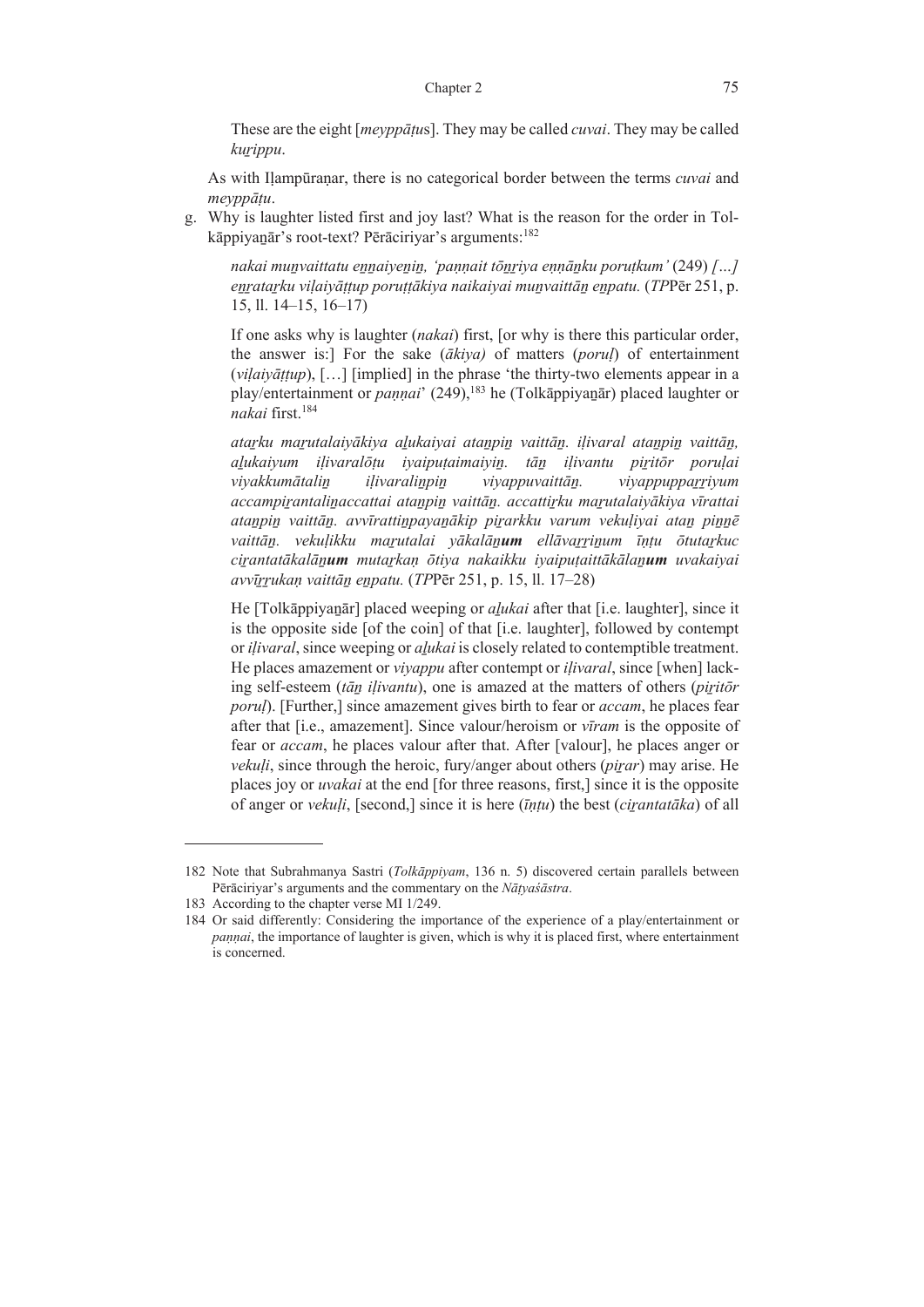(*ellāvaṟṟiṉum*) [the *meyppāṭu*s or emotions], and [third,] since it is related to the first enumerated [*meyppāṭu*, namely,] laughter or *nakai*. 185

h. What was previously accepted is no longer accepted: the *meyppāṭu* of quiescence (*camanilai/naṭuvunilaimai*) is no longer listed as a basic *meyppāṭu*.

Finally, Pērāciriyar, in the manner of Ilampūranar, explains why he rejects the inclusion of the *meyppāṭu camanilai/naṭuvunilaimai*. Since the commentator's main concern (from verse *TP*Pēr 251 onward) is to return to the traditional theory of his root-text, it seems only consistent that he is against what he discussed before (see above, point d, excursion).

ettanõtuñ camanilaikatti onpatu ennāmō nātakanūlutpōlalenin, atarku ōr vikāraminmaiyin īntuk kūriyatilan enpatu; atarku vikāram unt' enin munnaiy ettanulluñ cārttikkollappatum, allatūum aktulakiyal nīnkinār perriyākalin, īntu ulakavalakkinut colliyatilanenpatu. olinta ettum ulakiyalākalir kūrinān. [...] *avai eṭṭum āmāṟu iṉikkūṟutum*. (*TP*Pēr 251, p. 15, ll. 32–33, p. 16, ll. 2–5, 7)

If we ask *(enin)* why not *(ennāmō)* nine, adding the quiescent or *camanilai* to the eight as in the writings on drama,186 [we may answer:] Here (*īṇṭu*) [in the case of poetry] there is no need (*iṉmai*) to make a change (*vikāram*) for that. If there is a relevant reason for such a change (*vikāram uṇṭu*) [in the poetic context as well], then it can be joined (*cārttutal*) to the former eight.187 Moreover (*allatūum*), since quiescence or *camanilai* is [only] a quality (*peṟṟi*) of those who have renounced (*nīṅkutal*) worldly customs (*ulakiyal*) [as done by ascetics, etc.], it is not mentioned *(collivatilan enpatu)* here with worldly practices (*ulakavaḻakku*). Since the remaining (*oḻital*) eight are worldly (*ulakiyal*), he (Tolkāppiyanār) mentions [them] ( $k\bar{u}$ *rinān*). [...] These eight are explained (*āmāṟu*) and discussed hereafter.

- i. Pērāciriyar explains the list of the root-text's thirty-two auxiliary *meyppāṭu*s, whereby he mistakes *naṭuvunilaimai* for Skt. *śanta-rasa*188 and other peculiarities.
- j. The thirty-two auxiliary *meyppāṭu*s. Pērāciriyar's explanation of the *Tolkāppiyam* root-text.189

<sup>185</sup> Pērāciriyar continues: 'The reason (*kāraṇam*) for mentioning the first four at the beginning, and the last four of these eight at the end will become clear in the verses or *cūttiram*s that follow.' (ivvettanul mutaninra nānkum murkūrutarkum irutininra nānkum pirkūrutarkun kāraņam *varukiṉṟa cūttiraṅkḷāṉum peṟutum*) (*TP*Pēr 251, p. 15, ll. 29‒31).

<sup>186</sup> In the experience of drama, quiescence or *camanilai* (Skt. *śānta*) is accepted. While it is not clear whether Pērāciriyar has the *Ceyiṟṟiyam* treatise on drama in mind here, it is very likely.

<sup>187</sup> atarku vikāram unț' enin munnaiy ettanulluñ cārttikkoļlappațum: Why Pērāciriyar leaves this option open is not entirely clear to me.

<sup>188</sup> See also Subrahmanya Sastri, *Tolkāppiyam*, 140 n. 2: Pērāciriyar '[…] takes *naṭuvunilaimai* to mean *śānta-rasa*, which is out of place'.

<sup>189</sup> Referring to *Tolkāppiyam* MI 12: 'Those mentioned above being on one side, the following being on the other side, they are included under *meyppāṭu* in a way different from them.' (Trans.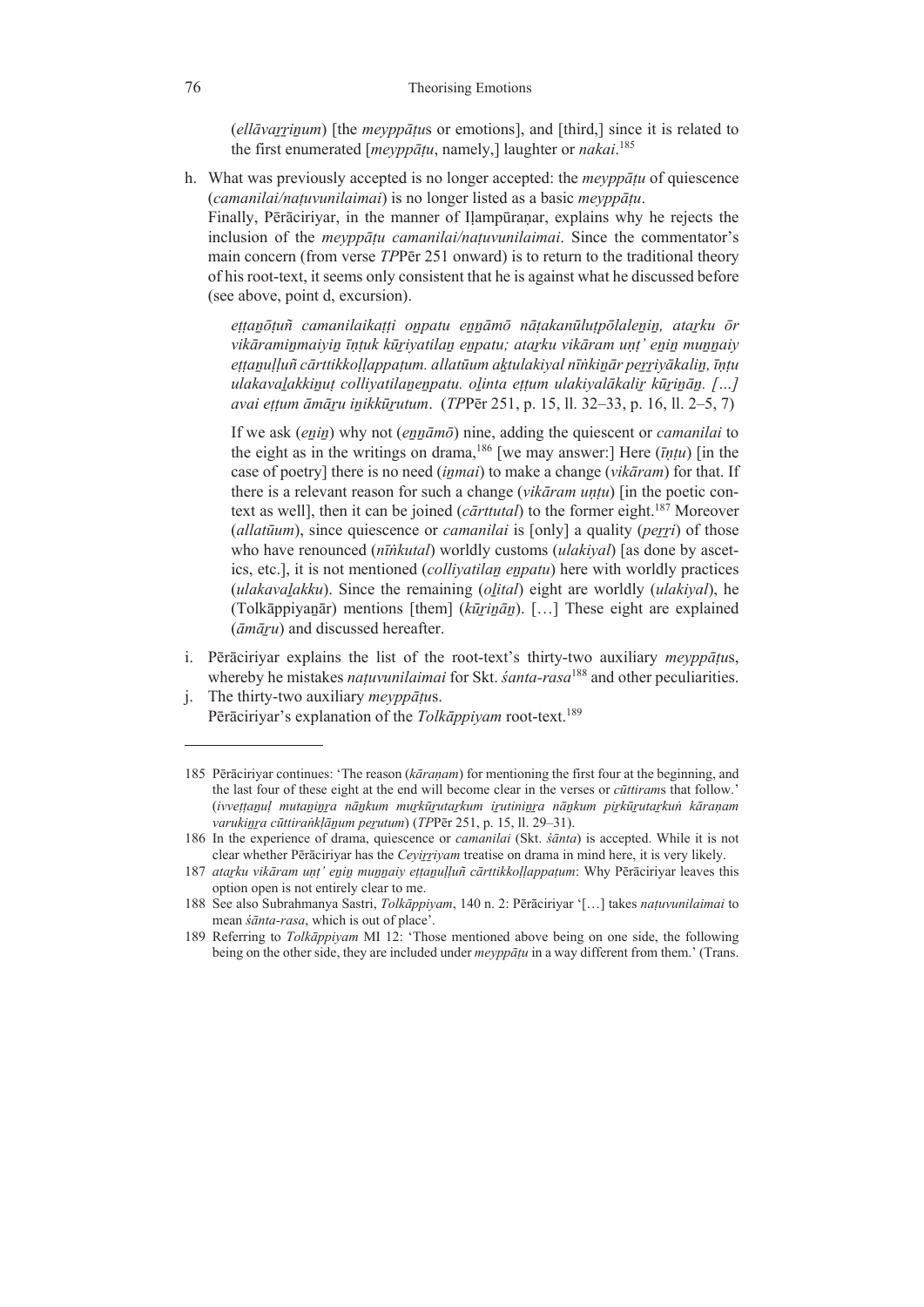*orupāl eṉpatu […]. ap poruṇmaiyav allātaviṭattu ivai mup-pattiraṇṭum īṇṭu meyppāṭ' eṉappaṭum.* (*TP*Pēr 260, p. 40, l. 17, ll. 20–22)

[The aforementioned eightfold classification of *meyppāṭu*s, each with four causal factors, is] one group (*pāl*). […] Their meaning (*poruṇmai*) is different from these thirty-two here [in verse 260], which are also called *meyppāṭu*.

*[irukūṟ' eṉappaṭu …] avai muppattiraṇṭeṉavē ivaiyum muppattiraṇteṉpatu eṇṇi uṉaravaittāṉ eṉpatu.* (*TP*Pēr 260, p. 40, ll. 24–27)

[What is said to be two groups (*iruk kūṟu*) …] he [Tolkāppiyaṉār] has made [us] consider them both as thirty-two, those (*avai*) and these (*ivai*).<sup>190</sup>

 What is *meyppāṭu* for Pērāciriyar in the second list of thirty-two auxiliary *meyppāṭu*s?

 *Meyppāṭu* is physiological and connected to the brain. It is cognitively felt (*kuṟippu*) and externally expressed by means of physical and verbal registers.

[...] manatti nikalcciyai velippatuppanavākalin meyppāt' enapattana (TPPēr 260, p. 41, ll. 31–32)

[...] If [bodily changes, such as shedding tears, etc.] are brought to the fore (*veḷippaṭutal*), what is happening (*nikaḻcci*) in the […] mind/cognitive faculty (*maṉam*) that is called *meyppāṭu*.

*[…] eṉpatu, vaḻakkātaliṉ; […] uḷḷam piṟarkkup pulaṉātaliṉ meyppāṭāyiṟṟu*. (*TP*Pēr 260, p. 42, ll. 26–27)

Because the [aforementioned] phrase is common practice (*vaḻakku*), and since the mind-heart (*uḷḷam*) is made visible/ cognisable (*pulaṉātaliṉ)* to others, it is *meyppāṭu.*

*[cūḻcci …] atu veḷippaṭuvatōr kuṟippiṉ avaṉkaṭṭōṉṟiṉ atuvum meyppāṭu*. (*TP*Pēr 260, p. 42, 9–10)

adopted from Subrahmanya Sastri, *Tolkāppiyam*, 139) (*āṅk' avai oru pālāka […] ivaiyum uḷavē avaiyalaṅ kaṭaiyē*) (*TP*Pēr 260, p. 40, lines 1, 10).

<sup>190</sup> Cf. Iḷampūraṇar's commentary on the two lists of *meyppāṭu*s in the *Tolkāppiyam* root-text: 'On the one side [eight times four], which was mentioned earlier, on the other side, these thirty-two [*meyppāṭu*s] beginning with *uṭaimai*. In the absence of those [of the first list of eight times four], this second thirty-two hold good. [They complement one another.]' (*mēṟcollappaṭṭaṉa oruppakkamāka, oru pakkam, uṭaimai mutalāka collappaṭṭa muppattiraṇṭum uḷa, avai yallāta*   $v$ *itattu*) (*TP*Ilam 256, p. 44, 11, 11–13). – This passage is preceded by the following: 'If it is asked (*eṉiṉ*) why this figure (*tokai*) is emphasised/mentioned as thirty-two, [the same number as the first group of eight *meyppāṭu*s each four causes], [the answer is:] Because he [Tolkāppiyaṉār MI 12] states "those (*avai*) there (*āṅku*) [eight times four] being on one side/one group (oru pāl) [...]" (ivai muppattirantenat tokai kūriyatilanāl enin, ānk' avai orupālāka *orupāl eṉṟāṉākaliṉ […].*) (*TP*Pēr 260, p. 40, ll. 23‒24).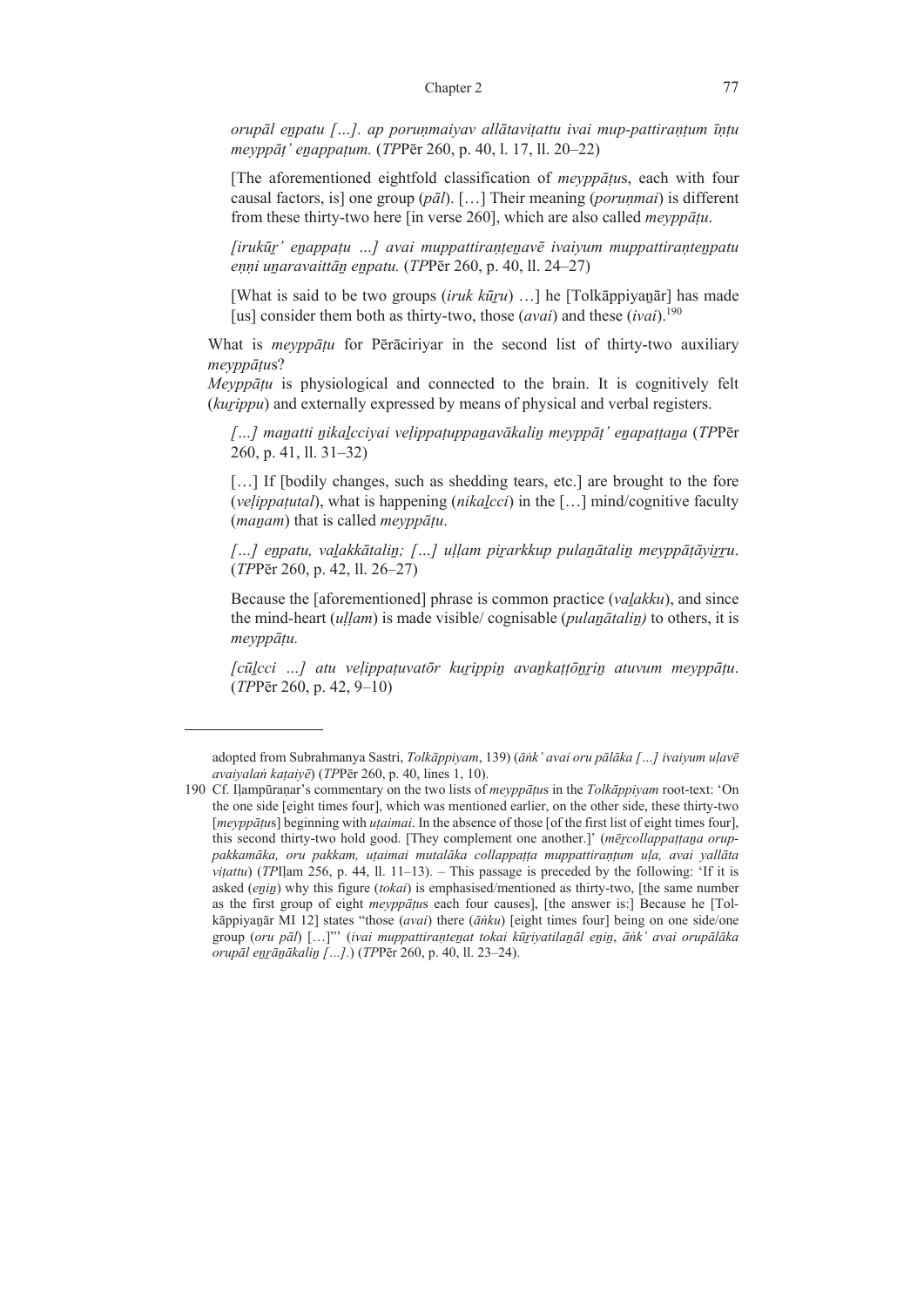[Take 'losing the balance of the mind, trouble, agitation' or  $c\bar{u}lcci^{191} = \text{cular}c\bar{i}$ , if the feeling in his mind (*kurippu*) occurs and it becomes obvious (*veḷippaṭutal*) [by bodily changes], that, too, is *meyppāṭu*.

*nāṇutal eṉpatu nāṇuḷḷam piṟarkku veḷippaṭa nikaḻum nikaḻcci*. (*TP*Pēr 260, p. 42, ll. 14–15)

[Take shame:] *nāṇutal* is the inner sense of shame (*nāṇ*), occurring visibly (*veḷippaṭutal*) to others (*piṟar*).

k. *Meyppāṭu*s not usually found in Western lists of emotion words (a random selection).

Sleep:

*tuñcal eṉpatu, uṟakkam; atu naṭantuvarukiṉṟāṉ kaṇṇum viḷaṅkat tōṉṟutaliṉ atuvum meyppāt' eṉappaṭṭatu*. (*TP*Pēr 260, p. 41, ll. 15–17)

*tuñcal* means sleep (*uṟakkam*). Since it clearly appears (*viḷaṅkat tōṉṟutal*) even in (*kannum*) the one who is [sleep-]walking (*natantuvarukinrān*),<sup>192</sup> it is also a *meyppāṭu.* 

Recollection:

*niṉaital eṉpatu viruppuṟṟu niṉaittal, niṉṉai mikavum niṉaittēṉ eṉpatu,*  valakkātalin; anninaivullam pirarkkup pulanātalin meyppātāyirru. (TPPēr 260, p. 42, ll. 25–27)

Since the phrase 'I thought of you a lot' (*niṉṉai mikavum niṉaittēṉ)* is common practice (*vaḻakku*), and since the remembering (*niṉai*) mind-heart (*uḷḷam*) is made [verbally] cognisable (*pulanātalin*) to others, remembering willingly (*niṉaital/viruppuṟṟu niṉaittal*) is also counted as *meyppatu.*

Being startled, an emotion of a more ephemeral nature:

*verūutal eṉpatu vilaṅkum puḷḷumpōla veruvinikaḻum uḷḷa nikaḻcci; aḵtu, añca*  vēntātana kantavalivum katitir pirantu māruvatōr veri. (TPPēr 260, p. 42, 11.  $27 - 30$ <sup>193</sup>

*Verūutal* means the inner (*uḷḷa*) occurrence (*nikaḻcci*) of an unreasonable sudden fright (*veruvu*), as it occurs in animals and birds (*puḷ*); even if there is no need (*vēṇṭātaṉa*) for fear (*añca*), it arises (lit. 'is born', *piṟatal*) and disappears

<sup>191</sup> Cf. Iḷampūraṇar, who understands *cūḻcci* as 'tormenting others'; see Subrahmanya Sastri, *Tolkāppiyam*, 140.

<sup>192</sup> *natantuvarukinrān* is odd.

<sup>193</sup> Iḷampūraṇar, too, states that fright appears suddenly and then dies. He cites another authority: 'Whenever I see you, I feel scared. It is sudden and disappears. It does not last long, the feeling of fright.'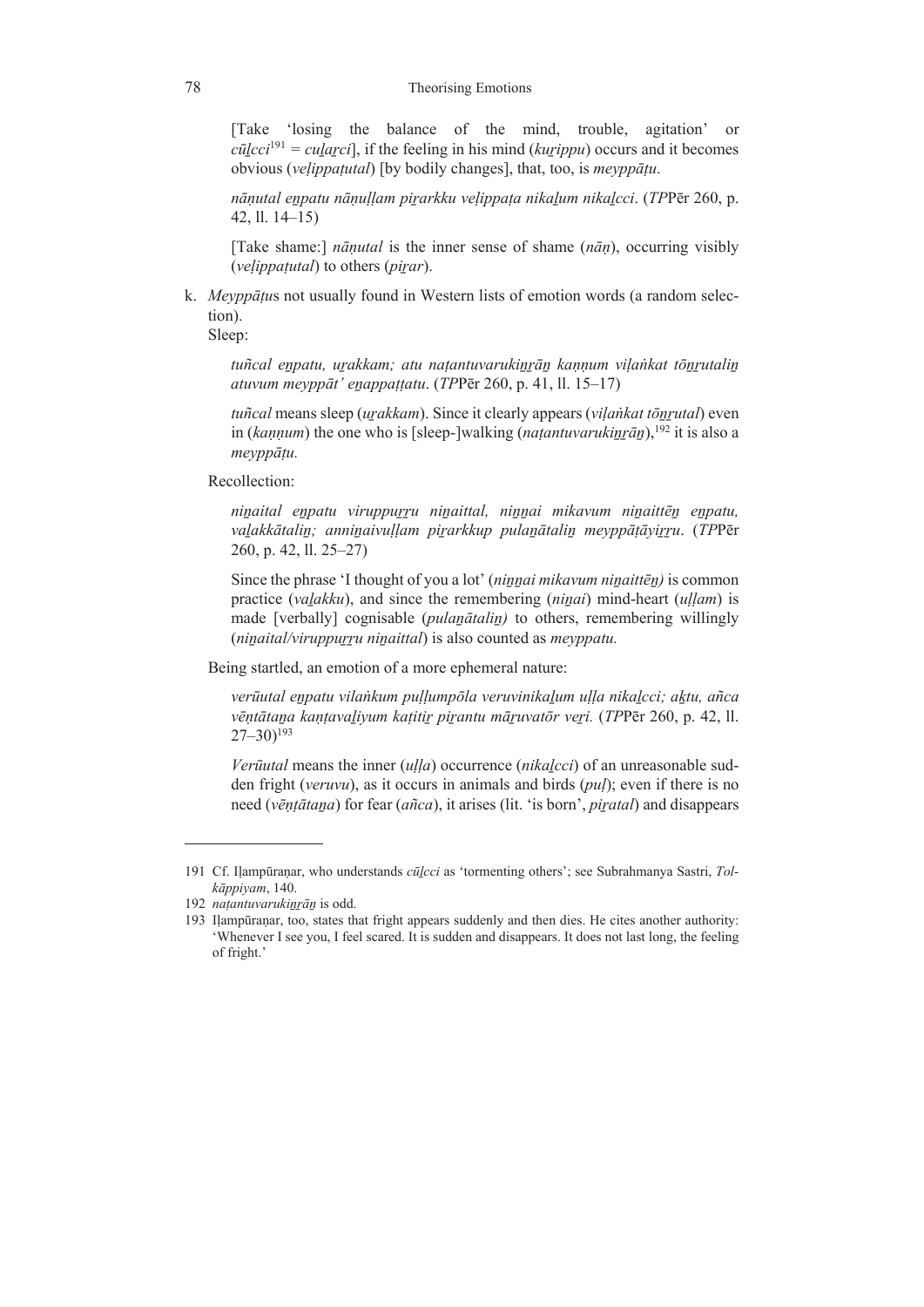(*māṟutal*, lit. 'reversed/altered') speedily (*kaṭitil/kaṭitu*), [this kind of] frenzied state (*veri*).

 In his explanation of the term *verūutal*, Pērāciriyar may have had the Sanskrit distinction between transitory and stable emotions (*bhāva*) in mind.

Trembling:

*naṭukkam eṉpatu, aṉpum accamum mutalāka uṭampiṟ pulappaṭumāṟṟāṉ uḷḷa naṭuṅkutal. […] accam eṉṉuñ cuvai piṟantataṉ piṉṉar ataṉ vaḻittōṉṟiya naṭukkam accattāṟṟōṉṟiya naṭukkamām eṉpatu* (*TP*Pēr 260, p. 43, ll. 13–14, 16–17)

*Naṭukkam* is trembling (*naṭuṅkutal*) due to visible (*pulappaṭutal*) bodily (*uṭampu*) changes (*māṟṟu*) inside (*uḷḷa*) [that are a result of] affection (*aṉpu*) and fear (*accam*), etc. (*mutal* $\bar{a}$ *ka*). [...] After (*pinnar*) the coming into existence (*piṟatal*) of the *cuvai* of fear (*accam eṉṉuñ cuvai*), the following (*ataṉvaḻi*) trembling that appears (*tōṉṟiya naṭukkam*) is fearful trembling (*accattāṟṟōṉṟiya naṭukkam*), they say (*ām*).

 It is evident that the thirty-two auxiliary *meyppāṭu*s (trembling, etc.) are seen as accompanying the eight fundamental *meyppāṭu*s (fear and the rest), with only the eight being tasted (*cuvai*).

The nature of caste:

 Among the thirty-two auxiliary *meyppāṭu*s is also the term *taṉmai*, which is explained by Pērāciriyar as things specific to certain castes, which he portrays through small scenes:<sup>194</sup>

tanmaiyenpatu, cātittanmai; avaiyāvana: pārppārāyir kunti mitittuk kurunatai kontu vantu tõnralum | aracarāyin etutta kaluttotum atutta mārpotum natantu cēralum | itaiyarāyir kōrkaiyun kotumatiyutaiyum vilitta vīlaiyum *veṇpallumākit tōṉṟalum […]* (*TP*Pēr 260, p. 41 *s.v.*) 195

*Taṇmai* means the nature of a caste. A brahmin (*pārppa*) appears standing on one leg196 (*kunti mitittal*) and taking short strides (*kuṟu naṭai*); a king walks with an erect/straight neck (*etutta kaluttu*) and a battle-scarred chest (*atutta* 

<sup>194</sup> Cf. the Tamil moral aphorism of verse 133 in the *Tirukkuṟaḷ*: caste is right conduct.

<sup>195</sup> Cf. Iḷampūraṇar's explanation of *taṉmai*: *taṉmaiyeṉpatu – cātiyiyalpu. Pārppār aracar iṭaiyar*  kuravar enrinnör mättu oruvarai yoruvar ovvāmar kitakku miyalpu, atu meykkattamaiyinkan *vēṟupaṭṭu varutaliṉ meyppāṭāyiṟṟu* (*TP*Iḷam 253, p. 44f.) '*Taṉmai* means the nature (*iyalpu*) of a caste (*cāti*). Without being similar (*ovvu-t*) to each other, it characterises those called Brahmin, king, shepherd, and *kuriñci*-hill-dwellers/Kuṟavar. It becomes *meyppāṭu*, since it brings to light changes (*vēṟupāṭu*) in the body (*mey*).' For examples of the nature of caste, Iḷampūraṇar cites from the *Puṟaṉāṉūru* and the *Kalitokai*.

<sup>196</sup> A sign of penance.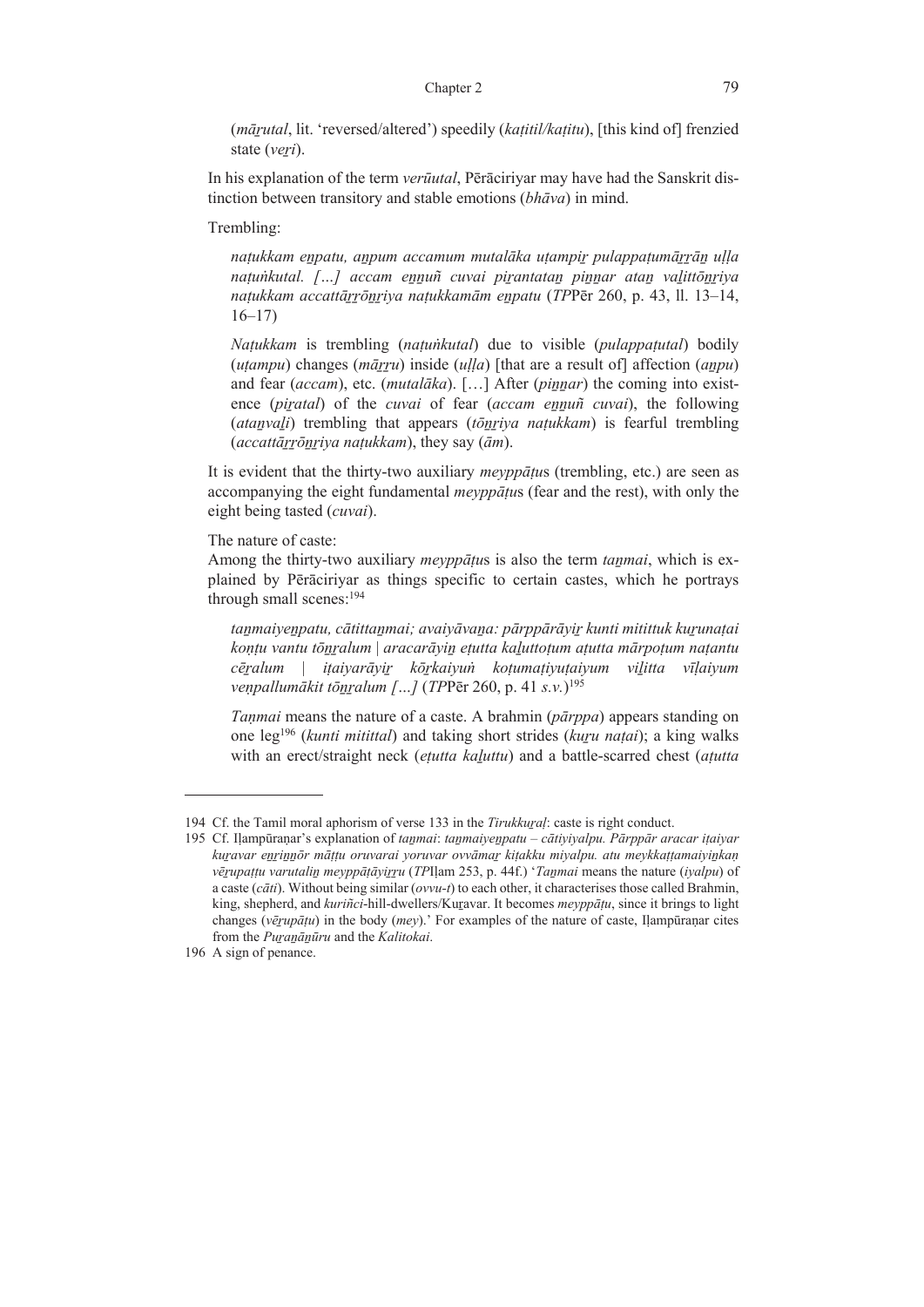$m\bar{a}rpu$ ; a shepherd appears with a stick  $(k\bar{o}l)$  in hand and a folded shawl [on his shoulders] (*koṭumaṭi uṭai*), with a whistle/shrill sound (*vīḷai*) that is calling (*viḷittal*) and white (*veṇ*) teeth.

l. Other peculiarities

 Once again: the term *naṭuvunilaimai* (in the list of thirty-two auxiliary *meyppāṭu*s). As P. S. Subrahmanya Sastri has noted, Pērāciriyar's interpretation of the term *naṭuvunilai* seems out of place in the list of thirty-two auxiliary *meyppāṭu*s.197 One would expect *naṭuvunilai* (lit. a 'middle' state) in the meaning of calmness/tranquillity, rather than in the philosophical sense of Sanskrit *śānta*. 198 Envy:

porāmaiyenpatu, alukkāru; aktāvatu pirar celvankantavali vēntātirutatal. (*TP*Pēr 260, p. 43, ll. 7–9)199

*Poṟāmai* means envy (*aḻukkāṟu*). By seeing the richness/wealth of someone else, there is an undesirable feeling (*vēṇṭātiruttal*).

 Interestingly, Pērāciriyar thinks of wealth (as Iḷampūraṇar, late eleventh century[?], also does) when defining envy. Does this explanation reveal something about how the emotion of envy was historically conceived?

m. Why are the thirty-two auxiliary *meyppāṭu*s not explained in the root-text?

marrivarrai enniya māttirai yallatu ilakkanan kūrukinrilanāl enin. collin mutiyum ilakkanattavākalin collānāyinān enpatu. Utāranam ikkūriyavārrān *vaḻakku nōkkiyuñ ceyyuṇōkkiyuṅ kaṇṭuṉarappaṭum*. (*TP*Pēr 260, p. 43, ll. 22ff.)

<sup>197</sup> Strangely, Pērāciriyar's explanation here is the same as in his discussion of the root-text's first list (eight *meyppāṭu*s), where he discusses *naṭuvunilaimai* at length and finally decides not to include it in the list of eight times four *meyppāṭu*s, since *naṭuvunilaimai* occurs only in a limited group of people, namely those who have renounced the world. For more details, see here above, *Meyppāṭu* source readings, *s.v.* Pērāciriyar, point h.

<sup>198</sup> Pērāciriyar states: '*naṭuvunilai* (the quiescent) means *camanilai*, which is one of the nine *cuvai*s or tastes required within drama performance (*nāṭaka*) [… quote of an unknown authority …]. It occurs (*nikaḻtal*) only within (*kaṇ*) those who are freed (*nīṅkiṉōr*) of erotic desire (*kāma*), anger (*vekuḷi*), and mental delusion (*mayakkam*) […], he said' (*naṭuvunilaiyeṉpatu oṉpatu cuvaiyuḷ oṉṟeṉa nāṭaka nilaiyuḷ vēṇṭappaṭuñ camanilai*; [… quote of another authority …] *atu kāmavekuḷimayakka nīṅkiṉōr kaṇṇē nikaḻvatu […] kūṟiṉāṉ.*) (*TP*Pēr 250, p. 41, ll. 6‒10). ‒ For Iḷampūraṇar's explanation of the *meyppāṭu naṭuvunilaimai* in the list of the thirty-two auxiliary *meyppāṭu*s, see *TP*Iḷam 253, p. 44, where it is stated: '*naṭuvunilaimai* means a state of mind (*maṉa nikaḻcci*) that occurs when the mind is not wandering to one side' (*onaṭuvunilaimaiyāvatu – oru maruṅku ōṭātu nikaḻum maṉa nikaḻcci*), which cites *Tirukkuṟaḷ* 118: 'The balance (*camanceytu*) not inclined to one side, that is the ornament (*ani*) of the noble ( $c\bar{a}nr\bar{o}r$ ) minded' (*camaṉceytu cīrtūkkuṅ kōlpōl amaintu orupāṟ* | *kōṭāmai cāṉṟōrkku aṇi*).

<sup>199</sup> Also Iḷampūraṇar says, p. 49: 'When you see that someone else may be rich, then you feel uneasy; that kind of mental response is *meyppāṭu*.'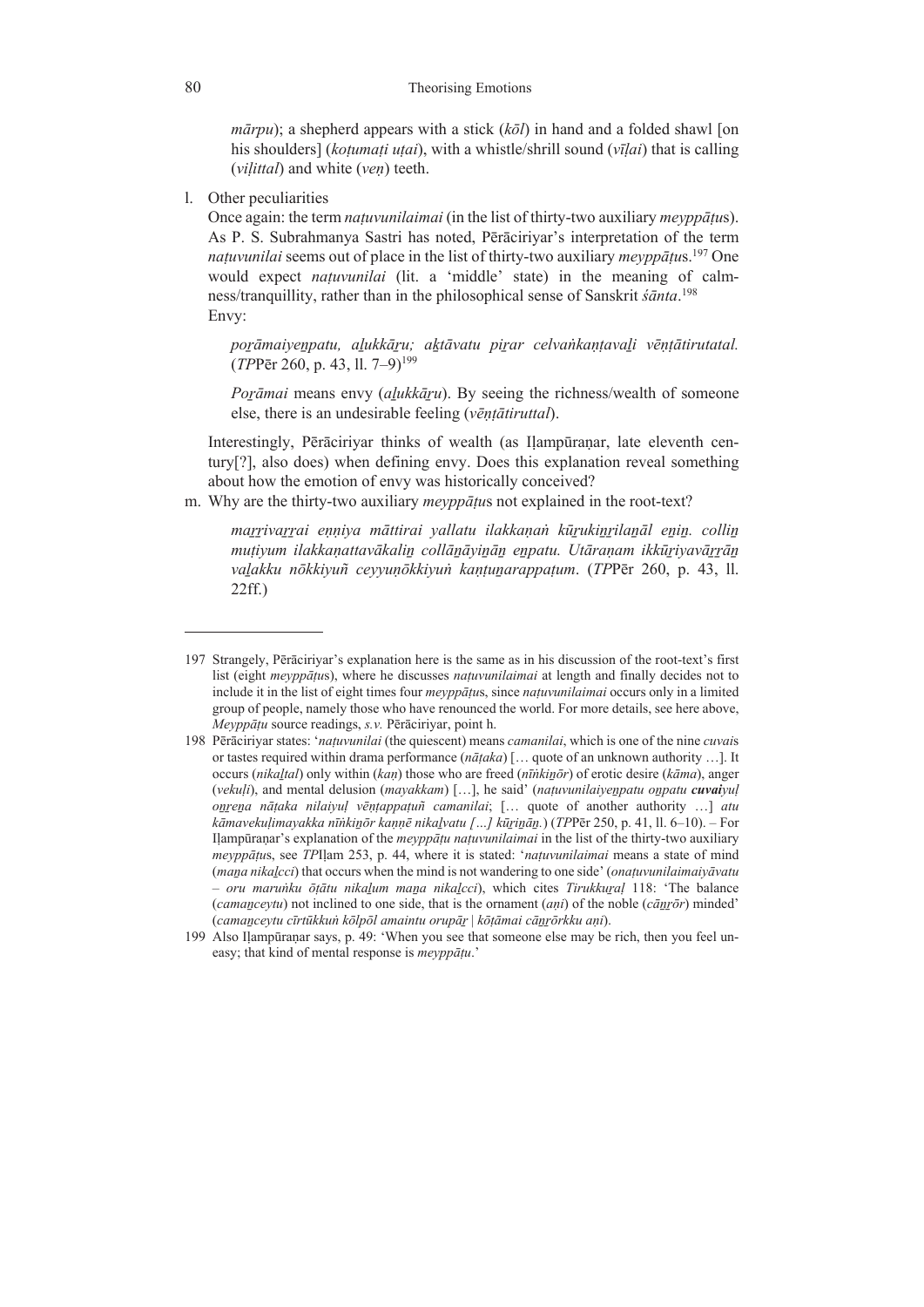If one asks (*eṉiṉ*) why [Tolkāppiyaṉār] only (*māttirai*) listed (*eṇṇutal*) these others [namely, the thirty-two auxiliary *meyppāṭu*s], but did not define them with accurate descriptions (*ilakkaṇam kūrutal*), [the answer is:] Because the word itself contains the definition *(ilakkanam*).<sup>200</sup> Examples or illustrations (*utāraṇam*) [for these words] may be seen and made out (*uṇartal*) by looking closely (*nōkki*) at the prevalent usage (*vaḻakku*) and looking closely at poetry (*ceyyuḷ*).

n. Both *meyppāṭu* groups pertain to real world practice (love or war) and to stage performance as well; the view does not centre on the reader.<sup>201</sup>

*ivai muppattiraṇṭum mēṟkūṟiya muppattiraṇṭum pōla akattiṟkum puṟattiṟkum potuvāki nikaḻum meyppāt' eṉak koḷka. Ivaiyellām ulaka vaḻakkākalāṉ* ivvalakkē parri nātaka valakkullun kativappatā enravāru. (TPPēr 260, p. 43, 18ff.)

These thirty-two [auxiliary *meyppāṭu*s of verse 260] and the aforementioned eight times four equalling thirty-two [the first group of verse 251], both are to be taken as *meyppāṭu*s that are common to *akam* (the theme of love, the inner world) and *puṟam* (the theme of war, the outer world). All of these [*meyppāṭu*s] pertain to life practices (as found in use in the real world) (*ulaka vaḻakku*). And referring to (*parri*) exactly  $(-\bar{e})$  this usage (*ivvalakku*), they are not to be discarded (*kaṭiyappaṭutal*) in the practice of drama-theatre (*nāṭaka vaḻakku*).202

*Meyppāṭu* and *cuvai* theologised: The *Māṟaṉalaṅkāram* of Kurukaip Perumāḷ Kavirāyar (and its commentary)

The author Kurukaip Perumāḷ Kavirāyar203 (sixteenth century), in his *alaṅkāram* grammar on figures of speech, the *Māṟaṉalaṅkāram*, deals with *meyppāṭu* and *cuvai* in a versified form. His work is modelled on Tanti's treatise on *alankāram*. Perumāl Kavirāyar discusses *meyppāṭu* and *cuvai* under the heading *cuvai alaṅkāram* starting

<sup>200</sup> I translate *collin mutivum* with a bit of freedom.

<sup>201</sup> This was also noted by Thirugnanasambandhan, 'A Study of Rasa,' 337.

<sup>202</sup> It seems Pērāciriyar's emphasis here is on a drama-theatre that is more like the real world and less like a spectacle, and that this usage alone should be employed in drama-theatre as the correct form of a theatrical production. – Further, see Pērāciriyar: 'If one says (*eṉiṉ*) "the elements (*poruḷ*) that appear in the *paṇṇai* or play/entertainment", the author (*āciriyaṉ*) [someone other than Tolkāppiyaṉār] is differentiating (*vēṟu vēṟu ceyvāṉ*) between *cuvai*, *kuṟippu*, and *cattuvam*, which are performed (*ivarru-t*) on the dance theatre stage ( $k\bar{u}$ *ttan aranku*), without categorising them together (onronrākkik kūrātu).' (paņņait tōnriya poruļeņiņ onronrākkik kūrātu kūttaņ arankinul iyarrum vakaiyānē cuvaiyun kurippuñ cattuvamum ena vēru vēru ceyvān āciriyan *eṉpatu*.) (*TP*Pēr 255, p. 28, ll. 23‒28).

<sup>203</sup> Kurukai, place name; Kavirāyar, 'great poet'.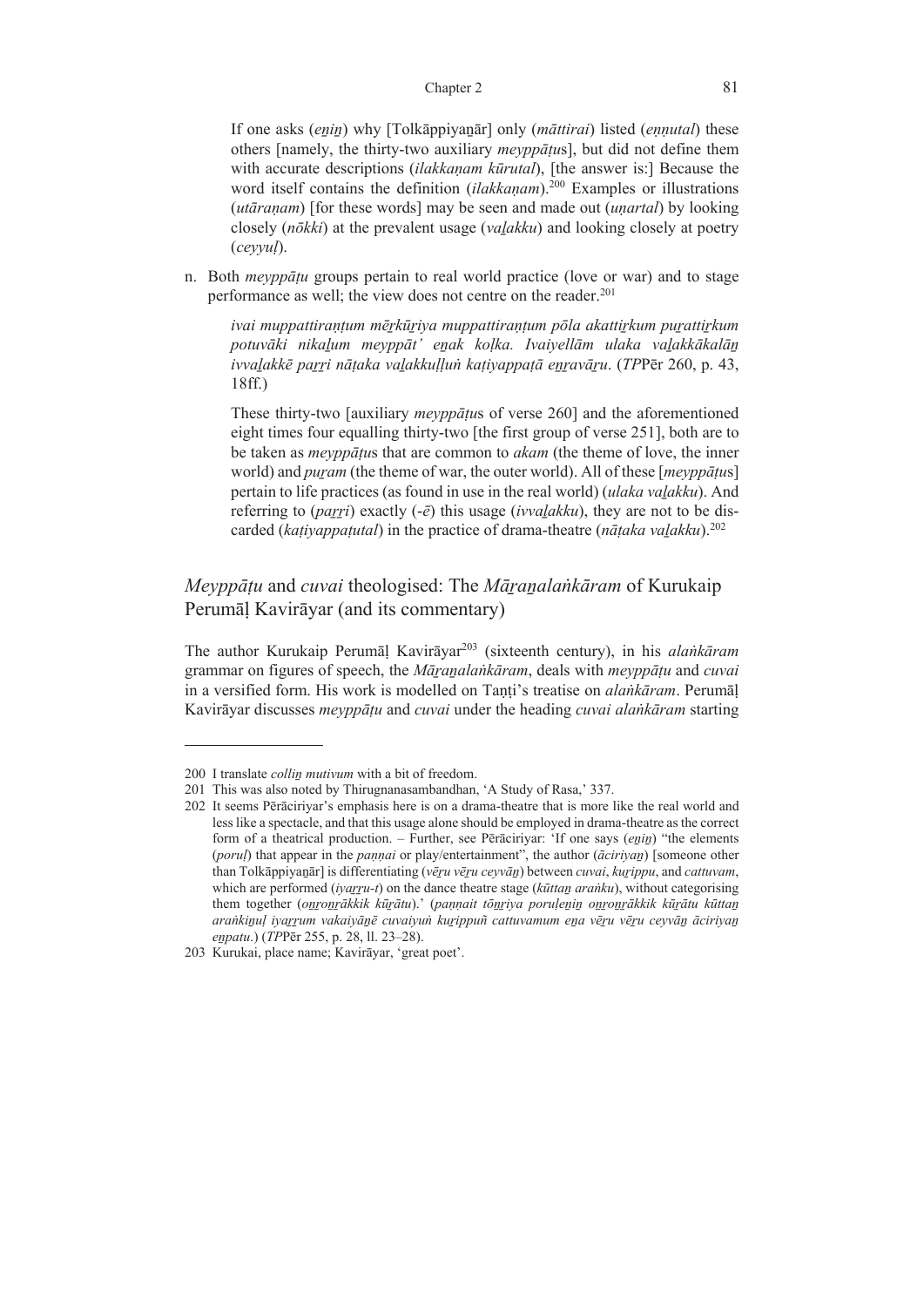with verse  $197<sup>204</sup>$  The commentary (seventeenth century) is written by Irattinak Kavirāyar.

## **Core ideas**

- a. The basis of the *meyppāṭu* theory is devotion.
- b. *Meyppāṭu-cuvai* arises in the character, but the character is the devotee.
- c. *Cuvai* as a figure of speech (the thirty-second poetic ornament).205
- d. *Meyppāṭu* is the basis for *cuvai*. 206
- e. Sensory and cognitive processes are at work in the emerging of *cuvai*, which becomes visible to the onlooker.<sup>207</sup>
- f. Eight *meyppāṭus* are mentioned. These are:

(1) greatness (*perumitam*; *TP* 6), (2) trembling (*naṭukkam*; *TP accam*-fear 5), (3) weeping (*aḻukai*; *TP* 2), (4) disgust (*iḷivaral*; *TP* 3); (5) anger (*uruttiram*; *TP vekuḷi* 7), (6) laughter (*nakai*; *TP* 1); (7) amazement (*viyappu*; *TP maruṭkai* 4), (8) joy (*uvakai*; *TP* 8). (*Māṟaṉalaṅkāram*, verse 198, ed. Kōpālaiyar, 333)

 In contrast to the *Tolkāppiyam* root-text (*TP*Ilam, 7: 247), Kurukaip Perumāḷ Kavirāyar not only begins his eight-point list of emotions (*meyppāṭu*) with greatness (*perumitam*) (rather than laughter [*nakai*]), but also replaces fear (*accam*) with trembling (*naṭukkam*), Tamil *vekuḷi* (anger) with the Sanskrit word *uruttiram* meaning the same, and *maruṭkai* (amazement) with the term *viyappu* (which has the same meaning).

- g. No thirty-two-member list of *meyppāṭu*s is mentioned.
- h. There are four causes for each of the eight *meyppāṭu*s.
- i. The causal factors are identical to those mentioned in the *Tolkāppiyam* root-text, however, they have a *bhakti* devotional tone. For example, fame (*pukaḻ*) is a cause that generates the *meyppāṭu* of greatness (*perumitam*). In the Vaiṣṇava understanding, greatness caused by honour is due to the grace of the god Visnu,  $^{208}$  and joy (*uvakai*) arises due to reunion with the beloved god after having been separated from him.<sup>209</sup>

206 The eight basic *meyppāṭu*s (Skt. *bhāva*) acquire the status of taste (*cuvai*).

<sup>204</sup> See *Māṟaṉalaṅkāram*, ed. Kōpālaiyar, 333‒46.

<sup>205</sup> See the commentary (by Irattiṉak Kavirāyar, alias Kāri, a Vaiṣṇava Vēḷāḷa who was himself a poet-scholar, seventeenth century) on verse 197; *Māṟaṉalaṅkāram*, ed. Kōpālaiyar, 333.

<sup>207</sup> See *Māṟaṉalaṅkāram*, verse 197, ed. Kōpālaiyar, 333. This is the emotion knowledge found in Pērāciriyar's commentary.

<sup>208</sup> *Māṟaṉalaṅkāram*, ed. Kōpālaiyar, 336.

<sup>209</sup> *Māṟaṉalaṅkāram*, ed. Kōpālaiyar, 344: *collāmai[…]*. Sexual union (*puṇarcci*) is one of the four causes for joy. The commentator explains the author's example: the beloved (the god Viṣṇu) went away, and she, the lover (the devotee), experienced the heat of separation (*vemmai*). When united again, she (the devotee) experiences her reunion like bathing in the ocean, which generates joy. The ocean is a reference to Viṣṇu, who churns the milky ocean, and sleeps on a serpent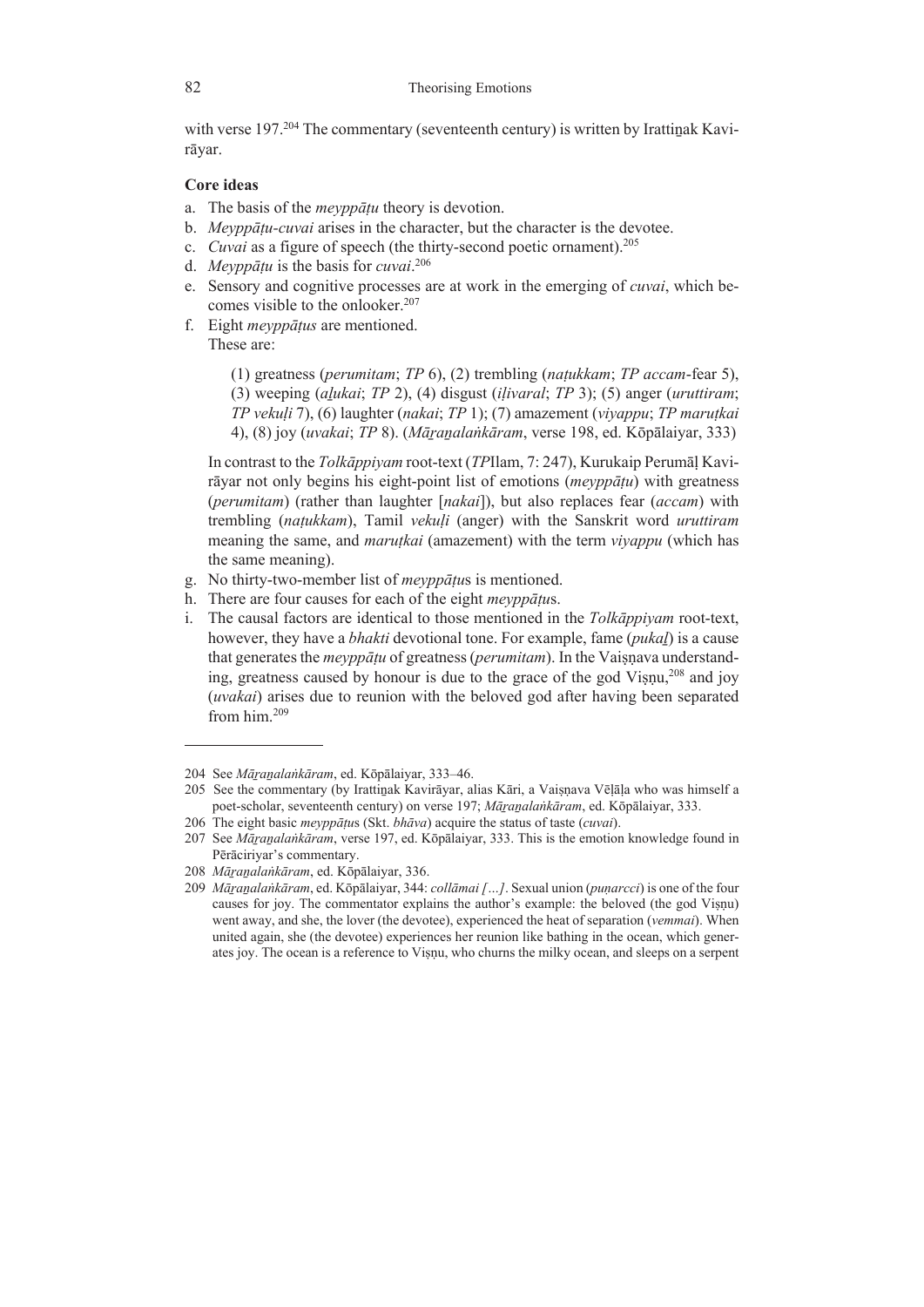- j. The commentator on the *Māṟaṉalaṅkāram*, Irattiṉak Kavirāyar, has added various elements, such as the combination of two *meyppāṭu*s, as for example, wonder and fear, joy and pride (*perumitam*), and amazement and greatness.<sup>210</sup>
- k. Finally at the end of the chapter, the commentator Irattinak Kavirāyar introduces the *cuvai* of *cānta* (Skt. *śānta rasa*, quiescence):211

*Atu kāmam vekuḷi mayakkam nīṅkiṉārkaṇṇē nikaḻvatām. camanilai, naṭuvunilai eṉpatum itu.* (Irattiṉak Kavirāyar's commentary on the *Māṟaṉalaṅkāram*, ed. Kōpālaiyar, 346)

Those who are free of sexual desire (*kāmam*), anger (*vekuḷi*), and confusion (*mayakkam*): that is also called *camanilai* or *naṭuvunilai* (emotionless quiescence).

A return to Tolkāppiyaṉār's view of *meyppāṭu*, and *cuvai* as a poetic ornament: The *Ilakkaṇa Viḷakkam* of Vaittiyanāta Tēcikar (with Vaittiyanāta Tēcikar's auto-commentary)

The author Vaittiyanāta Tēcikar (seventeenth century) deals with the theory of *meyppāṭu* in a versified chapter on love situations (*Akattiṇai-y-iyal*) in the *cūttiram*s 578–80.212 Moreover, modelled on the Buddhist *Vīracōḻiyam*, 213 he deals with *cuvai* in the chapter on *aṇi/alaṅkāram* (poetic ornamentation) in the *cūttiram* 665.214 The commentary on the *Ilakkaṇa Viḷakkam* was also written by Vaittiyanāta Tēcikar.

## **Core ideas**

I. *Poruḷatikāram* (poetics)*, Akattiṇai* chapter and its model of *meyppāṭu* 

- a. The basis of the *meyppāṭu* theory is love (*akam*) poetry.
- b. *Meyppāṭu* is a limb (*uṟuppu*) of poetry (*ceyyuḷ*).215

while floating on the cosmic ocean.

<sup>210</sup> Additions of the commentator, Irattiṉak Kavirāya, to the *Māṟaṉalaṅkāram*, ed. Kōpālaiyar, 345: *meyppāṭu accattaic cārnta maruṭkai*. According to him, this combination can take place, for instance, when someone is attacked and then saved. See also *maruṭkai cārnta perumitam* (commentary on *Māṟaṉalaṅkāram* [ed. Kōpālaiyar], 12), where amazement and greatness are combined in the devotee`s amazement at the god's greatness.

<sup>211</sup> Addition of the commentator, Irattiṉak Kavirāyar, to the *Māṟaṉalaṅkāram*, ed. Kōpālaiyar, 346: (*ētilar uṟṟār*…) *itu cāntaratam*. As he comments, if *cānta* is added, then there are nine *cuvai*s (*cāntaratam enpatum kūṭṭic cuvai oṉpatu eṉavumpaṭum*).

<sup>212</sup> I cite from *Ilakkaṇa viḷakkam*, ed. Tāmōtarampiḷḷai.

<sup>213</sup> See *Meyppāṭu* source readings above, *s.v. Vīracōḻiyam*, I. and II.

<sup>214</sup> *Ilakkaṇa viḷakkam*, ed. Tāmōtarampiḷḷai.

<sup>215</sup> The commentary speaks only of poetic experience.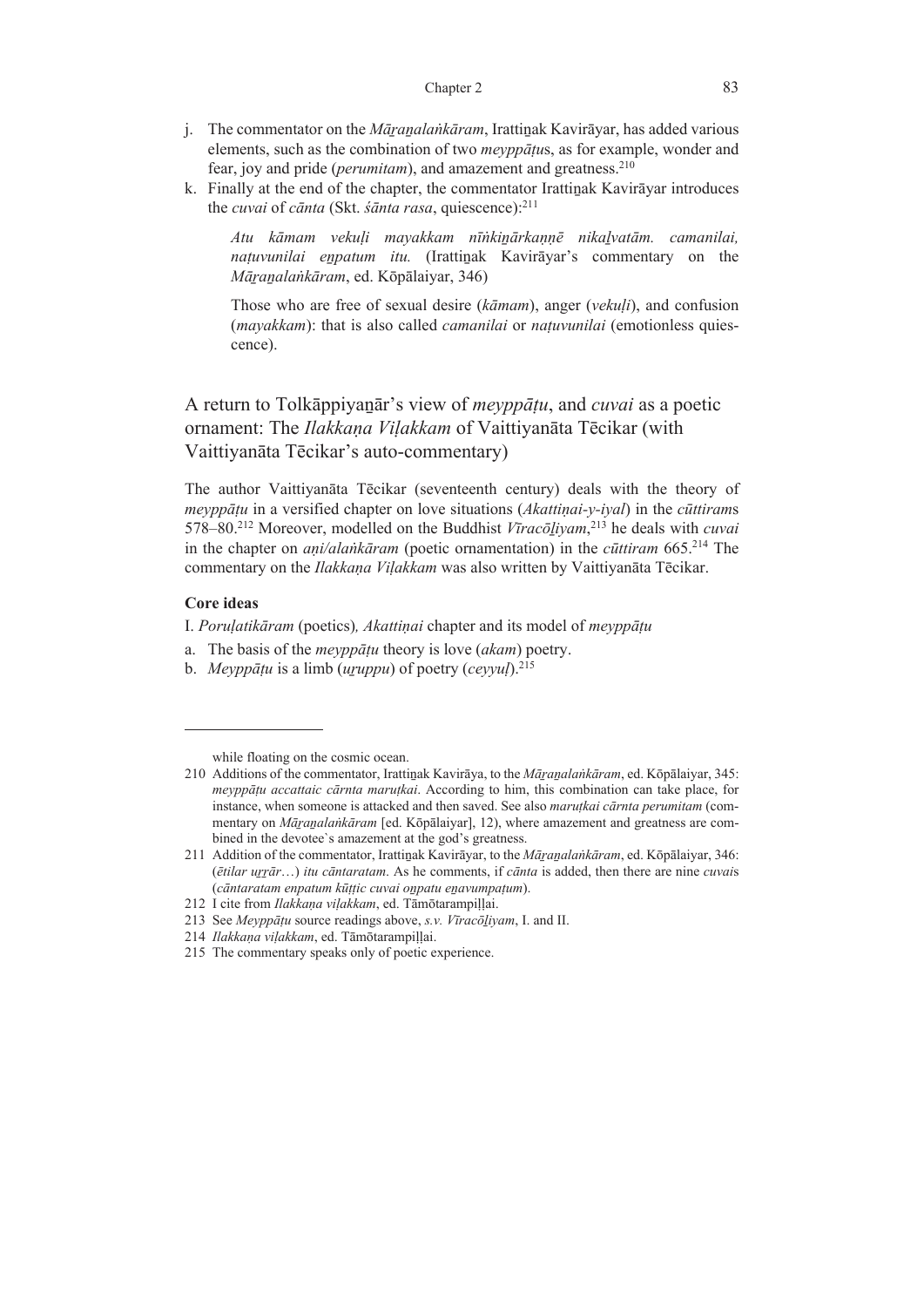Vaittiyanāta Tēcikar cites *Tolkāppiyam* 505, Ceyyuḷiyal 196:216

*uyttuṇarv' iṉṟi talaivaru poruḷiṉ* | *meyppaṭa muṭippatu meyppāṭ' atutāṉ* (*Ilakkaṇa Viḷakkam*, *Akattiṇaiyiyal*, ed. Tāmōtarampiḷḷai p. 519, verse 578)

'That which succeeds (*muṭippatu*) in becoming real (*meyppaṭutal*) without (*inri*) any conscious reflection (*uyttunartal*) through [the depiction of] its keysubject matter (*talaivarum poruḷ*) is indeed *meyppāṭu*.' (My trans. on the basis of trans. Cox, From Source-Criticism,' 132, rendering the root *meyppaṭutal* as 'becoming real', rather than 'revealing')

- c. There is Tolkāppiyaṉār's canonical eightfold classification of *meyppāṭu*s:217 laughter, weeping, disgust, wonder/amazement, fear, greatness/pride, anger,  $jov^{218}$ (*Ilakkaṇa Viḷakkam*, *Akattiṇaiyiyal*, ed. Tāmōtarampiḷḷai, p. 519, verse 578).
- d. There are Tolkāppiyaṉār's canonical fourfold causal factors of each *meyppāṭu* mentioned.

 These are mentioned in a single list, beginning with mockery (*eḷḷal*), childishness (*iḷamai*), ignorance (*pētaimai*), and credulity/ignorance (*maṭaṉ*) as the four causes of laughter (*Ilakkaṇa Viḷakkam*, *Akattiṇaiyiyal*, ed. Tāmōtarampiḷḷai, pp. 519–520 first line, verse  $578$ ).<sup>219</sup>

e. There are Tolkāppiyaṉaṟ's thirty-two canonical auxiliary *meyppāṭu*s mentioned.

<sup>216</sup> This verse describing *meyppāṭu* as a limb of poetry is also cited by the *Tolkāppiyam* commentator Iḷampūraṇar (see above, *Meyppāṭu* source readings, *s.v.* Iḷampūraṇar, point h). Note that the quote of Iḷampūraṇar reads *poruṇmaiyiṉ,* rather than *poruḷiṉ.*

<sup>217</sup> Manuel, 'Meyppāṭu,' 140, was the first to remark that the *Ilakkaṇa Viḷakkam* reproduces Tolkāppiyaṉār's early model.

<sup>218</sup> The *Ilakkaṇa Viḷakkam*'s emotion words are those of Tolkāppiyaṉār's root-text, rather than those of Tolkāppiyaṉār's commentators: *nakai, aḻukai, iḷivaral, maruṭkai, accam, perumitam, vekuḷi, uvakai. ‒* Regarding the order of the eight *meyppāṭu*s, Vaittiyanāta Tēcikar, the autocommentator on the *Ilakkaṇa Viḷakkam*, tells the reader: 'The reason for the given order of the eight [*meyppāṭu*s] you can examine (*ōr-t*) and make out (*uṇar-t*) yourself. In this, a great other commentary helps' (ivvettin kitakkaimuraimaik kāranankalum ōntunarka. īntu *uraippiṟperukum*). (*Ilakkaṇa Viḷakkam*, *Akattiṇaiyiyal*, p. 520, Vaittiyanāta Tēcikar's autocommentary on verse 578). We may assume that Vaittiyanāta Tēcikar's auto-commentary is referring to Pērāciriyar's commentary, which is the only one to raise the question of why this particular order is found in the *Tolkāppiyam*. See *Meyppāṭu* source readings above, *s.v.* Pērāciriyar, point g.

<sup>219</sup> Continuing with dishonour/disgrace (*iḷivu*), loss/deprivation (*iḻavu*), degradation (*acaivu*), and poverty (*vaṟumai*) as the four causes of weeping (*aḻukai*), and so forth, and ending with prosperity, wealth (*celvam*), knowledge (*pulaṉ*)\*\*, sexual intercourse (*puṇarvu*), and play (*viḷaiyāṭṭu*) as the four causes of joy (*uvakai*). – Vaittiyanāta Tēcikar's auto-commentary explains each of the thirty-two causal factors (eight times four) with a synonym or paraphrase (pp. 521‒22). He paraphrases *pulaṉ*\*\* as: *kalvippayaṉākiya aṟivuṭaimai*.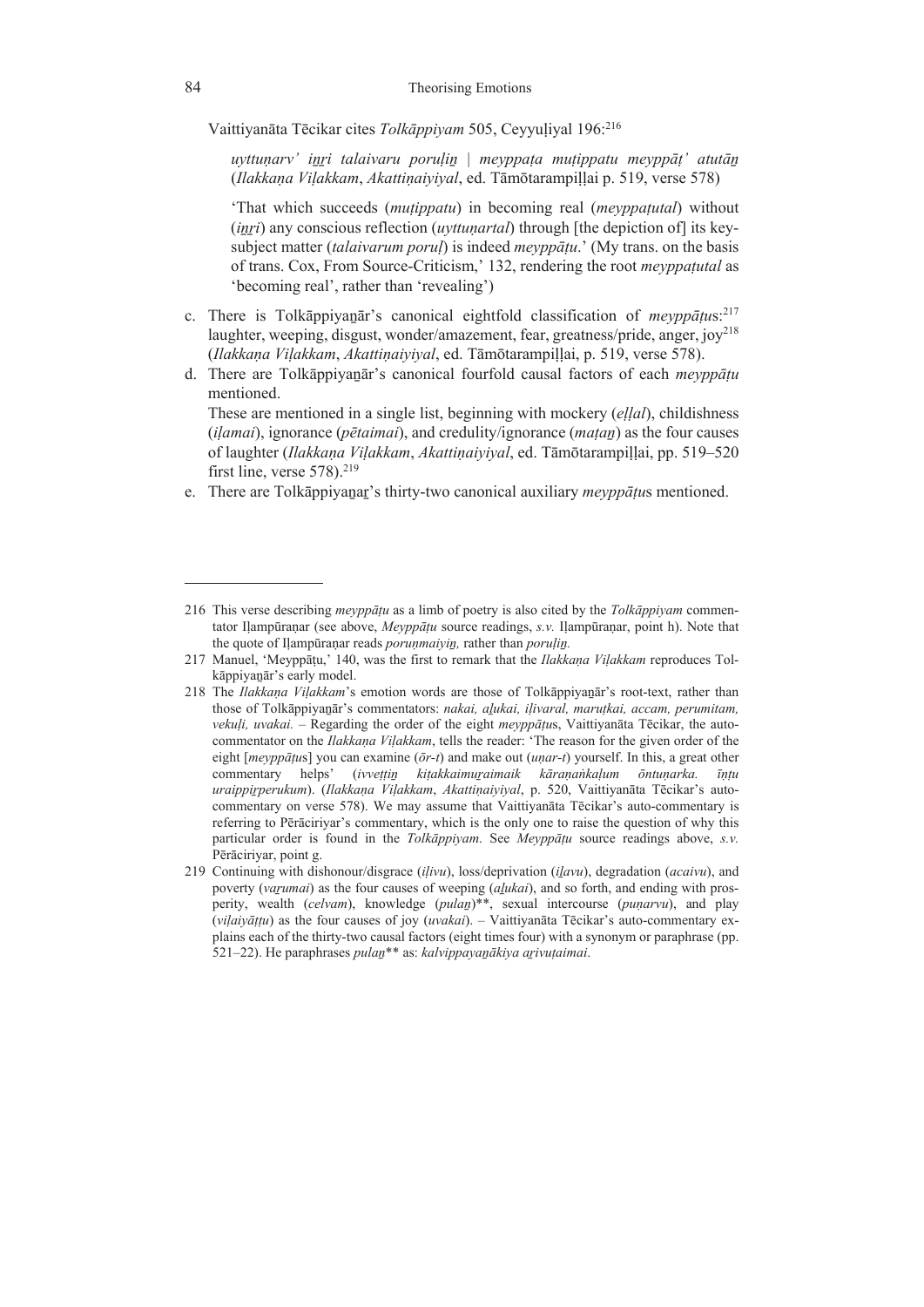### Chapter 2 85

 The list begins with possessiveness/in the state of possessing (*uṭaimai*), includes calm/tranquillity (*naṭunilai*),220 acedia/sloth (*maṭimai*), and envy (*poṟāmai*),221 and ends with trembling (*naṭukkam*).222 (*Ilakkaṇa Viḷakkam*, *Akattiṇaiyiyal*, ed. Tāmōtarampillai, pp. 526–527, verse 579)<sup>223</sup>

f. The terms *cuvai* and *kuṟippu* are both found. While not contained in the verse of the *Ilakkaṇa Viḷakkam*, in his auto-commentary Vaittiyanāta Tēcikar uses them interchangeably for *meyppāṭu*.

 Vaittiyanāta Tēcikar in his auto-commentary reproduces Pērāciriyar's explanation (with identical wording), albeit without attributing it to him:224

- 221 Vaittiyanāta Tēcikar in his auto-commentary gives for *maṭimai* the synonym *cōmpu*, and for *poṟāmai*, *aḻukkāṟu*. (*Ilakkaṇa Viḷakkam*, *Akattiṇaiyiyal*, commentary, p. 528, fifth line from the bottom/p. 529, line 5).
- 222 As Vaittiyanāta Tēcikar in his auto-commentary explains: 'Examples or illustrations (*utāraṇam*) [for these words] may be seen and made out (*uṇartal*) by a close look (*nōkki*) at everyday usage (*vaḻakku*) and a close look at poetry (*ceyyuḷ*)' (*utāraṇam ikkūṟiyavāṟṟāṉ vaḻakku' nōkkiyu' ceyyuṇōkkiyuṅ kaṇṭukoḷka*) (*Ilakkaṇa Viḷakkam*, *Akattiṇaiyiyal*, commentary, last sentence p. 529). Without mentioning his name, Vaittiyanāta Tēcikar uses the wording of Pērāciriyar, who called the thirty-two auxiliary emotion words self-explanatory (see *Meyppāṭu* source readings above, *s.v.* Pērāciriyar, point m).
- 223 The full list of thirty-two auxiliary *meyppāṭu*s is as follows: (1) *uṭaimai*; (2) *iṉpuṟal*; (3) *naṭuvunilai*; (4) *aruḷal*; (5) *taṉmai*; (6) *aṭakkam*; (7) *varaital*; (8) *aṉpu*; (9) *kaimmikal*; (10) nalital;  $(11)$  cūlcci;  $(12)$  vālttal;  $(13)$  nānal;  $(14)$  tuñcal;  $(15)$  ararral;  $(16)$  kanavu;  $(17)$  munital; (18) *niṉaital*; (19) *verūutal*; (20) *maṭimai*; (21) *karutal*; (22) *ārāycci*; (23) *viraivu*; (24) *uyirppu*; (25) *kaiyāṟu*; (26) *iṭukkaṇ*; (27) *poccāppu*; (28) *poṟāmai*; (29) *viyarttal*; (30) *aiyam*; (31) *mikai*; (32) *naṭukkam*. (*Ilakkaṇa Viḷakkam*, *Akattiṇaiyiyal*, pp. 526‒27, verse 579). For a translation, see *Meyppāṭu* source readings above, *s.v. Tolkāppiyam*, point g.
- 224 See *TP*Pēr 251, p. 15, ll. 12‒13; for the Tamil and a translation, see *Meyppāṭu* source readings above, *s.v.* Pērāciriyar, point f. – This also holds true for each of the eight *meyppāṭu* terms. Where the *Ilakkaṇa Viḷakkam* verse uses the technical term *nakai*, Vaittiyanāta Tēcikar's autocommentary equates the term with *cirippu* and so on, just as Pērāciriyar does (see *TP*Pēr 251, p. 14, ll. 25‒26, p. 15, ll. 1‒13; see *Meyppāṭu* source readings above, *s.v.* Pērāciriyar, point f). While the *Ilakkaṇa Viḷakkam* verse reproduces the eight technical emotion terms of Tolkāppiyaṉār, Vaittiyanāta Tēcikar's auto-commentary repeats the eight emotion words given by Tolkāppiyaṉār's commentator Pērāciriyar.

<sup>220</sup> Vaittiyanāta Tēcikar in his auto-commentary states: 'In the acting of a drama, quiescence or *naṭuvunilai*, [also called] *camanilai*, one of the nine *cuvai*s [*rasa* or aesthetic emotions], is required' (națuvunilai, onpatu cuvaiyu'onrena nāțaka nilaiyul vēņțappațuñ camanilai) (Ilakkaņa *Viḷakkam*, *Akattiṇaiyiyal*, commentary, ed. Tāmōtarampiḷḷai, p. 527). 'This occurs only for those who are free of desire, anger, and delusion' (*atu kāmam vekuḷi mayakkam nīṅkiṉōrkaṇṇē nikaḻvatu*) (*Ilakkaṇa Viḷakkam*, *Akattiṇaiyiyal*, commentary, p. 527). 'The author has mentioned this [among the thirty-two auxiliary *meyppāṭu*s], since it occasionally comes up (*ciṟuvara*) [in poetry]' (itu ciruvara virrākalān ivarroțu kūrinār) (Ilakkaņa Viļakkam, Akattiņaiyiyal, commentary, p. 527). In my opinion, Vaittiyanāta Tēcikar was wrongly guided by Pērāciriyar's commentary at this point and reproduced Pērāciriyar's error in thinking; see *Meyppāṭu* source readings above, *s.v.* Pērāciriyar, point i.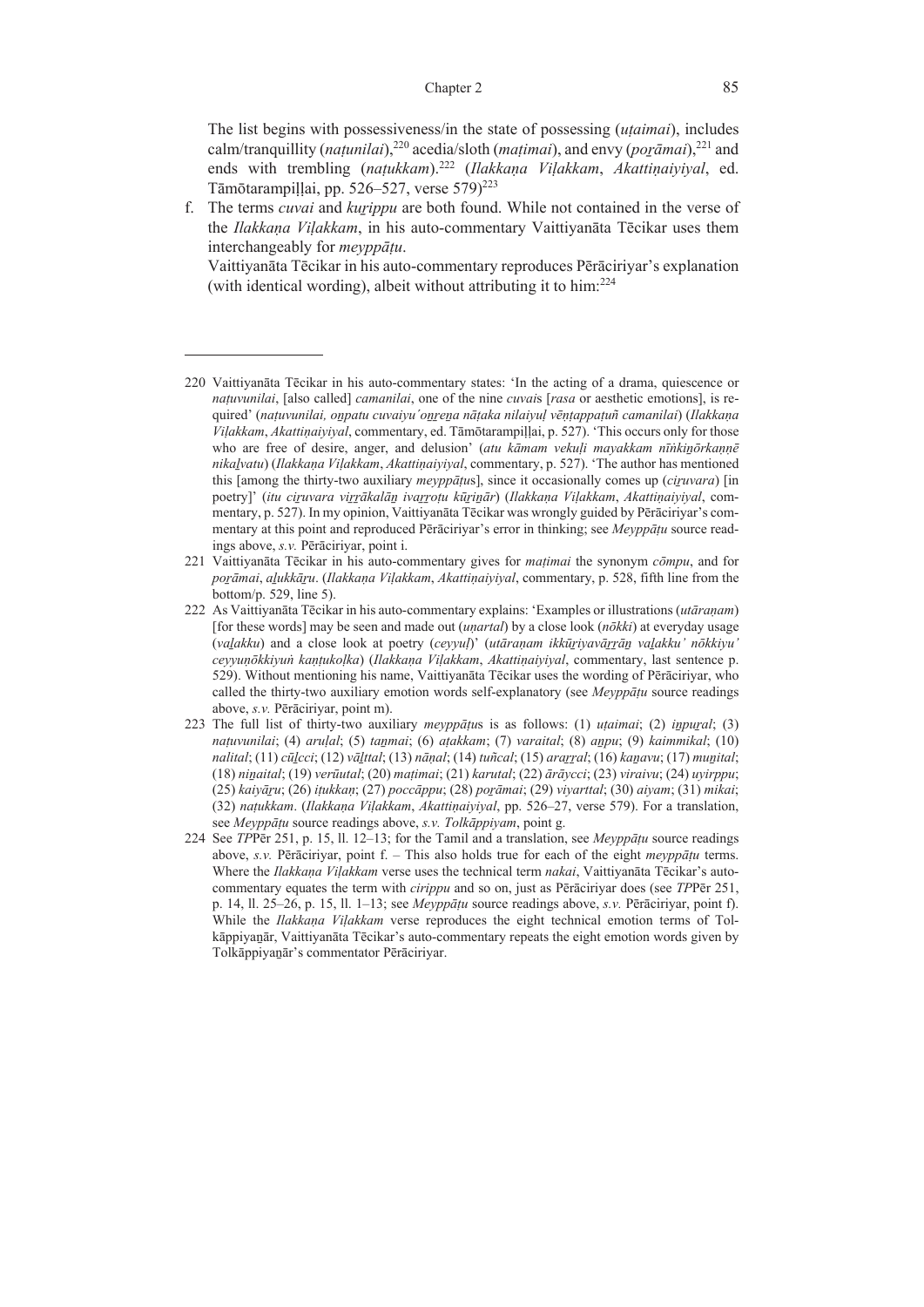*immeyppāṭu eṭṭiṉaiyuñ cuvaiyeṉavuṅ kuṟippeṉavum vaḻaṅkiṉum amaiyum*. (*Ilakkaṇa Viḷakkam*, *Akattiṇaiyiyal*, Vaittiyanāta Tēcikar's auto-commentary on verse 578, ed. Tāmōtarampiḷḷai, p. 520)

These eight *meyppāṭu*s may be called *cuvai*, the eight *meyppāṭu*s may be called *kuṟippu*.

g. The term *camanilai*, the quiescent (Skt. *śānta*), is discussed. While the term is not found in the *Ilakkaṇa Viḷakkam* verses, Vaittiyanāta Tēcikar's auto-commentary actively excludes it.

marrivvețținoțuñ camanilaikūțți onpatennāmō nāțakanūluț polavenin, atarkor vikāraminmaiyin īntuk kūrirrilam enpatu. atarkuvikāram unt' enin munnaivettinulluñ cārttikkollappatum. Allatūum, aktu ulakival nīnkinār perriyākalin īntu ulakavaļakkinut collarpārranr' enpatu. (Ilakkaņa Viļakkam, *Akattiṇaiyiyal*, Vaittiyanāta Tēcikar' auto-commentary on verse 578, ed. Tāmōtarampiḷḷai, pp. 520–521)

If we ask whether *camanilai* (the quiescent) should not be added, as in the drama writing/book, as the ninth to the other eight, [we may answer:] Here (*īṇṭu*) [in the case of poetry] there is no need (*iṉmai*) of change (*vikāram*) for that. If it is relevant to change that [in the poetic context], then it can be joined (*cārttu-t*) to the former eight. Moreover (*allatūum*), since that [quiescence] is about those who have renounced (*nīṅku-t*) worldly customs (*ulakiyal*), it need not be mentioned [as a ninth one], since [*meyppāṭu*] is about worldly (*ulakam*) practice (*vaḻakku*).

 Vaittiyanāta Tēcikar's auto-commentary reproduces Pērāciriyar's line of argument, albeit without mentioning his name.<sup>225</sup>

h. The terms *cattuvam*, *kuṟippu*, *cuvai* are not mentioned by the *Ilakkaṇa Viḷakkam* verse, but they are by Vaittiyanāta Tēcikar's auto-commentary.

 The commentary (p. 521) on verse 578 is a close reproduction of the list of Pērāciriyar in *TP*Pēr 249, pp. 9–10.226

- (1) *cuvaikkapaṭum poruḷ* denotes an object that is tasted;
- (2) *poṟi* denotes the sense-organ [experiencing the object];
- (3) *uṇarvākiya cuvai* denotes the sense-perceptive *cuvai* or aesthetic emotion;
- (4) *uḷḷanikaḻcciyākiya kuṟippu* denotes the cognitive response in the mind that happens internally (*nikaḻcciyākiya*);
- (5) *akkuṟippuppaṟṟip puṟattuṭṭōṉṟum cattuvam/viṟal* denotes bodily changes [made known by various properties, such as horripilation, *meymmayir cilirttal*]

<sup>225</sup> See *TP*Pēr 251, p. 15, ll. 32‒33, p. 16, ll. 2‒5; for Tamil quote and translation, see *Meyppāṭu* source readings above, *s.v.* Pērāciriyar, point h.

<sup>226</sup> See *Meyppāṭu* source readings above, *s.v.* Pērāciriyar, point d.